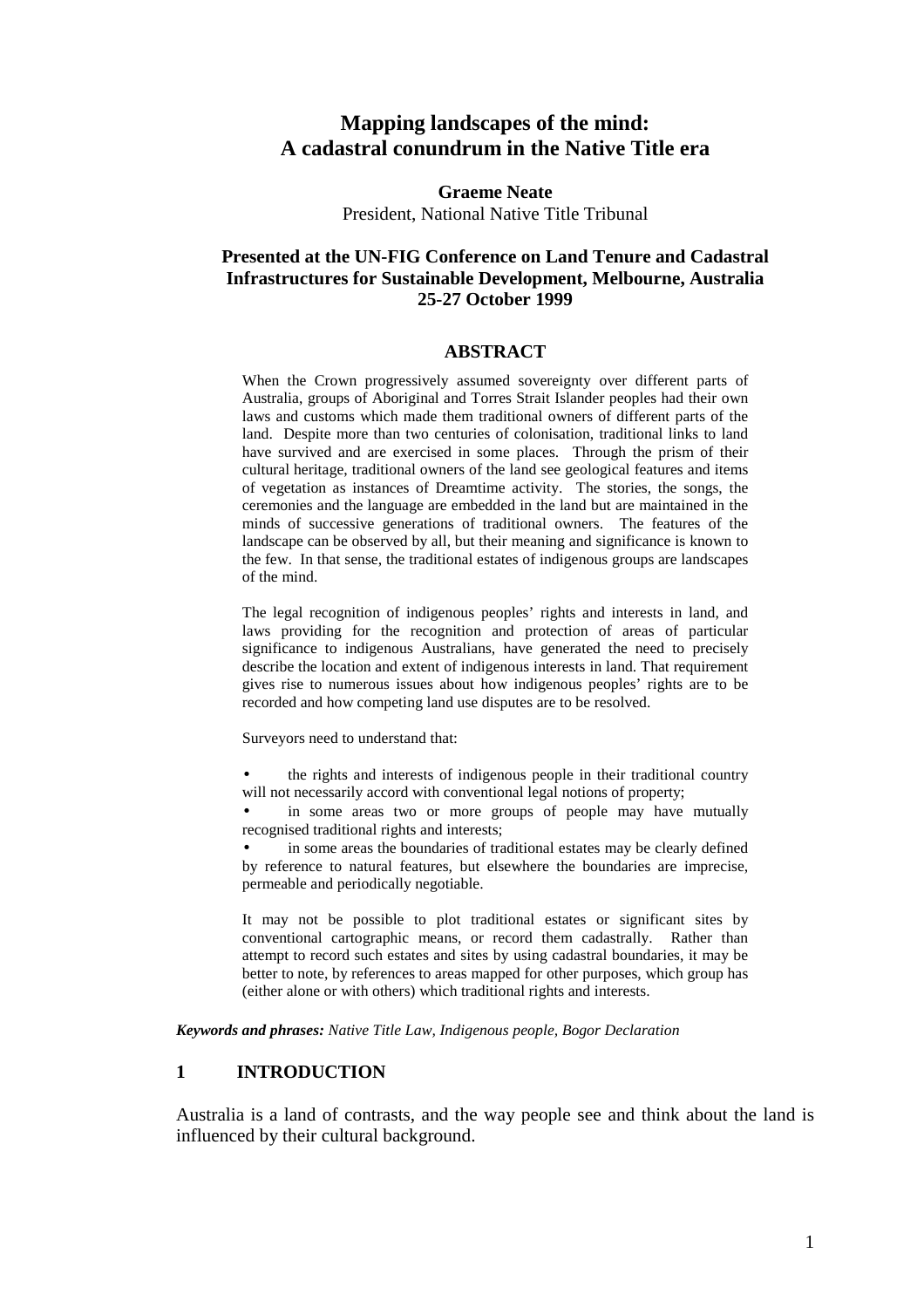Early European settlers and explorers expressed a variety of responses to the landscape. Some first impressions were not favourable. In 1788, soon after a settlement was established on the east coast, Major Robert Ross wrote to Under-Secretary Nepean, "I do not scruple to pronounce that in the whole world there is not a worse country than what we have yet seen of this. All that is contiguous to us is so barren and forbidding that it can in truth be said, here Nature is reversed ...".<sup>1</sup> The Surgeon-General of the colony, John White, was no less flattering when he wrote two years later of "a country and place so forbidding and so hateful as only to merit execration and curses".<sup>2</sup>

Yet others saw a rare beauty in this "land of wonder and delight ... a new creation".<sup>3</sup> Convict artist Thomas Watling waxed eloquent:

"Perhaps nothing can surpass the circumambient windings and romantic banks of narrow arm of the sea that leads from this to Parramatta, another settlement about fourteen miles off. The Poet may there descry numberless beauties; nor can there be fitter haunts for the imagination. Arcadian shades, or classic bowers, present themselves at every winding to the ravished eye. Overhead the most grotesque foliage yields a shade, where cooling zephyrs breathe every perfume. Mangrove avenues, and picturesque rocks, entwined with non-descript flowers. In short, were the benefits of the least equal to the specious external, this country need hardly give place to any other on earth. … Should the curious Ornithologist, or the prying Botanist, emigrate here, they could not fail of deriving ample gratification in their favourite pursuits in this luxuriant museum."<sup>4</sup>

Explorers set out to open up and map the country. They searched for places for agricultural and pastoral pursuits. Some searched for a great inland sea. There was much disappointment, despair, even death, as Europeans came to grips with the demands of the land.

In September 1845, explorer Charles Sturt turned back from the Simpson Desert in central Australia and wrote:

"It is impossible to find words to describe the terrible nature of this dreadful Desert. The view from one of the ridges is perhaps the most terrific and cheerless that man ever gazed upon. The ridges run as straight as an arrow 330°, rising from an immense black plain in long fiery lines."<sup>5</sup>

But the terror and despair of the inland was matched by the welcoming expanses of the coast along which most of the Australian population congregates, the lushness of

 $\frac{1}{1}$ quoted in A H Chisholm (ed) *Australia: Land of Wonder*, Angus & Robertson, 1979, p16.

Surgeon-General White to Mr Skill, 17 April 1790, quoted id. 3

Rev T F Palmer to Rev J Joyce in England, 15 December 1794, quoted id.

<sup>4</sup> Thomas Watling to his aunt in Dumfries, 1793, quoted id. 5

Quoted in Land Tribunal, *Aboriginal Land Claim to Simpson Desert National Park*, 1994, para 23.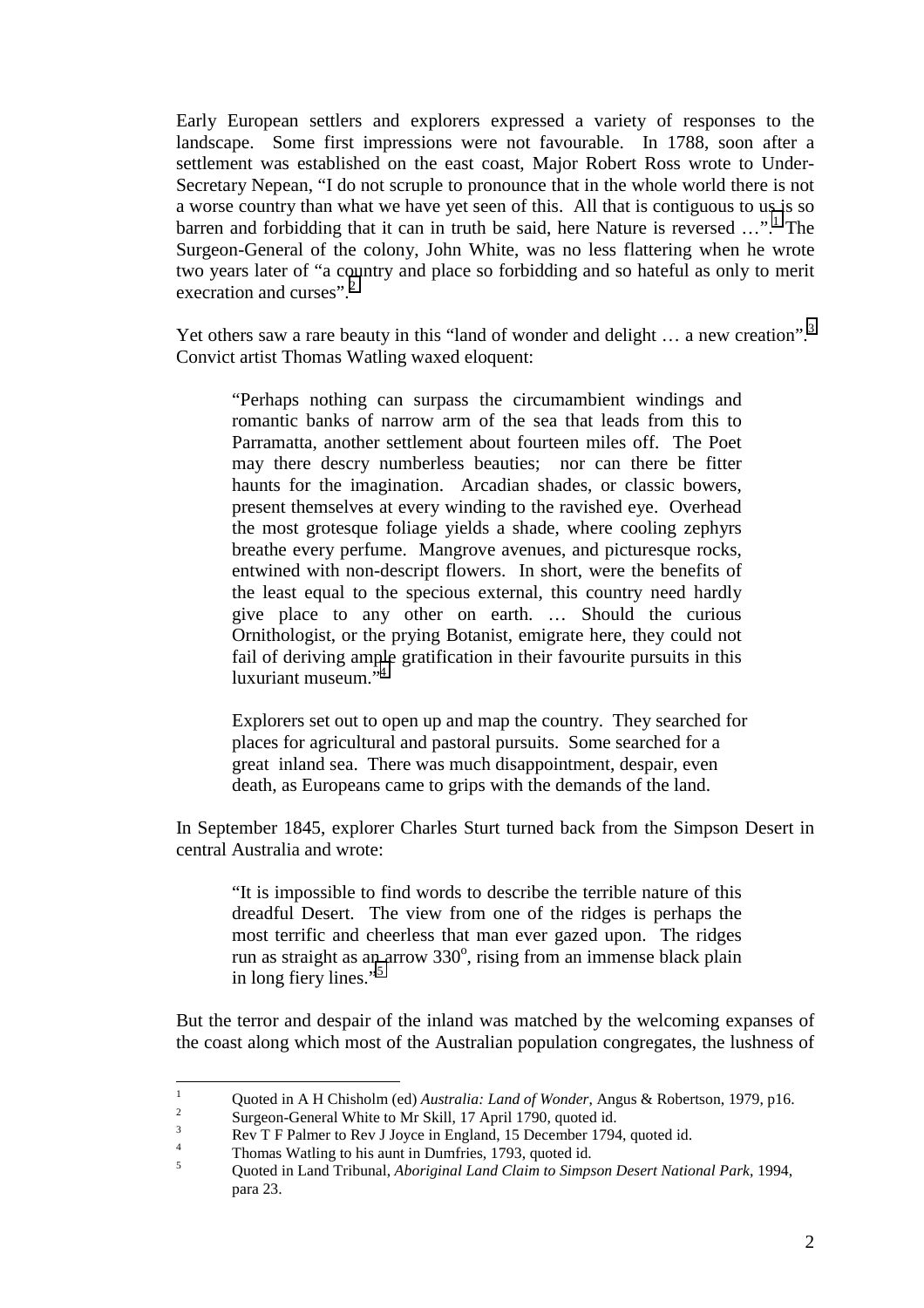the tropics, the wonders of snow clad ranges and the "clean, lean, hungry country" and "bony slopes" of the tableland areas.<sup>6</sup>

A young Englishman who worked as a gold-seeker, drover and mounted policeman in the 1850s in New South Wales and Victoria wrote rapturously of:

"A new heaven and a new earth! Tier beyond tier, height above height, the great wooded ranges go rolling away westward, till on the lofty skyline they are crowned with a gleam of everlasting snow. To the eastward they sink down, breaking into isolated forest-fringed peaks and rock-crowned eminences, till with rapidly straightening lines they fade into the broad grey plains, beyond which the southern ocean is visible by the white sea-haze upon the sky.

All creation is new and strange. The trees, surpassing in size the largest English oaks, are of a species we have never seen before. The graceful shrubs, the bright-coloured flowers, ay, the very grass itself, are of species unknown in Europe: ...".<sup>7</sup>

With the European explorers and settlers came the artists and writers. They too had to grapple with a landscape that was both unfamiliar and intriguing. Much of the finest Australian art has been and is devoted to the landscape, or has the land as a key element.<sup>8</sup> But the cultural background of the observer has conditioned how the land is viewed. Australian art critic Robert Hughes has described one early romantic view of Port Jackson as "pure self-hypnosis" which could be explained in the following way:

"Cultivated thought in England, after news of the Tahitians on their island paradise, saw the South Seas as a reincarnation of the Virgilian Golden Age. Most visitors had their schema already fixed for them".<sup>9</sup>

According to Hughes,

"This still happens, but the schema is different. Instead of the green Virgilian meadow with ruined gazebos and Noble Savages, we have the implacable desert of antipodean weirdness".<sup>10</sup>

Thus, English art critic Sir Kenneth Clark could write:

"In this dry land there are no dark woods (I do not consider the jungle authentically Australian), no thick, sappy substances; the forms of gravity are continually denied by flying foxes and bounding Kangaroos".<sup>11</sup>

 6 See "South of my days" by Judith Wright reprinted in M O'Conner (ed) *Two Centuries of Australian Poetry*, Oxford University Press Australia, 1988, p 67. <sup>7</sup>

H Kingsley, *The Recollections of Geoffry Hamlyn*, 1859, quoted in A H Chisholm (ed), *Australia: Land of Wonder,* op cit, p 18. <sup>8</sup>

For example, see E Lynn *The Australian Landscape and its Artists*, Bay Books, Sydney,  $^{1977.}$ 

<sup>&</sup>lt;sup>9</sup><br>R Hughes, *The Art of Australia*, Pelican, 1970, p 30.<br>Id.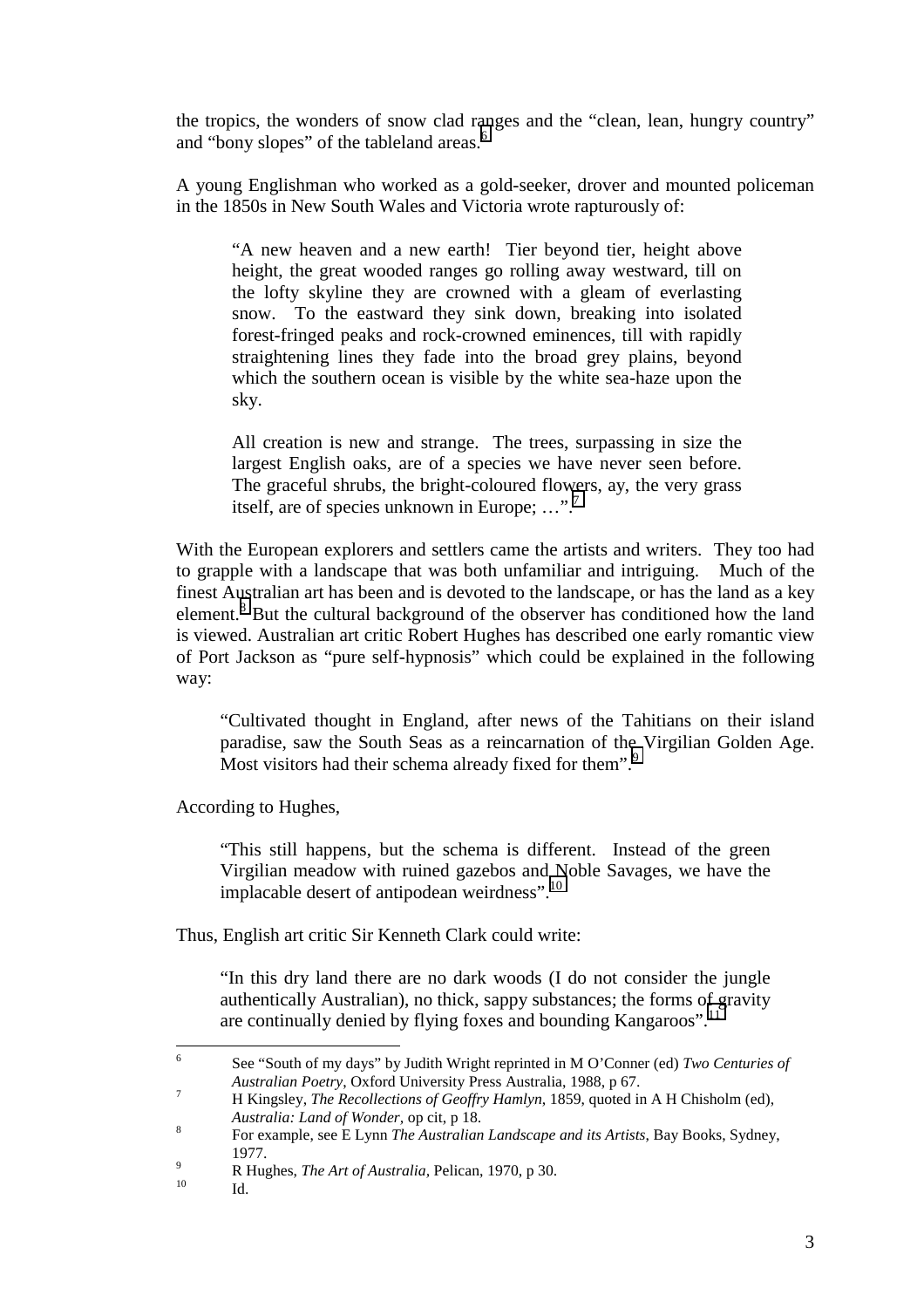Our composers also have drawn inspiration from the land. Peter Sculthorpe, who has written pieces evocative of the land, $12$  was recently quoted as saying he is spending his life "trying to find what the spirit of the landscape – physiological, psychological, spiritual – means to me". $^{13}$ 

The contrast between British values about landscape and Australian values is captured in a poem learned by many Australian school children:

"The love of field and coppice, Of green and shaded lanes, Of ordered woods and gardens Is running in your veins. Strong love of grey-blue distance, Brown streams and soft, dim skies - I know but cannot share it, My love is otherwise.

I love a sunburnt country, A land of sweeping plains, Of ragged mountain ranges, Of droughts and flooding rains. I love her far horizons, I love her jewel-sea, Her beauty and her terror - The wide brown land for me!"<sup>14</sup>

The significance of the land for indigenous Australians has been noted in the draft preamble which the Prime Minister is urging us to adopt for inclusion in the Australian Constitution. The text speaks of:

"honouring Aborigines and Torres Strait Islanders, the nation's first people, for their deep kinship with their lands and continuing cultures which enrich the life of our country."

In the meantime, the Council for Aboriginal Reconciliation, established in  $1991$ ,<sup>15</sup> has as its vision:

"A united Australia which respects this land of ours, values the Aboriginal and Torres Strait Islander heritage, and provides justice and equity for all."

 $\frac{11}{12}$  Quoted id.

<sup>12</sup> From his *Sun Music* pieces of the 1960s to the successive *Port Essington, The Fifth Continent, Kakadu, Nourlangie*, and recently premiered *Great Sandy Island* : see M Hannan,

<sup>&</sup>lt;sup>13</sup><br>M Shmith "Scallywag at 70", *The Weekend Australian*, 24-25 April 1999, pp 16-18.<br>"My Country" by Dorothea Mackellar in *The Closed Door*, 1911.<br>Council for Aboriginal Reconciliation Act 1991 (Cth).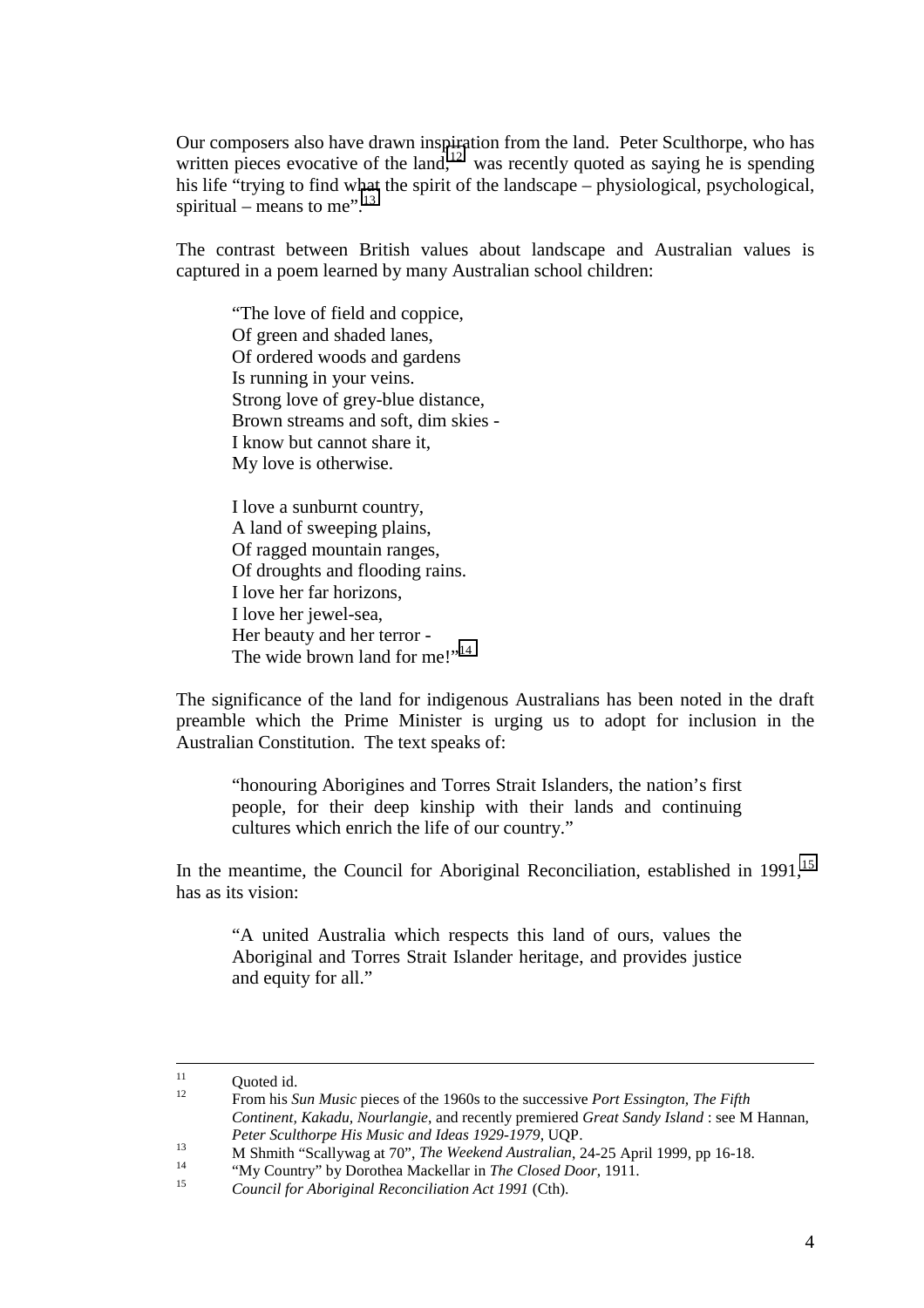On 3 June 1999, the Council released its final draft Declaration for Reconciliation<sup>16</sup> that repeats that vision and mentions the history of land ownership in these terms:

"We value the unique status of Aboriginal and Torres Strait Islander peoples as the original owners and custodians of traditional lands and waters.

We respect and recognise continuing customary laws, beliefs and traditions.

And through the land and its first peoples, we may taste this spirituality and rejoice in its grandeur.

We acknowledge this land was colonised without the consent of the original inhabitants."

Both the draft preamble to the Constitution and the draft Declaration for Reconciliation recognise the significance of the land for Aboriginal and Torres Strait Islander peoples. But what does the land mean to indigenous Australians, those whose ancestors preceded the European and other settlers by millennia?

# **2 TRADITIONAL ABORIGINAL LINKS TO LAND**

A book published in 1985 records some thoughts of a senior Bunitj man from the Gagudju language group whose traditional country is in Kakadu National Park in the Northern Territory. They point to the interlinking of people and land and language, of sacred significance and physical form, of life and death, and the need to pass the knowledge and law of the land from generation to generation.

"Each man he stay … stay on his own country. He can't move his country … so he stay there, stay with his language."<sup>17</sup>

This ground and this earth … like brother and mother.

…

We like this earth to stay, because he was staying for ever and ever.

<sup>16</sup> 16 The functions of the Council for Aboriginal Reconciliation include "to consult Aborigines and Torres Strait Islanders and the wider Australian community on whether reconciliation would be advanced by a formal document or formal documents of reconciliation" and, having consulted, if the Council considers such a document would benefit the Australian community as a whole, to make recommendations to the relevant Commonwealth Minister "on the nature and content of, and manner of giving effect to, such a document or

documents": *Council for Aboriginal Reconciliation Act 1991* (Cth) s 6(1)(g) and (h).<br>
B Neidjie, S Davis, A Fox, *Kakadu Man ... Bill Neidjie*, Mybrood P/L, 1985, p 37.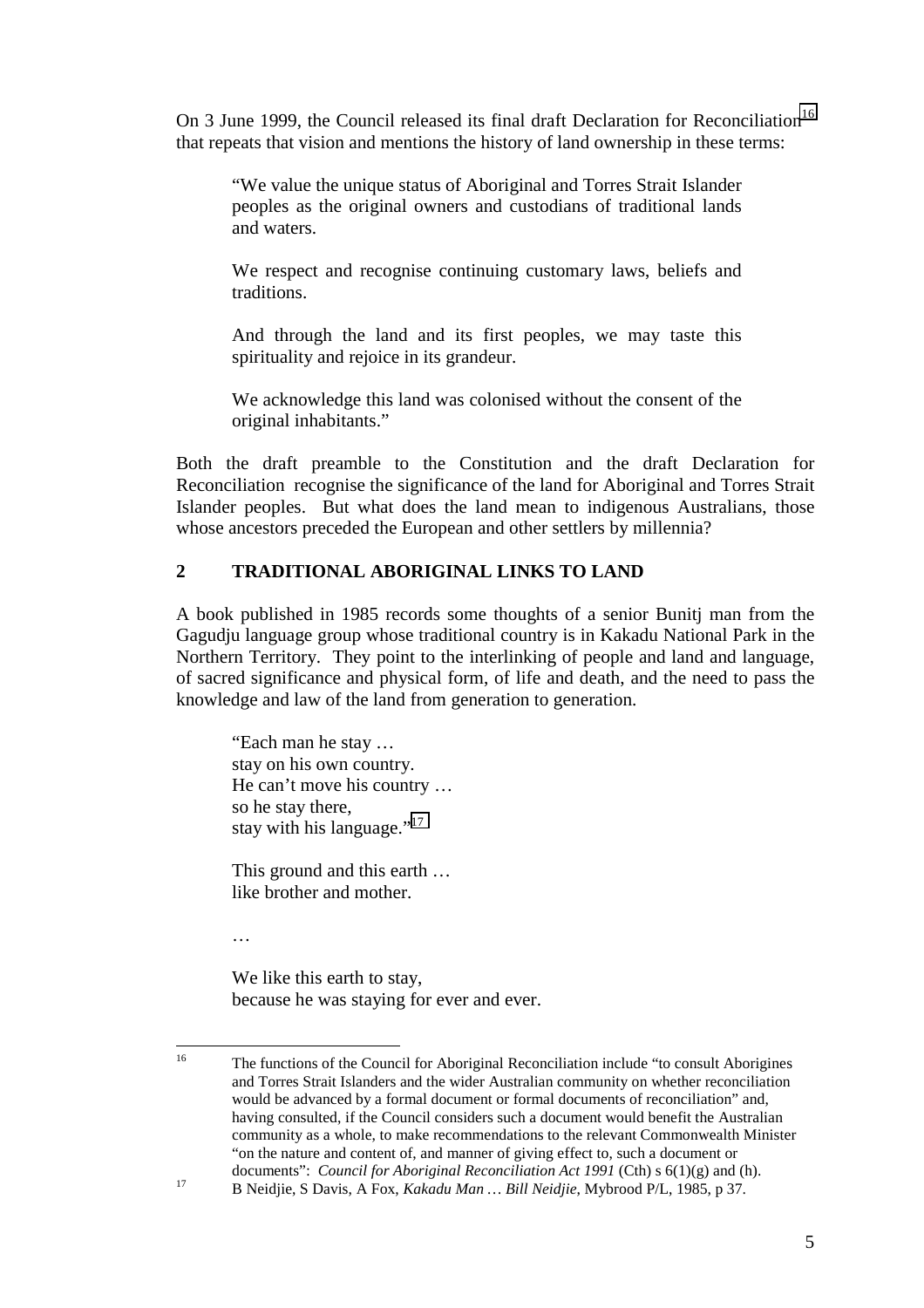We don't want to lose him. We say 'Sacred, leave him.'<sup>18</sup>

…

My children got to hang onto this story. This important story. I hang onto this story all my life. My father tell me this story. My children can't lose it.

White European want to know … asking 'What this story?' This not easy story. No-one else can tell it … because this story for Aboriginal culture.

…

Our story is in the land … it is written in those sacred places. My children will look after those places, that's the law.<sup>19</sup>

Earth … like your father or brother or mother, because you born from earth. You got to come back to earth. When you dead … you'll come back to earth. Maybe little while yet … then you'll come to earth. That's your bone, your blood. It's in this earth same as for tree.<sup>20</sup>

…

Rock stays, earth stays. I die and put my bones in cave or earth. Soon my bones become earth … all the same. My spirit has gone back to my country … my mother."<sup>21</sup>

<sup>18</sup>  $\frac{18}{19}$  Ibid, p 46.

 $\frac{19}{20}$  Ibid, p 47.

 $\frac{20}{21}$  Ibid, p 51.

Ibid, p 62.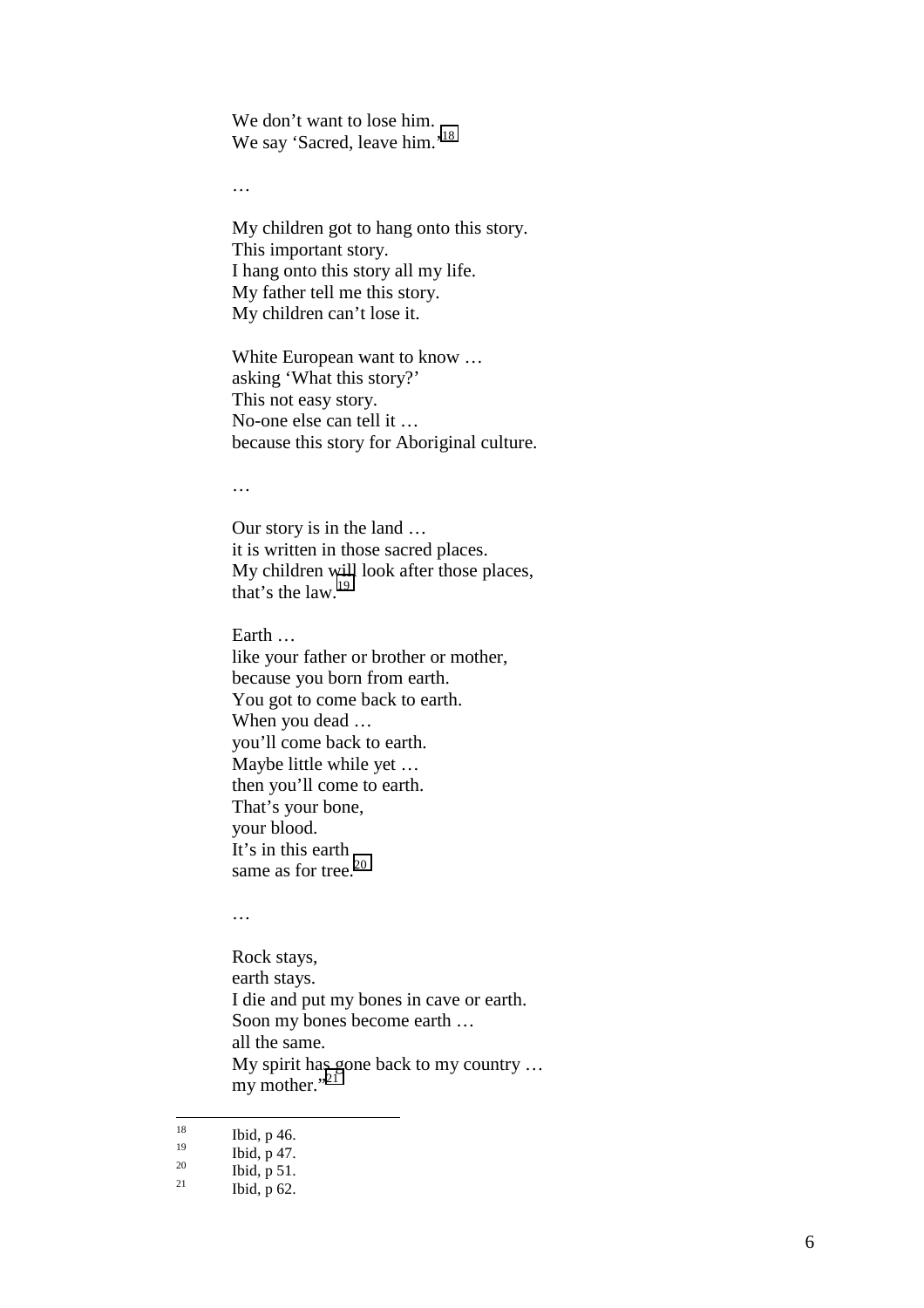Aboriginal leader Patrick Dodson has written:

"Land gives you the essence of who you are. It relates you to the country, to the other people who were born and bred there. It is like a great mosaic or jigsaw puzzle, various parts contributing to an intelligible whole. Dreaming tracks and sacred sites are part of the law and part of day-to-day living. The spirit you have is related to that and relates back to the land."<sup>2</sup>

It is apparent that at the times when the Crown progressively assumed sovereignty over different parts of Australia, Aboriginal people and Torres Strait Islanders had their own local laws and customs which made them traditional owners of much, if not all, of the land mass. The nature of the land influenced the nature and intensity of land use, but variations in ecology and the poor capacity of some areas to support large numbers of people did not mean that those areas were unoccupied or unowned. Even the "dreadful Desert" with sand ridges "in long fiery lines" described by Charles Sturt was the home for Aboriginal people, whose residential structures, physical artefacts and bones remain preserved in the landscape and whose descendants retain traditional links to the land. $^{23}$ 

For many indigenous people, their traditional land has spiritual as well as economic and other significance. As Patrick Dodson observed, features of the land include dreaming tracks and sacred sites, the places where creative heroic ancestors visited and acted or left evidence of their passage or presence. Songs, stories and ceremonies record the mythological history of the land. By singing the songs, telling the stories and performing the ceremonies, the inheritors of that cultural knowledge keep alive the spirit of the land – they "look after" their country.

Through the prism of their cultural heritage, the traditional owners of the land see geological features and items of vegetation as instances of Dreamtime activity. Rock formations, trees, sandhills, caves, waterholes and plains assume particular significance in the minds of their traditional owners. The stories, the songs, the ceremonies and the language are embedded in the land but maintained in the minds of successive generations of traditional owners. Rights to knowledge about land and rights to the land are intertwined, regulated by traditional laws and customs. Access to knowledge about the land is restricted. Only certain people can fully know the country. Outsiders will have little, if any, of that knowledge. The features of the landscape can be observed by all, but their meaning and significance is known to the few. In that sense, the traditional estates of indigenous groups are landscapes of the mind.

The challenge for a European mind is to try to comprehend and describe the nature of Aboriginal links to land. An anthropologist, Deborah Bird Rose, has written about the notion of "country" in Aboriginal thinking.

 $22$ 

<sup>22</sup> P Dodson, *The Age*, 3 November 1987, reprinted in S Torre (ed) *The Macquarie Dictionary of Australian Quotations*, The Macquarie Library Pty Ltd, 1990, p 5. 23 See Land Tribunal, *Aboriginal Land Claim to Simpson Desert National Park,* 1994.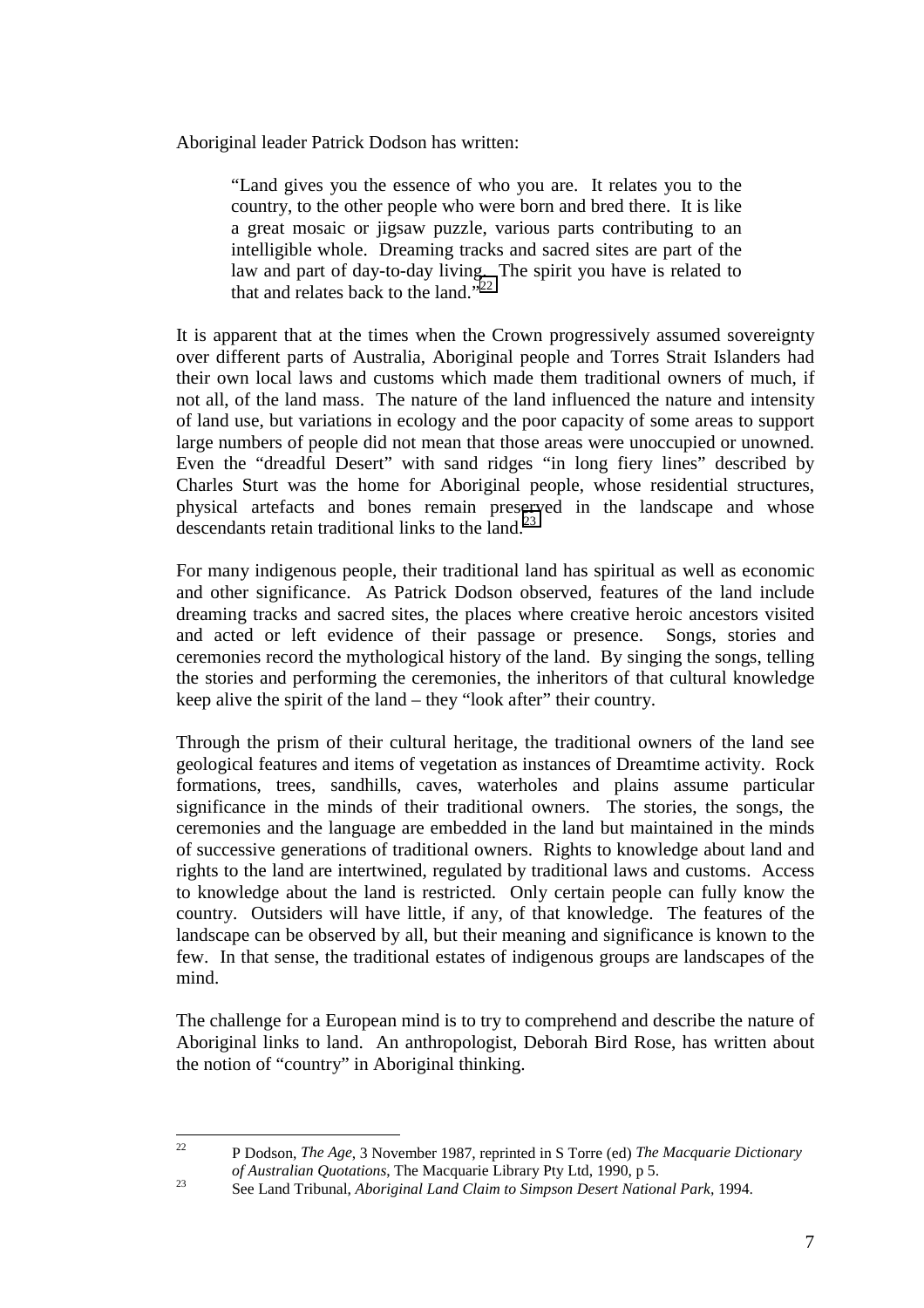"Country in Aboriginal English is not only a common noun but also a proper noun. People talk about country in the same way as they would talk about a person: they speak to country, sing to country, visit country, worry about country, feel sorry for country, and long for country. People say that country knows, hears, smells, takes notice, takes care, is sorry or happy. Country is not a generalised or undifferentiated type of place, such as one might indicate with terms like 'spending a day in the country' or 'going up the country'. Rather, country is a living entity with a yesterday, today and tomorrow, with a consciousness, and a will toward life. Because of this richness, country is home, and peace; nourishment for body, mind, and spirit; heart's ease."<sup>24</sup>

In a similar vein, the difficulty of understanding and describing the relationship between Aboriginal people and their traditional land was well expressed by the late Professor WEH Stanner in his 1968 Boyer Lectures "After the Dreaming". Stanner wrote:

"No English words are good enough to give a sense of the links between an Aboriginal group and its homeland. Our word 'home', warm and suggestive though it be, does not match the Aboriginal word that may mean 'camp', 'hearth', 'country', 'everlasting home', 'totem place', 'life source', 'spirit centre' and much else all in one. Our word 'land' is too spare and meagre. We can now scarcely use it except with economic overtones unless we happen to be poets. The Aboriginal would speak of 'earth' and used the word in a richly symbolic way to mean his 'shoulder' or his 'side'. I have seen an Aboriginal embrace the earth he walked on. To put our words 'home' and 'land' together into 'homeland' is a little better but not much. A different tradition leaves us tongueless and earless towards this other world of meaning and significance. When we took what we call 'land' we took what to them meant hearth, home, the source and locus of life, and everlastingness of spirit. At the same time it left each local band bereft of an essential constant that made their plan and code of living intelligible. Particular pieces of territory, each a homeland, formed part of a set of constants without which no affiliation of any person to any other person, no link in the whole network of relationships, no part of the complex structure of social groups any longer had all its coordinates. What I describe as 'homelessness', then, means that the Aborigines faced a kind of vertigo in living. They had no stable base of life; every personal affiliation was lamed; every group structure was put out of kilter; no social network had a point of fixture left."<sup>25</sup>

 $24$ 24 D B Rose, *Nourishing Terrains: Australian Aboriginal Views of Landscape and Wilderness*, Australian Heritage Commission, 1996, p 7. 25 WEH Stanner, *After the Dreaming,* 1968 Boyer lectures, ABC, 1969, pp 44-45 reprinted in

WEH Stanner, *White Man Got No Dreaming,*1979, p 230.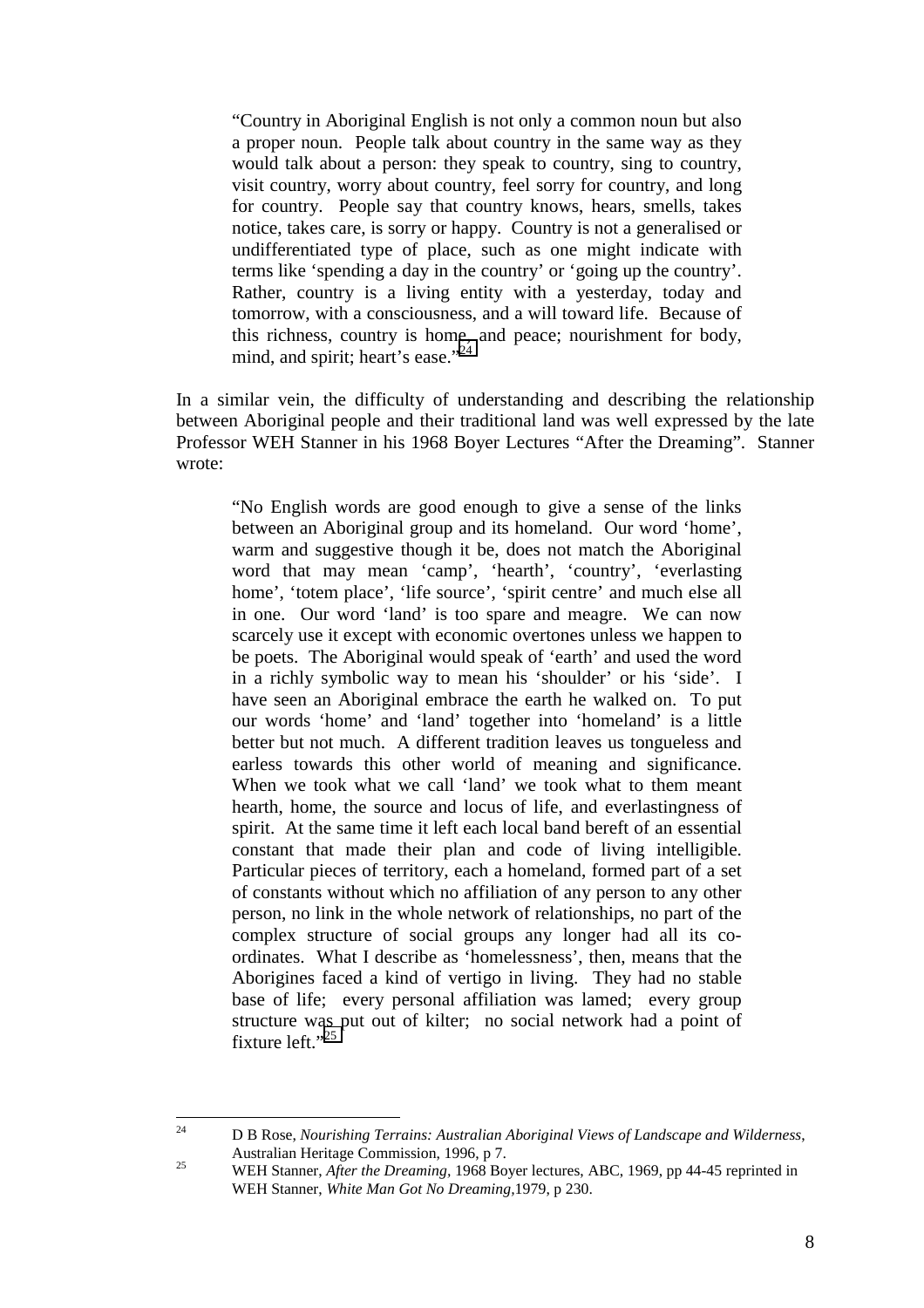The practical need for the Australian community generally, and lawyers in particular, to try to understand the nature of indigenous peoples' links to land has been precipitated by the development of laws which:

- allow indigenous Australians to claim certain parcels or categories of land under Federal, State and Territory statutory land rights schemes
- recognise the continuing existence of native title rights and interests over areas of Australia where native title has not been extinguished
- provide for the recognition and protection of areas of land which are of particular significance to indigenous Australians, including sacred sites.

The passage from Professor Stanner is significant not only in its own terms but because it was subsequently quoted<sup>26</sup> and cited<sup>27</sup> in High Court judgments dealing with a statutory scheme for the grant of land to traditional Aboriginal owners.

This paper focuses on the legal requirements for describing the extent of Aboriginal or Torres Strait Islander interests in areas of land or significant sites and some of the issues that arise when trying to map the boundaries of areas that are thought and spoken about but rarely demarcated on the ground. In various ways it addresses the question: can cadastral techniques be used to map the landscapes of the mind?

# **3 LEGAL RECOGNITION OF INDIGENOUS PEOPLES' RIGHTS IN LAND – A BRIEF OVERVIEW**

When the Crown progressively assumed sovereignty over the land mass of what is now Australia,  $28$  no treaties were negotiated with any of the groups of indigenous people. Until 1992, courts assumed that Australia was *terra nullius* and gave no formal recognition to indigenous rights and interests in land. Following a 1971 decision that the doctrine of communal native title did not form, and never had formed, part of the law of any part of Australia,<sup>29</sup> the Federal Parliament enacted a statute allowing land claims and land grants in the Northern Territory based on traditional Aboriginal ownership of land. State and Territory legislation also conferred a range of legal rights on indigenous Australians over parts of the country.

The legislation dealt with a range of issues including:

- the categories of land available for claim or grant (eg vacant Crown land, reserves, National Parks)
- the basis on which land is available for claim or grant (eg traditional affiliation, historical association, need, compensation)

 $\overline{a}$ 

<sup>26</sup> *The Queen v Toohey; ex parte Meneling Station Pty Ltd* (1982) 158 CLR 327 at 356-7 per Brennan J.<br>
27 *Gerhardy v Brown* (1985) 57 ALR 472 at 522 per Brennan J.<br>
28 British claims to sovereignty occurred in different places in 1788, 1825, 1829, 1831, 1873

and 1879. See MH McLelland "Colonial and State Boundaries in Australia" (1971) 45 Australian Law Journal 671; G Neate "Proof of Native Title" in B Horrigan and S Young (eds) *Commercial Implications of Native Title*, 1997, Federation Press, 254-258.

<sup>29</sup> *Milirrpum v Nabalco Pty Ltd* (1971) 17 FLR 141, Supreme Court of the Northern Territory (Blackburn J).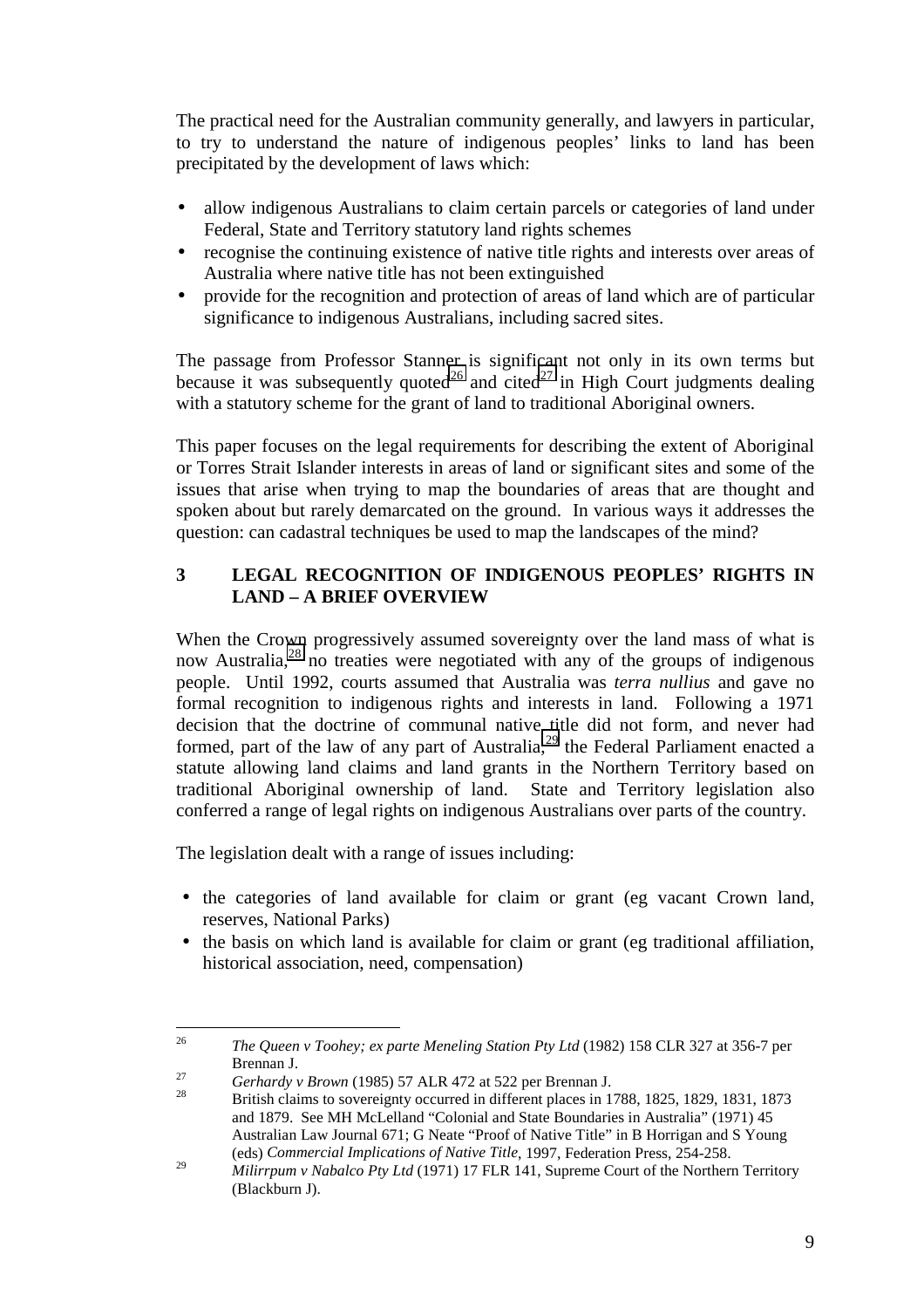- the method for processing and resolving claims to land (eg land claim hearings, administrative process)
- the form of title to be granted (eg freehold, leasehold)
- the reservations (if any) from title (eg minerals)
- who holds title to the land (eg land trusts)
- any special conditions restricting access to Aboriginal land
- any restrictions on dealings with title to Aboriginal land
- any special conditions that apply to mineral exploration and mining on Aboriginal land.

The legislation varied from jurisdiction to jurisdiction – and even from area to area within a jurisdiction – as did the rights conferred on the people to whom, or on whose behalf, title to land was granted.

In *Mabo v Queensland* (*No 2*)<sup>30</sup> the High Court of Australia held that "the common law of Australia recognises a form of native title which, in the cases where it has not been extinguished, reflects the entitlements of the indigenous inhabitants, in accordance with their laws and customs, to their traditional lands." The *Native Title Act 1993*, subsequently enacted by the Federal Parliament, has established a national scheme for the recognition and protection of native title and for the grant of other interests in land. Complementary State and Territory legislation forms part of the national legislative scheme.

For the purposes of this paper, some brief observations about native title are appropriate.

Although native title is recognised by the judgments and statutes of the general law of Australia, its source is in the traditional laws and customs of the group of people who have a connection with a particular area of land or waters. $31$ 

Because native title rights and interests come from traditional laws and customs, the content of those rights and interests will not necessarily equate to other forms of property under the general law. For the same reason, native title rights and interests may vary from place to place and group to group around Australia.

Native title is different from statutory land rights titles. Under statutory land rights schemes, groups of indigenous Australians are granted a fee simple title or a lease by the Crown. Native title is something which groups of indigenous Australians already have. Native title laws exist to identify and protect what already exists. The Crown grants nothing, as native title is not the Crown's to grant.

Native title is fragile and can be extinguished by a range of valid acts of the Crown. Consequently, the law will not recognise native title rights and interests where as a matter of law native title has been extinguished – irrespective of whether indigenous Australians retain traditional links to and use of it.

 $30^{\circ}$  $^{30}$  (1992) 175 CLR 1.

<sup>31</sup> See *Native Title Act 1993* (Cth) s 223 definition of native title; also *Mabo v Queensland (No 2)* (1992) 175 CLR 1, *Wik Peoples v Queensland* (1996) 187 CLR 1, 141 ALR 129; *Fejo v Northern Territory* (1998)156 ALR 721.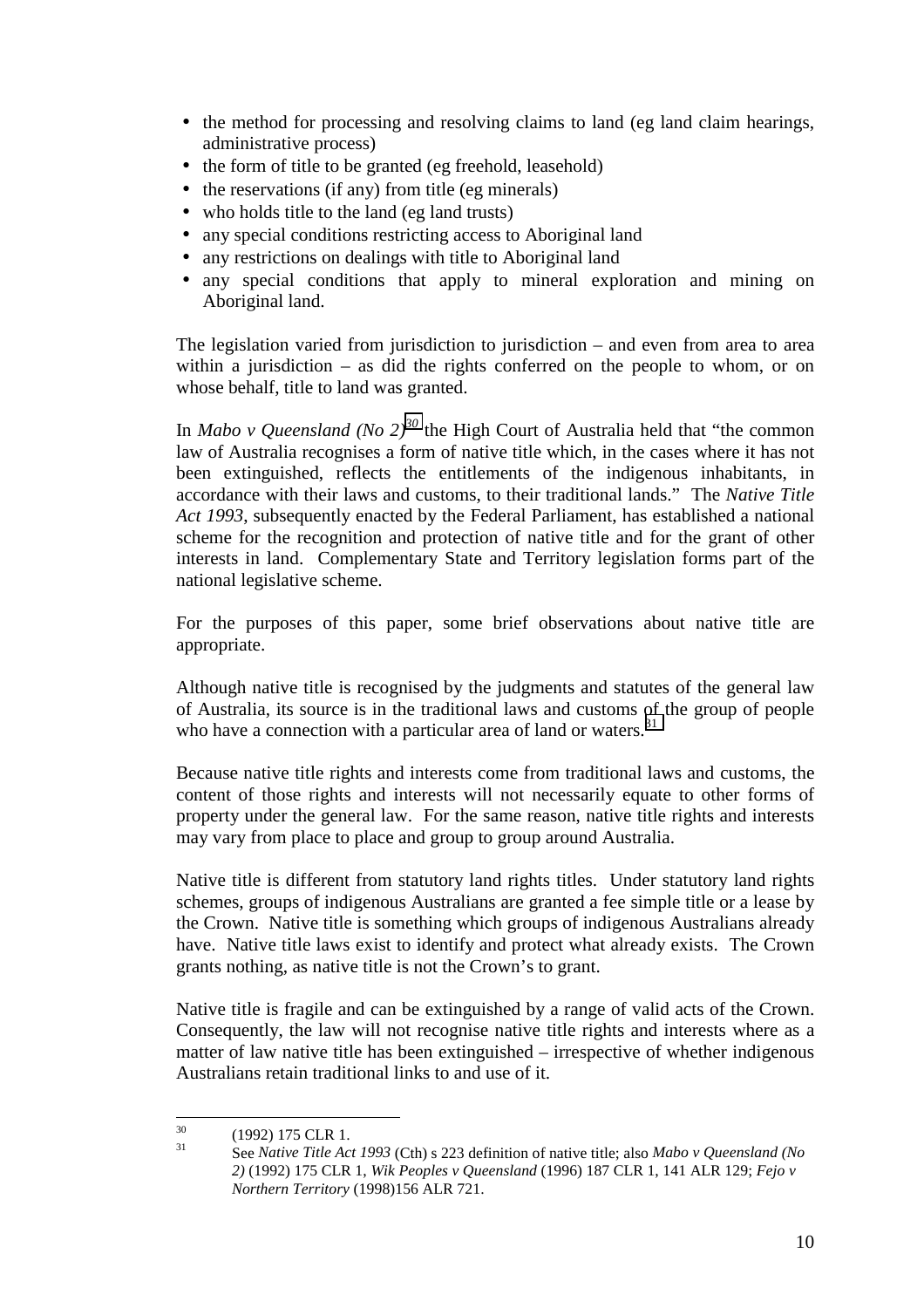In some areas, native title might survive in a limited form where there are overlapping legal interests which do not extinguish native title. The High Court and the Parliaments have recognised that there are non-extinguishing tenures which give title holders certain legal rights which prevail over native title rights where there is an inconsistency between the two. Where there is no inconsistency, the native title rights and interests survive.

The law on native title is developing. New cases throw up new issues for resolution. But the High Court and other Courts have given clear guidance on major issues and we can expect more certainty in the relatively near future.

# **4 LOCATING TRADITIONAL COUNTRY ON THE GROUND**

## **(a) Requirements for descriptions and surveys under statutory land rights laws and native title legislation**

The need to precisely describe the location and extent of indigenous land interests arises in various circumstances. For example, land rights legislation under which titles are issued provides for the registration of land grants in various States and Territories.32 The legislation contains requirements for the description of land on those titles.

Native title legislation also requires clear descriptions of areas where native title is claimed to exist.

# **(b) Statutory land rights titles**

Examples of the legal requirements for the description of land for land grant purposes are found in statutory land rights schemes in the Northern Territory and Queensland.

32 For a discussion of all relevant statutes, see "Interests in Land" in *Halsbury's Laws of Australia*, Volume 1, Butterworths.

 $32$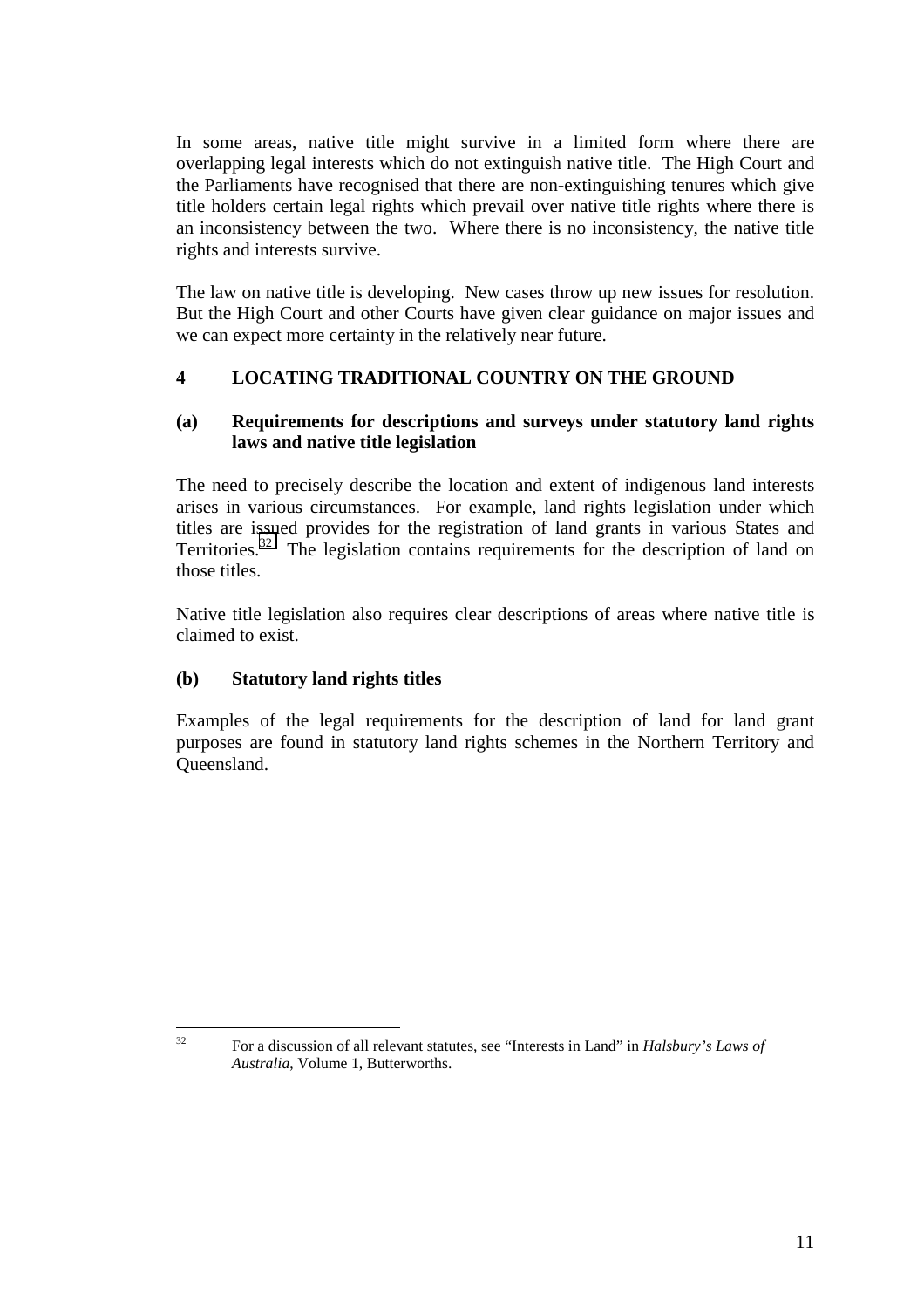**Northern Territory:** Fee simple title to Aboriginal land in the Northern Territory is granted under the *Aboriginal Land Rights (Northern Territory) Act 1976* (Cth)*.* Schedule 1 to the Act describes various parcels which have been granted without the need to follow the land claim process. The land is described either in detailed metes and bounds terms or by reference to numbered Survey Plans lodged with the Surveyor-General in Darwin. Regulations may amend Schedule 1 by modifying any description of an area of land in Part 2, 3 or 4 of that Schedule. "Modifying" includes the substitution of a description or diagram for another description or diagram. Such regulations, however, may not modify the description of an area of land after title in the land has been vested in a Land Trust under the Act.<sup>33</sup>

Aboriginal people may make traditional land claims<sup>34</sup> to areas of "unalienated Crown" land"<sup>35</sup> or "alienated Crown land" in which all estates and interests not held by the Crown are held by, or on behalf of, Aboriginals.<sup>36</sup> Traditional land claims are heard by an Aboriginal Land Commissioner.<sup>37</sup> If the Commissioner finds that there are Aboriginals who are the traditional Aboriginal owners of the land,<sup>38</sup> the Commissioner must recommend to the relevant Commonwealth Minister that the land be granted.<sup>39</sup> Where a Commissioner makes such a recommendation and the Minister is satisfied that the land, or part of the land, should be granted to a Land Trust (or Trusts) for the benefit of the relevant Aboriginals in relation to that land, the Minister establishes a Land Trust (or Trusts) and recommends to the Governor General that a grant of an estate in fee simple be made. $40$  The Governor General may execute a deed of grant of an estate in the land, subject to certain statutory reservations and exclusions.<sup>41</sup> Because the claimable land falls within certain categories, its boundaries are usually described by reference to the boundaries of neighbouring properties, such as pastoral leases, or, in the case of an Aboriginal owned pastoral lease, the lease itself. Other descriptions will be called for where the

 $33$ <sup>33</sup> *Aboriginal Land Rights (Northern Territory) Act 1976* (Cth) s 77C. See *Aboriginal Land Rights (Northern Territory) (Land Description) (16 Mile (Bond Springs) Locality) Regulations 1992; Aboriginal Land Rights (Northern Territory) (Land Description) (Birdum (Jommet Block) Locality) Regulations 1991; Aboriginal Land Rights (Northern Territory) (Land Description) (Mt Kathleen Locality) Regulations 1992; Aboriginal Land Rights (Northern Territory) (Land Description) (Mt Solitaire Locality) Regulations 1992; Aboriginal Land Rights (Northern Territory) (Land Description) (Ranken River Locality) Regulations 1991; Aboriginal Land Rights (Northern Territory) (Land Description)*

Regulations – Consolidated to 24 September 1993.<br>
Aboriginal Land Rights (Northern Territory) Act 1976 (Cth) ss 3, 50.<br>
"Unalienated Crown land" is Crown land in which no person (other than the Crown) has an estate or interest, but does not include land in a town: *Aboriginal Land Rights (Northern*

*Territory) Act 1976* (Cth) s 3(1).<br><sup>36</sup> "Alienated Crown land" is Crown land in which a person (other than the Crown) has an estate or interest, but does not include land in a town: *Aboriginal Land Rights (Northern*

*Territory) Act 1976* (Cth) s 3(1).<br>37 *Aboriginal Land Rights (Northern Territory) Act 1976* (Cth) ss 49-54D.<br><sup>38</sup> "Traditional Aboriginal owners" in relation to land, are defined to be "a local descent group" of Aboriginals who:

<sup>(</sup>a) have common spiritual affiliations to a site on the land, being affiliations that place the group under a primary spiritual responsibility for that site and for the land; and (b) are entitled by Aboriginal tradition to forage as of right over that land."

*Aboriginal Land Rights (Northern Territory) Act 1976* (Cth) s 3(1).

Aboriginal Land Rights (Northern Territory) Act 1976 (Cth) s 50(1)(a).<br>
Aboriginal Land Rights (Northern Territory) Act 1976 (Cth) s 50(1)(a).<br>
Aboriginal Land Rights (Northern Territory) Act 1976 (Cth) s 11.<br>
Aboriginal L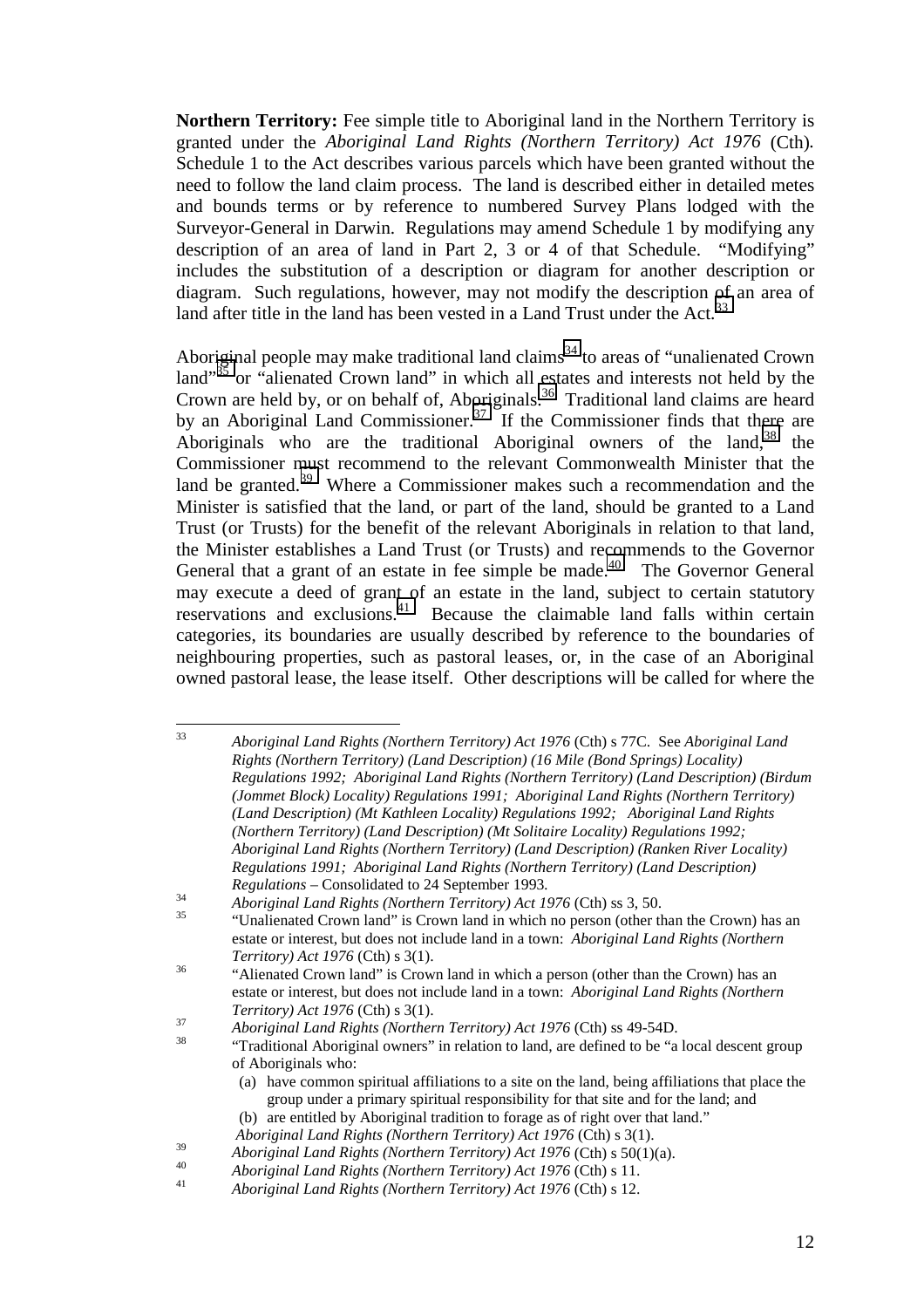Commissioner makes a recommendation in favour of part only of the land claimed.<sup>42</sup> Although there is a clear description of the land claimed, there can be difficulty in locating on the ground apparently precise boundaries, such as the Northern Territory/Oueensland border.<sup>43</sup>

**Queensland:** The *Aboriginal Land Act 1991* and the *Torres Strait Islander Land Act 1991* provide ways in which land may be described when a fee simple title or lease is granted or transferred. The *Aboriginal Land Act* references will be quoted in this paper.

Transferable land comprises Deed of Grant in Trust land, Aboriginal reserve land, Aurukun Shire lease land, Mornington Island Shire lease land, and available Crown land declared by regulation to be transferable land.<sup>44</sup> Such areas will usually have been identified in a way which allows them to be described sufficiently clearly when a deed of grant is being prepared. Survey of the land is not required before transfer. The Act provides:

### **"Deed of grant to be prepared**

27.(1) The registrar of titles must prepare such deeds of grant in fee simple as the Minister considers necessary and directs over transferable lands.

 (2) Transferable land need not be surveyed but may be described in a deed of grant in such manner as the Minister directs, and the registrar of titles must enrol and issue the deed of grant accordingly.

…"

Claimable land is available Crown land declared to be claimable under the Act, and transferred land.45 It includes areas of National Park land but does not include, for example, tidal land (unless the tidal land is declared to be available for claim). The descriptions of claimable land vary in form. They include references to land as shown on numbered administrative plans (ABL), National Park land as described in Gazette notices of the creation of the national parks or National Park plans, and descriptions of island land above the high water mark.

Where land is successfully claimed and a deed of grant in fee simple is prepared, section 63(2) provides:

"(2) The land need not be surveyed but may be described in the deed of grant in such manner as the Minister directs, and the

 $42$ 42 See, for example, Aboriginal Land Commissioner (Toohey J) *Alligator Rivers Stage II land claim,* AGPS, Canberra, 1981, paragraphs 198, 200, 212; Aboriginal Land Commissioner

<sup>(</sup>Olney J) *Finke Land Claim*, AGPS, Canberra, 1991, paragraphs 2.2, 11.1-11.7.<br><sup>43</sup> See Aboriginal Land Commissioner (Kearney J) *Nicholson River (Waanyi/Garawa) Land Claim*, AGPS, Canberra, paragraphs 10-15, Appendix 1.<br> *Aboriginal Land Act 1991* (Qld) ss 12-16.<br> *Aboriginal Land Act 1991* (Qld) ss 17-25.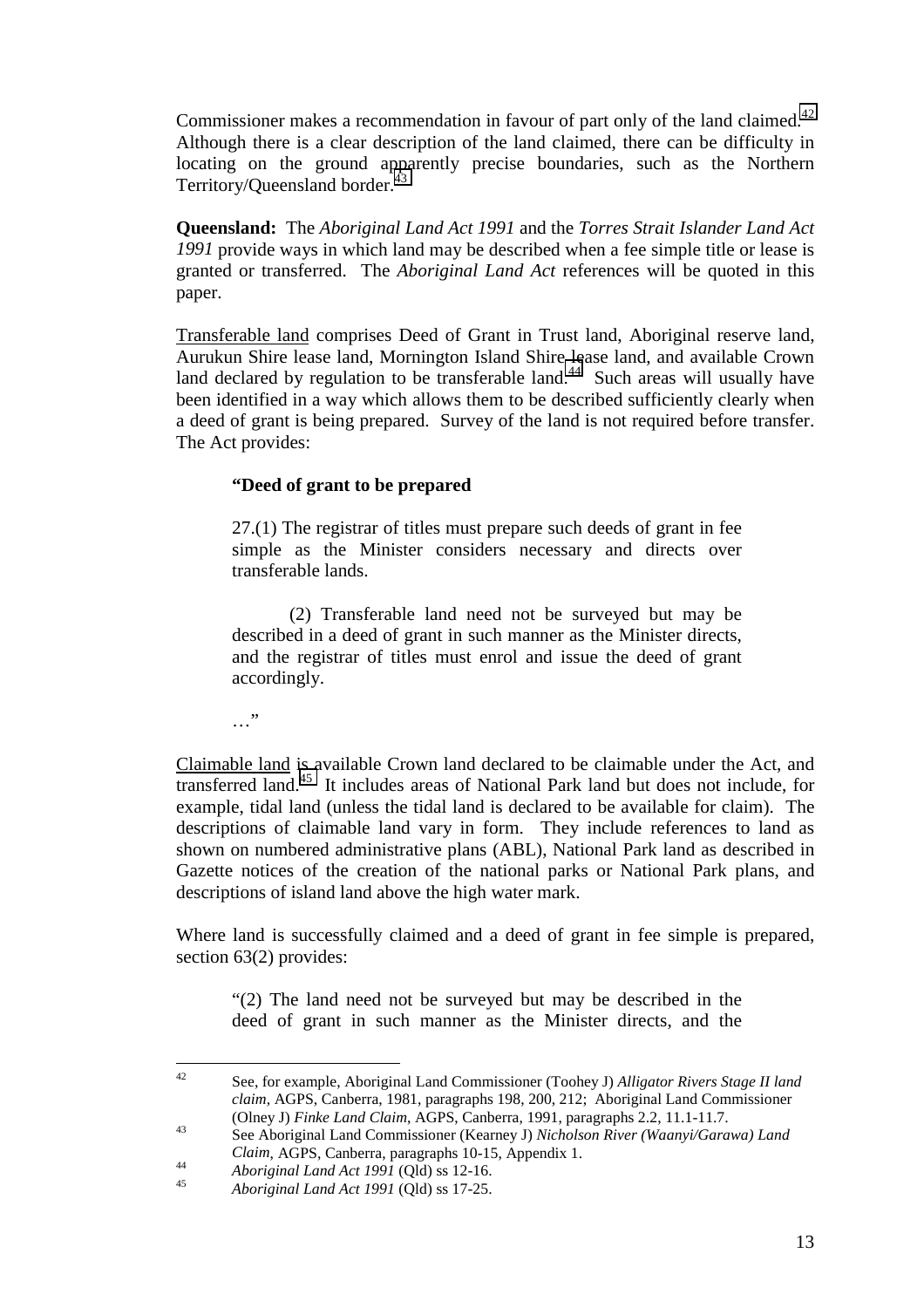registrar of titles must enrol and issue the deed of grant accordingly."

Where land is successfully claimed and a lease is prepared, section 64(3) provides that the "land need not be surveyed but may be described in the lease in such manner as the Minister directs".

Descriptions of land may be amended after a deed of grant or lease takes effect.

### **"Amendment of description of land**

136.(1) If, at any time after a deed of grant under this Act or an Aboriginal (non-transferred land) lease takes effect, greater certainty, by survey or otherwise, is obtained as to the boundaries of the land, the grantees must, on receipt of a written notice to do so by the registrar of titles, surrender to the Crown their deed to, or lease over, the land within such reasonable period as is specified in the notice.

 (2) On surrender of the grantee's deed or lease, a new deed of grant or lease delineating the amended boundaries is to be issued to the grantees.

 (3) The new deed of grant or lease is to be issued on the same ground (if any) as the surrendered deed of grant or lease.

 (4) The registrar must endorse on the new deed of grant or lease, in the proper order of priority, the instruments under which existing relevant interests arose."

Survey costs incurred in relation to the preparation of a deed of grant under section 27, 63 or 136 or an Aboriginal lease are to be paid by the State. $46$ 

#### **(c) Native title law**

Because statutory land claim schemes prescribe with particularity the categories of land available for claim (as in the Northern Territory and New South Wales) or the parcels of land available for claim (as in Queensland) there is rarely an issue about whether land has been properly claimed<sup>47</sup> or the precise boundaries of such a claim. Native title may exist over much more extensive areas of land and a greater variety of land tenures than can be claimed under statutory land claim schemes.<sup>48</sup> Consequently, care must be taken to describe with sufficient precision lands over

 $46$ 

<sup>46</sup> *Aboriginal Land Act 1991* (Qld) s 137(1). 47 See *R v Toohey*; *ex parte Meneling Station Pty Ltd* (1982) 158 CLR 327 where the issue was whether Crown land which is subject to a grazing licence could be claimed under the *Aboriginal Land Rights (Northern Territory Act* 1976 (Cth).<br><sup>48</sup> See for example *Wik Peoples v Queensland* (1996) 187 CLR 1, 141 ALR 129. The *Native* 

*Title Act 1993* (Cth), as amended in 1998, defines and lists tenures which are declared to have extinguished native title: see ss 23A, 23B, 237A, 249C, Schedule 1.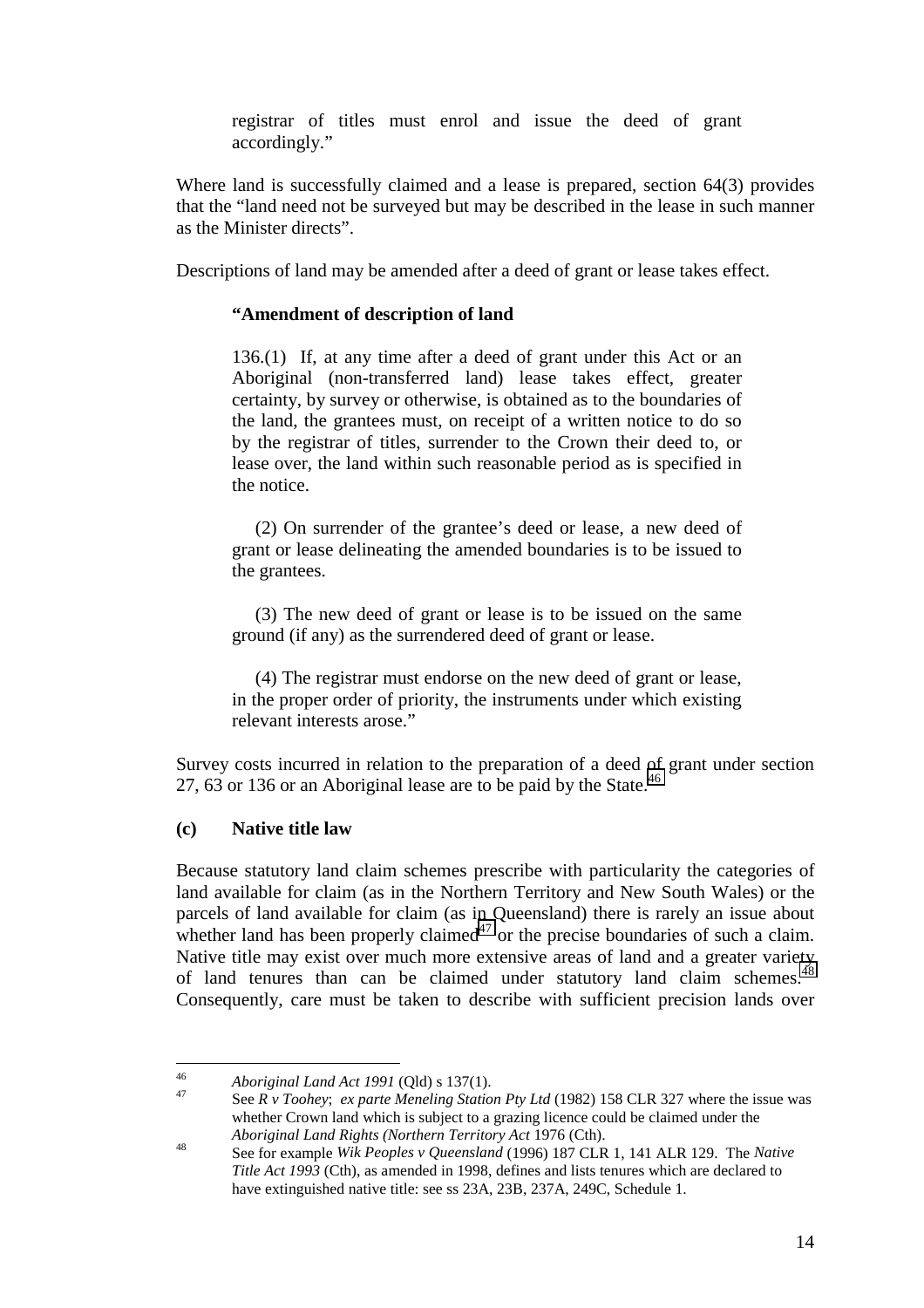which native title is said to exist, either to commence a common law action or to make a claimant application under the *Native Title Act*.

**Common law claims:** The difficulties in common law actions are well illustrated by the facts in *Coe v Commonwealth (The Wiradjuri Claim)*<sup>49</sup> where Chief Justice Mason considered an application by the Wiradjuri Aboriginal people for declarations of various kinds including declarations that they are the owners of lands constituting a very large part of southern and central New South Wales.

The lands which were the subject of the action were described in paragraphs 2 and 3 of the statement of claim in these terms:

"2. Since time immemorial, since 1788, since 1813, since 1901 and since within living memory (hereinafter collectively referred to as 'since time immemorial') the Wiradjuri people, who are known as Wiradjuri Kooris and who are included in that group of people known as Aboriginal people, are a nation of persons who have continuously lived on and occupied that land now known as central New South Wales, in whole or in part, according to Wiradjuri laws, customs, traditions and practices, with their own language.

3. The Wiradjuri nation have rights to all [land bounded by the common borders it shares with its neighbours … and extends from the upper reaches of the Wambool (Macquarie) River in its northern border, the Murray River in its southern border, and the Great Dividing Range and the Murrumbidjeri (Murrumbidgee) River in its eastern border and the flood plains of the Kalar (Lachlan) River in its western border and comprises approximately 80,000 square kilometres] and have continued to have rights to the said land by reason of their traditional connection to the said land, notwithstanding any wrongful or unlawful extinguishment, forced dispossession, or forced abandonment of the said land pleaded herein."

Chief Justice Mason considered the description contained in these and subsequent paragraphs as "inadequate" because "it is not possible to identify precisely all boundaries which the plaintiff claims".<sup>50</sup> His Honour continued:

"It is also clear that, within the lands claimed, there are countless areas of land and allotments in private ownership, the owners not having been joined as defendants in the proceedings. Without these owners being joined, this Court could not make binding declarations adverse to their interests.

Furthermore, within the lands claimed there are many areas of land which have been dealt with by statutes and are the subject of freehold and other grants of title. Hence, the plaintiff is asserting a claim to many parcels of land in New South Wales which are the

<sup>49</sup>  $^{49}$  (1993) 68 ALJR 110.

<sup>50 (1993) 68</sup> ALJR 110 at 111.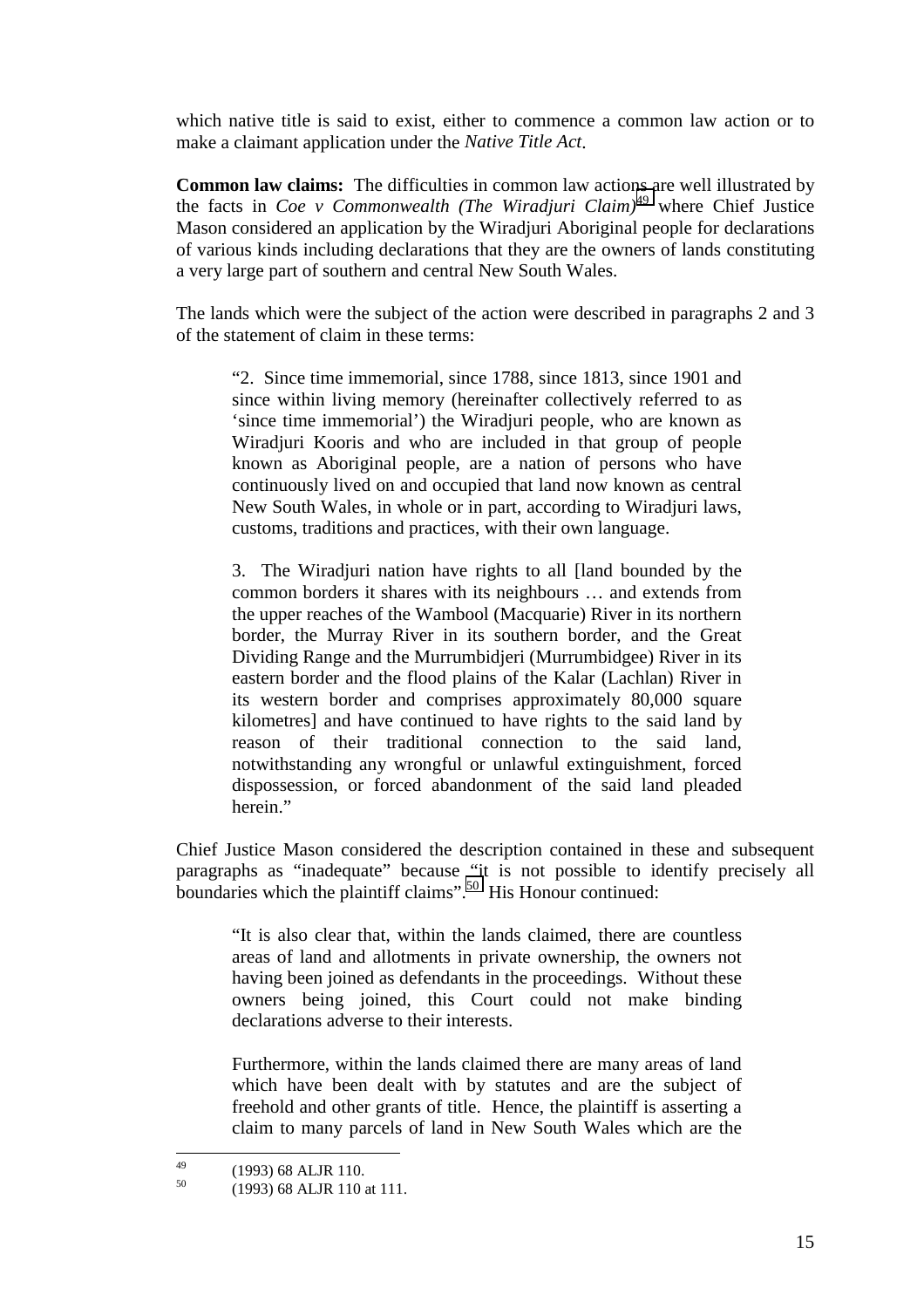subject of grants of freehold and other title. That is a matter of particular relevance to the plaintiff's assertion of native title in accordance with the decision in *Mabo v Queensland (No 2)* ...".<sup>51</sup>

Later in his judgment, Chief Justice Mason wrote:

"This is a *Mabo (No 2)* style native title claim to the Wiradjuri lands *to the extent that such a title has not been extinguished.* The qualification to which I have given emphasis means that the actual lands which are the subject of the claim remain unidentified by the plaintiff except to the extent that they are lands which fall within the lands described in the particulars. The particulars given of this claim identify (a) native title rights to land leased by the Crown pursuant to the *Western Lands Act* 1901 (NSW) and (b) native title rights to all Crown lands. The first qualification is that not only should the Wiradjuri lands be described precisely but also that the lands which are the subject of the *Mabo (No 2)* style claim to native title should be described precisely so that it is possible to identify the lands which are the subject of that claim."<sup>52</sup>

**Native Title Act applications:** Similar issues have arisen in relation to claimant applications made under the *Native Title Act.*

Section 61A of the *Native Title Act* sets out the restrictions on areas in respect of which certain applications may be made. In particular:

- a native title determination application must not be made in relation to an area for which there is an approved determination of native title<sup>53</sup> - in other words, a native title claim cannot usually be made where native title has already been proved to exist: $54$
- a claimant application is not to be made covering previous exclusive possession act areas, that is, areas where a freehold estate or another specified interest in land was granted.<sup>55</sup>

An application to the Federal Court for a native title determination must include:

- "(a) information, whether by physical description or otherwise, that enables the boundaries of:
	- (i) the area covered by the application; and
	- (ii) any areas within those boundaries that are not covered by the application;

to be identified;

 $51$  $^{51}$  (1993) 68 ALJR 110 at 111.

 $^{52}$  (1993) 68 ALJR 110 at 119.

<sup>&</sup>lt;sup>53</sup> *Native Title Act 1993* (Cth) s 61A(1).<br><sup>54</sup> See also *Native Title Act 1993* (Cth) ss 67, 68; but see also provisions for revised native title determination applications ss 13, 61. <sup>55</sup> *Native Title Act <sup>1993</sup>*(Cth) ss 23B, 61A(2).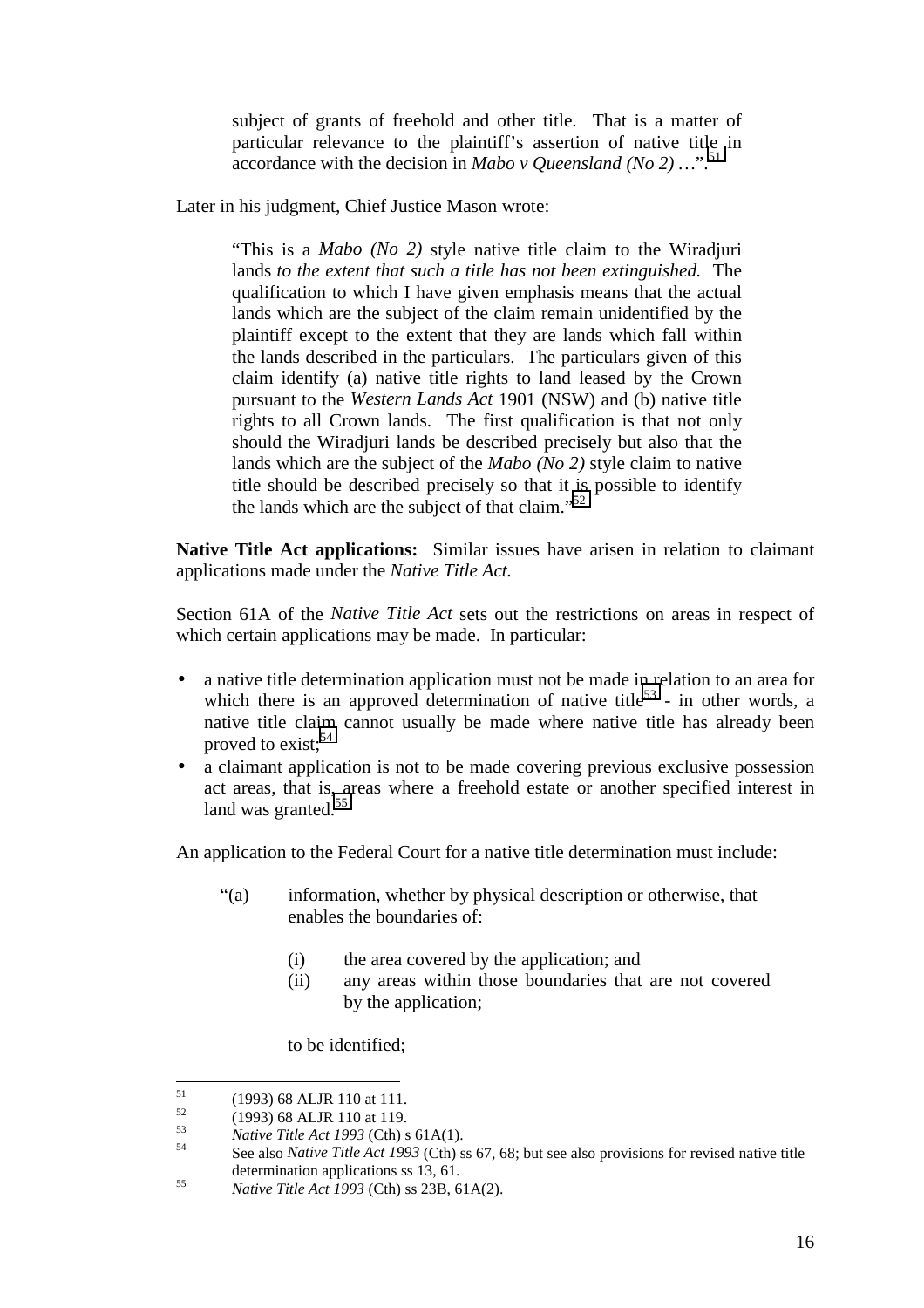(b) a map showing the boundaries of the area mentioned in subparagraph  $(a)(i)$ ".<sup>56</sup>

Those requirements are reflected in the native title determination application claimant application form, which must include the following schedules:

"Schedule B [see Act, s 62]

Information identifying the boundaries of:

- (a) the area covered by the application; and
- (b) any areas within those boundaries that are not covered by the application.
- ……

Schedule C [see Act, s 62]

A map showing the boundaries of the area covered by the application."<sup>57</sup>

The *Native Title Act* also provides for the establishment of a Register of Native Title Claims. For a claim to be accepted for inclusion on that Registrar it must satisfy each of a number of conditions.<sup>58</sup> The first of those conditions is that the information and map contained in the application must be:

"…sufficient for it to be said with reasonable certainty whether native title rights and interests are claimed in relation to particular land or waters".<sup>59</sup>

The National Native Title Tribunal's procedural guidelines identify methods by which descriptions should be provided. They state:

"5.4.12 An external boundary may be considered sufficiently identified for the purposes of this condition where it is identified by way of coordinates derived from maps or surveying and mapping technologies such as GPS, land parcel descriptions together with their geographic locations (provided that the actual boundaries of the parcel that the applicant relies upon are described with certainty) or by reference to land otherwise described in suitable material held by a Government, for example in Government Gazette notices."<sup>60</sup>

As at 20 August 1999, four of the 107 applications that had failed the registration test had done so for reasons including a failure to meet the statutory conditions relating to the identification of claim boundaries.

 $56$ 

<sup>56</sup> *Native Title Act 1993* (Cth) ss 62(2)(a), 62(2)(b). <sup>57</sup> *Native Title (Federal Court) Regulations* 1998 schedule forms. <sup>58</sup> *Native Title Act 1993* (Cth) ss 190B and 190C

<sup>&</sup>lt;sup>59</sup> *Native Title Act 1993* (Cth) s 190B(2)<br><sup>60</sup> NNTT Policies, Procedures and Guidelines, Case Management Practice Manual, Consolidated Version 1 – dated 29 June 1999.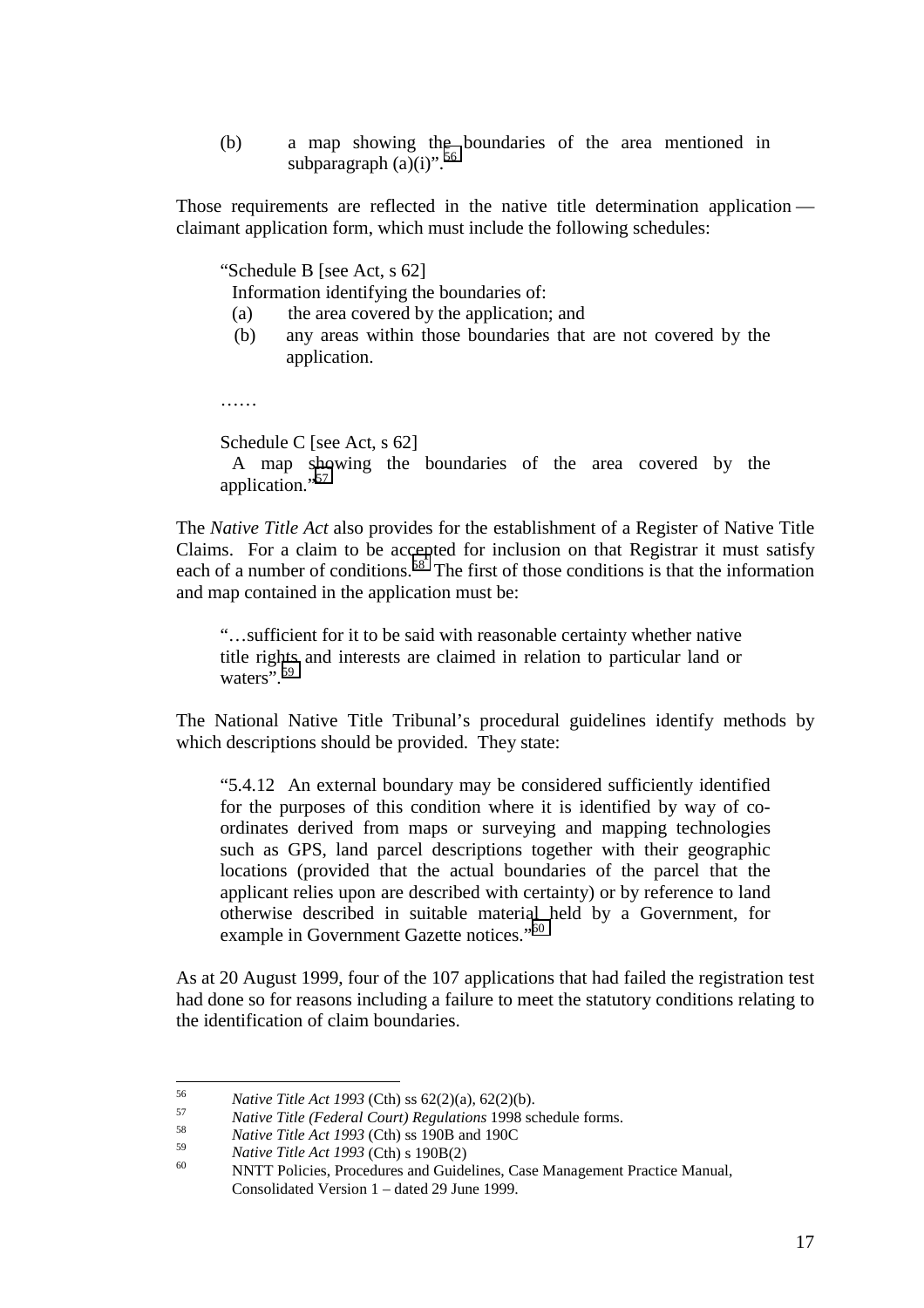One recent registration test decision concerned an application that included:

"…a single map that, on the face of it, shows the external boundary of the area claim. The applicant has also provided a series of twelve cadastral maps, that on the face of it, show sections of the external boundary."<sup>61</sup>

The Registrar's delegate was not satisfied, however, that the conditions set out by the Act had been met. In particular, the delegate referred to "a serious discrepancy between the written description of the external boundary of the area claimed and the map of this boundary".  $62$ 

The Registrar's delegate also needed to be satisfied that the applicants had adequately identified the areas within the external boundaries that were excluded from the claim. Those areas were identified as areas that had been subject to "certain 'acts', extinguishing native title".<sup>63</sup> Those areas were "not visually represented on the map. Neither are the geographic co-ordinates of the excluded areas provided". $64$  Nevertheless, the delegate believed that the description contained sufficient information to allow the specific parcels of land excluded from the claim to be identified – although it might require considerable research in relation to tenure data.

When considering another matter, Justice Nicholson of the Federal Court examined the use of a description of tenures excluded from a claim by reference to categories of tenure as the basis for identifying internal boundaries.<sup>65</sup> His Honour held that the requirement to identify the internal boundaries of a claim must be applied to the state of knowledge of an applicant as it could be expected to be at the time the application, or amendment to an application, is made. Therefore, a class or formula approach could be appropriate:

"For example, at the time of an initial application when the applicants had no tenure information… A description of a class or formula character of an area of exclusion … may be the fullest description that an applicant can give at the time...". <sup>66</sup>

# **(d) Plotting the boundaries of traditional estates – some conceptual issues**

The legislative provisions and associated procedures quoted in the preceding part of this paper seem to assume that the boundaries of native title estates can be delineated precisely. It should be recognised, however, that attempts to locate by survey the extent of traditional land boundaries face practical problems. Among the issues are:

<sup>61</sup> <sup>61</sup> *Bullenbuk-Noongar* WAG6097/98 (Tribunal reference WC96/94) Registration Test Decision 17 March 1999. 62 Ibid.

 $\begin{array}{cc}\n 63 \\
 64\n \end{array}$  Ibid.

 $\begin{array}{c}\n^{64} \\
\hline\n^{65}\n\end{array}$  Ibid.

<sup>&</sup>lt;sup>65</sup> *Daniels for the Ngaluma People v Western Australia, Nicholson J, 21 May 1999*<br><sup>66</sup> Ibid para 32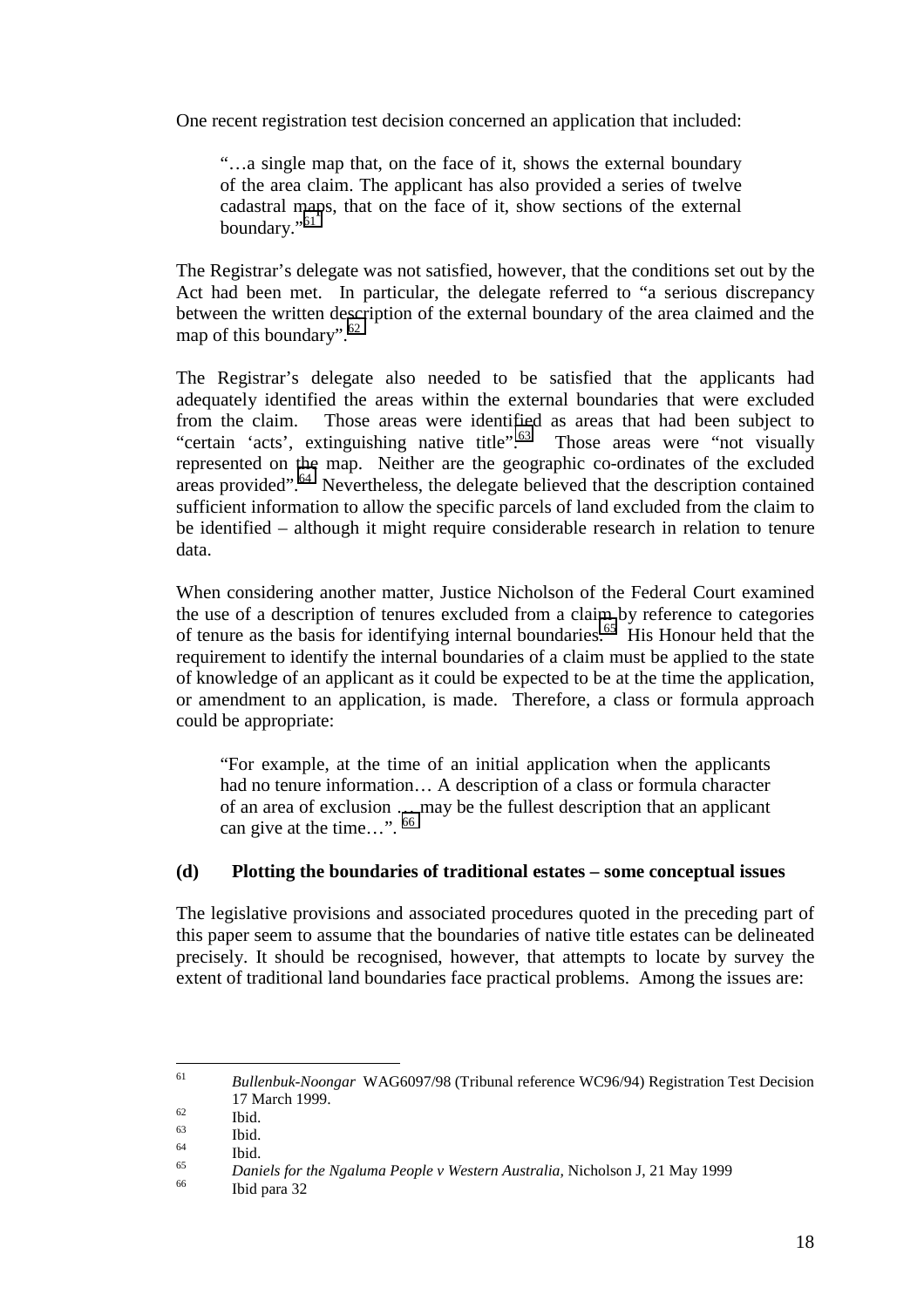- (a) whether the traditional land tenure system of the group includes the notion of precise boundaries which are able to be plotted on a map or by any other physical description;
- (b) what a group's traditional notion of boundaries means;
- (c) how one can describe the extent of traditional country when the land of one group overlaps with the land of neighbouring groups.

Questions about whether clear boundaries exist have been the subject of lively academic debate.

In his 1974 book, *Aboriginal Tribes of Australia: Their Terrain, Environmental Controls, Distribution, Limits and Proper Names*, an eminent ethnologist the late Norman B Tindale stressed environmental factors as influencing boundaries. He stated that:

"there is often a high degree of correlation between tribal limits and ecological and geographic boundaries. Divides, mountain ranges, rivers, general ecological and plant associational boundaries, microclimate zone limits, straits and peninsulas often furnish clear-cut and stable boundaries."<sup>67</sup>

In some places the boundary may run from one named watering place to another or, where the waters are shared by two clans, the habitual camping spots on each side of the water are regarded as limiting such territory, with the water as constituting a neutral ground.<sup>68</sup> Elsewhere, waterless stretches of country constitute a very characteristic type of boundary.<sup>69</sup>

Yet Dr Nicholas Peterson, in his introduction to the 1976 book *Tribes and Boundaries in Australia*, said that the term boundary is used as a "shorthand term" and that

 "many so-called boundaries are not boundaries at all, in a strict sense. The term boundary derives from bound, meaning a landmark indicating the limit of an estate or Territory (OED). Boundaries are thus defined by discontinuities in two dimensional space but by extension have come to be used for reference to the limit of anything, spatial or not. Boundedness has an aesthetic and analytic appeal, because by creating a finite universe it allows for the total exhaustion of a topic in the course of analysis and makes for ease in comparison. It is this intellectual appeal that transforms what are really gradients, clines, areas of integration or zonation into discontinuous or bounded units."<sup>70</sup>

<sup>67</sup> 67 NB Tindale, *Aboriginal Tribes of Australia*, University of California Press, 1974, p 56.<br>
68 Ibid p 66.<br>
<sup>69</sup>

 $^{69}$  Ibid pp 66-67.

<sup>70</sup> N Peterson (ed), *Tribes and Boundaries in Australia*, Australian Institute of Aboriginal Studies, Canberra, 1976, p 6.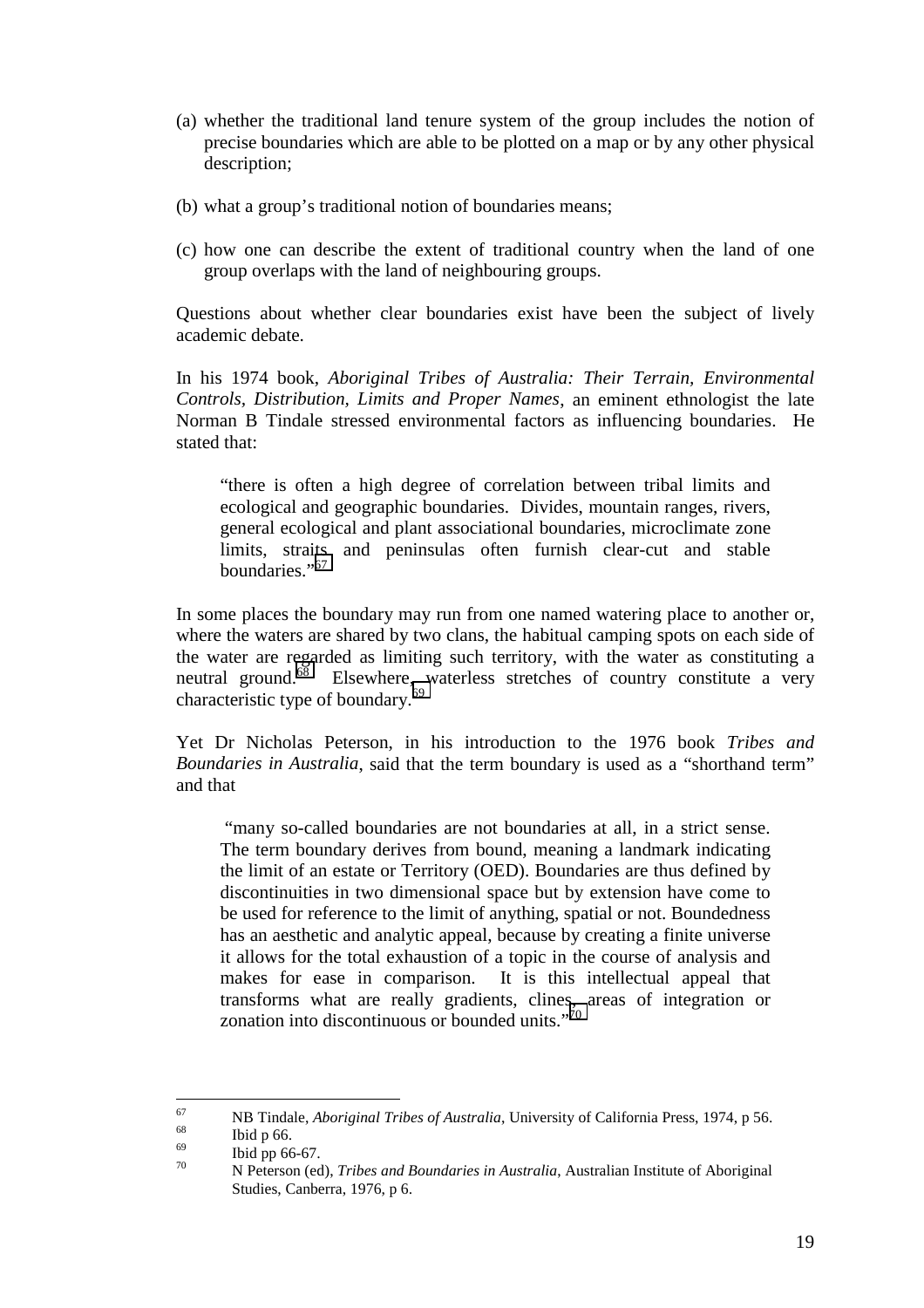In her detailed study, *The Yolngu and their Land: A system of land tenure and the fight for its recognition*, Professor Nancy Williams notes that Yolngu people indicate the character and existence of boundaries both by reference to sites (that have meaning in myth and, among other things, symbolise title to land) and natural features. The degree of precision used to define boundaries is influenced by various factors, including the social relationships of neighbours. The rules regarding permission to enter land not one's own or to use its resources provide additional evidence about the nature of boundaries.<sup>71</sup> Professor Williams notes that boundaries are subject to negotiation and reinterpretation just as are other aspects of land in their relation to people, albeit in the context of myth which gives the features and meanings of boundaries their "moral base and implied changelessness".72 She argues that showing the boundary of Yolngu lands as a line would be "inappropriate, as the owners of the lands so bounded could construe it as a breach of good custom".<sup>73</sup>

More recently, Dr Stephen Davis and Professor Victor Prescott have argued that it is possible to establish that territories over which Aboriginal people exercise primary political influence within Aboriginal tradition are defined either by frontiers zones, or by precise boundaries.<sup>74</sup> They stated:

"There is a pattern evident in the occurrence of the remaining traditional frontiers and boundaries between Aboriginal groups throughout Australia which reflects a strong match between the physical characteristics of a region and the boundaries and frontiers."<sup>75</sup>

In response, Dr Peter Sutton has argued that the scheme of boundaries and frontiers proposed by Davis and Prescott is simplistic and confuses clans, language groups and other entities, where:

"The equivalent of this kind of mapping in a place such as Melbourne would be a single 'map of political boundaries' that divided the land into a mixture of Anglican parishes, federal electoral seats, suburbs, gaols and local government areas… [without] any hint that in reality they belonged to distinct sets and had overlapping territories."<sup>76</sup>

Sutton argues for an understanding of "the complexities, indeterminacies and multiple layerings that are characteristic of Aboriginal land-tenure systems".<sup>77</sup>

Those passages show that the debate concerns not only whether the notion of a fixed or precise boundary is relevant (let alone mappable) but also whose boundaries are being mapped, in other words, what is the nature of the group whose traditional land is being described in this way.

<sup>71</sup> 71 NM Williams, *The Yolngu and their Land*, AIAS, Canberra, 1986, pp 81-86.<br>
Thid, p 81.<br>
Thid a 10.

 $\frac{73}{74}$  Ibid, p 19.

<sup>74</sup> SL Davis and JRV Prescott, *Aboriginal Frontiers and Boundaries in Australia*, Melbourne University Press, 1992, p 132.<br>
Ibid p 133.<br>  $\frac{76}{2}$ 

<sup>76</sup> P Sutton, *Country: Aboriginal Boundaries and Land Ownership in Australia*, Aboriginal History Inc, 1995, p 25.<br>
Thid pp 49-50.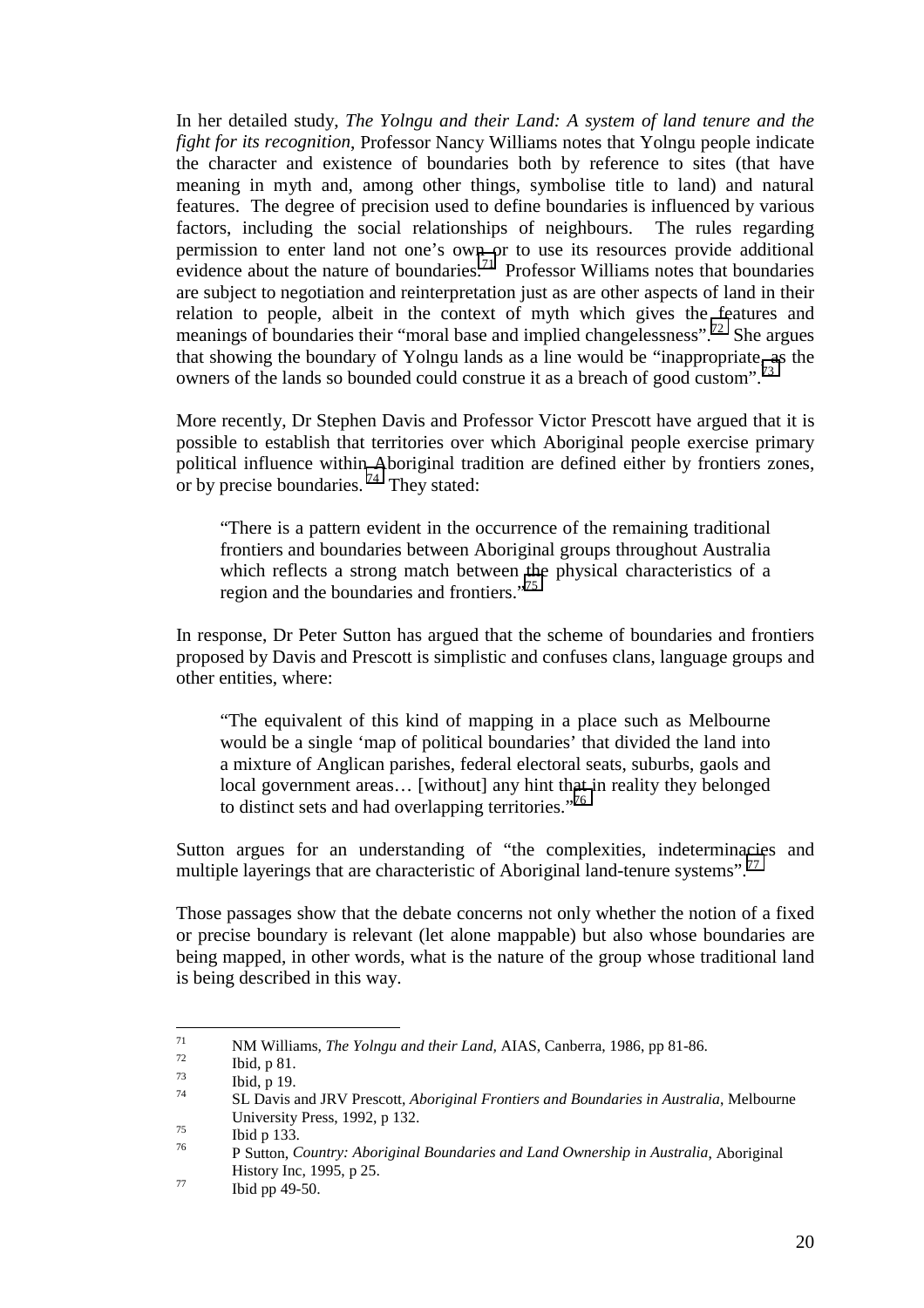Such issues have been considered by Aboriginal Land Commissioners hearing traditional Aboriginal land claims in the Northern Territory and by the Land Tribunal in Queensland. It is apparent from the evidence given in land claim proceedings, that different groups in different parts of Australia have various notions of boundaries, only some of which appear to be directly comparable to the notion of a boundary in an Anglo-Australian legal sense. For those and other reasons, it can be difficult to locate precise boundaries on the ground or on maps.<sup>78</sup>

The land available for claim under a statutory land rights scheme usually bears no relationship to the extent of traditional estates. As the High Court has recognised, the boundaries of claimable land are artificial in the eyes of the claimants.<sup>79</sup> Usually their traditional country will extend beyond the boundaries of the Crown land, National Park or other parcel which they may claim. In those instances, the boundaries of the claimed land are clearly defined by reference to other forms of tenure and the precise extent of the traditional estate need not be determined.

More complex are the situations where:

- a group claims an area which includes some or all of its traditional estate, but the claimants do not have traditional rights over all the claimable land; or
- neighbouring groups join in a claim to an area where each group has traditional rights to part of the land and they jointly have rights to other parts.

<sup>78</sup> 78 See, for example, Aboriginal Land Commissioner (Toohey J) *Warlmanpa, Warlpiri, Mudbura and Warumungu Land Claim*, APGS, Canberra, 1982, paragraphs 82-91; Aboriginal Land Commissioner (Kearney J) *Mount Barkly Land Claim*, APGS, Canberra, 1985, paragraph 19; Aboriginal Land Commissioner (Maurice J) *Ti-Tree Station Land Claim*, AGPS, Canberra, 1987 paragraphs 68-69; Aboriginal Land Commissioner (Maurice J) *Jila (Chilla Well) Warlpiri Land Claim*, AGPS, Canberra, 1988, paragraphs 68-9; Aboriginal Land Commissioner (Kearney J) *Murranji Land Claim*, AGPS, Canberra, 1987, paragraphs 87-88; Aboriginal Land Commissioner (Olney J) *Kidman Springs/Jasper Gorge Land Claim*, AGPS, Canberra, 1990, paragraphs 7.4, 7.6; Aboriginal Land Commissioner (Olney J) *Garawa/Mugularrangu (Robinson River) Land Claim*, AGPS, Canberra, 1991, paragraphs 4.5.6, 4.5.7; Aboriginal Land Commissioner (Olney J) *Wakaya/Alyawarre Land Claim*, AGPS, Canberra, 1991, paragraphs 5.6, 7.8; Aboriginal Land Commissioner (Olney J) *Bilinara (Coolibah-Wave Hill Stock Routes) Land Claim*, AGPS, Canberra, paragraph 6.9; Aboriginal Land Commissioner (Olney J) *Stokes Range Land Claim*, AGPS, Canberra, 1991, paragraphs 5.5.5-5.5.7; Aboriginal Land Commissioner (Kearney J) *Upper Daly Land Claim*, AGPS, Canberra, 1991, Volume 1 paragraph 4, Volume 2 paragraphs 2, 4, Volume 3 paragraph 4; Aboriginal Land Commissioner (Olney J) *Western Desert Land Claim*, AGPS, Canberra, 1991, paragraph 7.2; Aboriginal Land Commissioner (Olney J) *Finke Land Claim*, AGPS, Canberra, 1991, paragraphs 10.2, 11.13-11.16; Aboriginal Land Commissioner (Olney J) *North-West Simpson Desert Land Claim*, AGPS, Canberra, 1992, paragraphs 7.1- 7.7; Aboriginal Land Commissioner (Olney J) *Tanami Downs Land Claim*, AGPS, Canberra, 1992, paragraphs 6.4.1-6.4.4; Aboriginal Land Commissioner (Olney J) *North Simpson Desert Land Claim*, AGPS, Canberra, 1993, paragraphs 7.8.1-7.8.4; Aboriginal Land Commissioner (Gray J) *Ngaliwurru/Nungali (Fitzroy Pastoral Lease) Land Claim, Victoria River (Bed and Banks) Land Claim*, AGPS, Canberra, 1994, paragraphs 4.1-4.8, also 3.11.1. For a discussion of the conceptual and practical issues involved in surveying clan boundaries, particularly where there is a strip of land in common ownership, see G K Lindsay "Hermannsburg Aboriginal Land Grants in the Northern Territory", The Australian Surveyor, September 1983, Volume 31:472-481.<br>
See in *re Toohey, ex parte Stanton* (1982) 57 ALJR 73, 44 ALR 94; *The Queen v Kearney*;

*ex parte Jurlama* (1984) 158 CLR 426, 52 ALR 24.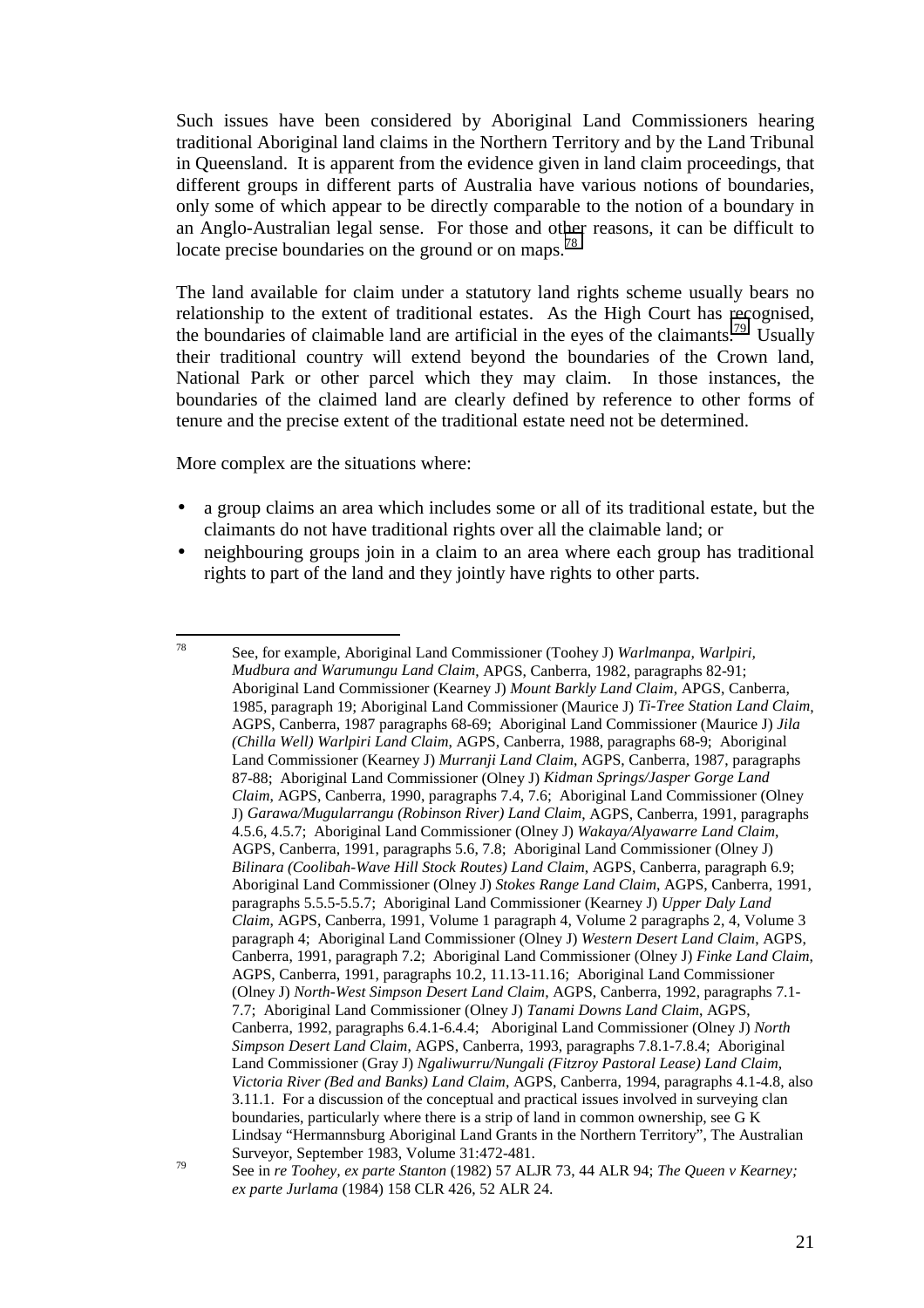In the former category, Aboriginal Land Commissioners have had to describe the approximate extent of a group's traditional country in order to recommend the grant of part of the land claimed. $80$  Given that it is "always a difficult matter to assign boundaries to Aboriginal estates," there are sometimes occasions when the areas recommended for grant are the result of "a number of arbitrary decisions which are based more upon convenience and common sense than on any precise assessment of the evidence". $81$ 

One recent Queensland land claim illustrates how some of the issues in the latter category arise. A group of Aboriginal people, comprising various sub-groups, claimed Lakefield National Park in far north Queensland. The National Park has an irregular shape and an area of approximately 537,000 hectares. Although the boundaries of the claimed land were fixed by reference to the National Park, there was a question about whether the boundaries of each sub-group's traditional land within the National Park could be determined.<sup>82</sup>

Evidence was given by claimants about the extent of their sub-group's traditional country and about places within that traditional country. The claimants' representatives were anxious to stress that too much reliance should not be placed on ascertaining and precisely marking on maps the boundaries of the traditional estates of those sub-groups. Indeed they submitted that the only clearly established boundary lines were those that formed the envelope of the claimed land. Any attempt to draw internal boundaries for the National Park on the evidence available to the Tribunal would create artificial lines that would not reflect accurately what older authorities understand to be the relative placement of sub groups' land interests on the Park. In their submission, to find strict boundaries in which some of the claimants have common connections and others are excluded, "would require the Tribunal to ignore a vast quantity of evidence from the claimants and from the expert anthropologists."

One anthropologist, Professor Bruce Rigsby, gave evidence concerning boundaries between clan estates. In his expert opinion, when Aboriginal people use the term "boundary", it has a different meaning from its meaning in standard English (that is, the perimeter or outside limits of a tract of parcel of land). In Aboriginal English the word means the contents of a tract of land, so that people are speaking of what land is within their traditional country. The system is not one of exclusive property rights so much as one of defining tracts of land, places and sites within a system of tenure and of use. His experience with the claimants suggested that people had shown little concern for defining boundaries in the standard English sense. Indeed he asserted that "boundaries in the European sense simply don't exist … for Aboriginal people in this region". Boundaries are not seen as devices for excluding people, and other people have rights to use land in which a group has a primary interest. People are constantly crossing boundaries, not being repelled or kept out by them.

<sup>80</sup> 80 See for example, Aboriginal Land Commissioner (Toohey J) *Alligator Rivers Stage II land claim*, AGPS, Canberra, 1981, paragraphs 198, 200, 212; Aboriginal Land Commissioner

<sup>(</sup>Olney J) *Finke Land Claim*, AGPS, Canberra, 1991, paragraphs 2.2, 11.1-11.7.<br>Aboriginal Land Commissioner (Olney J), *Wakaya/Alyawarre Land Claim*, AGPS, Canberra,

paragraph 7.8. 82 The following paragraphs are drawn from the Land Tribunal's report on *Aboriginal Land Claim to Lakefield National Park*, 1996, paragraphs 544-548.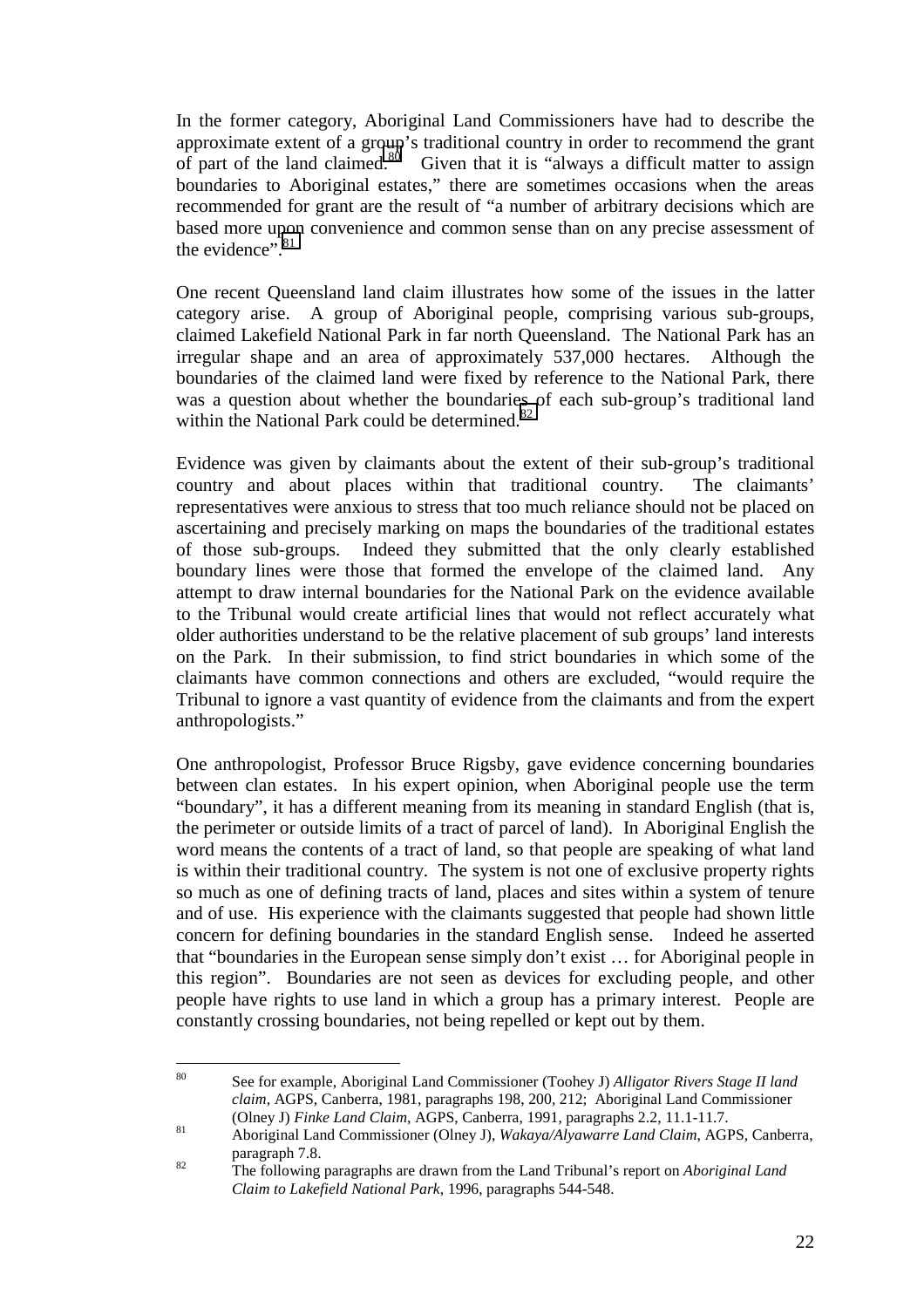Professor Rigsby agreed, however, that the claimant sub-groups could be separated from each other because they are associated with distinct areas within the National Park. Indeed, he acknowledged instances of people saying that their country ends at a geographical feature such as the Normanby River. In those instances the boundary is obvious. There was also no doubt about the traditional rights and interests in relation to specific places within a clan estate.

There are tracts of land in which two or more groups have interests. Such places are called "company land". People also referred to sub-groups being "boxed up" together. In some instances, the expression seemed to describe people who were closely related and who shared country together. They may be distinguished from other groups whose countries are distinct from each other.

Professor Rigsby nominated various difficulties in attempting to represent the area of each sub-group in that area by reference to lines on a map. In summary:

- (a) because people have not been on some tracts for a long time there are differences of knowledge or opinion about who has interests in what land (for example, where the land of one group ends and the land of the neighbouring group begins);
- (b) there are areas of company land where two groups have interests;
- (c) people are not particularly interested in surveying or otherwise defining rigid boundaries, especially as they enter and use each others land, and may prefer not to be compelled to assist in a survey of boundaries which had previously been the subject of agreement or negotiation under Murri (Aboriginal) Law;
- (d) it is not consistent with Murri Law or Aboriginal practice to survey and fix precise linear boundaries between clan estates for all time;
- (e) the presently understood location of some boundaries may have been influenced by non-Aboriginal factors (for example, although in earlier times there was a set of customary conventional tracks, or Murri roads, used for travelling from clan estate to clan estate along the interstices of such estates, more recent major public roads may have created de facto boundaries which are not necessarily consistent with the classical division of clan estates);
- (f) the division of land along defined boundaries and the grant of freehold titles to parcels of land so bounded could tend to advantage some people and disadvantage others with traditional Aboriginal rights in and responsibilities for the land, with significant social consequences;
- (g) claimants would prefer to receive a grant of all the claimed land and allow Murri Law to operate to determine any internal boundaries.

The same issues are likely to emerge in native title proceedings. Many claimant applications overlap to a substantial extent with other claimant applications. In some instances there is a dispute between groups about the extent of each group's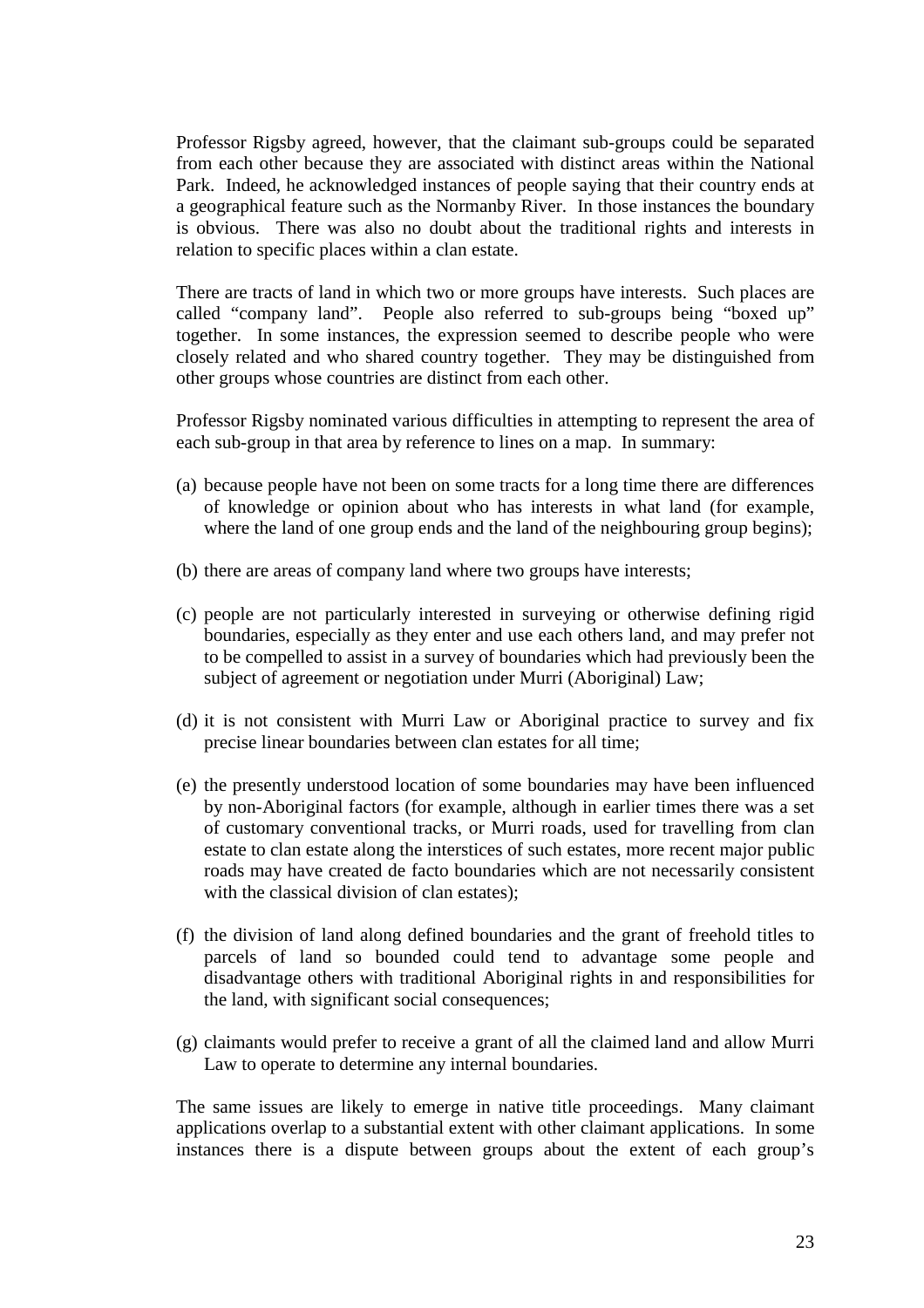traditional country. In other instances, members of a group may be unsure about the extent of their country.

Sometimes the overlap may reflect areas which are traditionally shared. Although an area or particular place may be seen as primarily that of an identifiable group, there may be others with traditional rights and interests in, or responsibilities for, that land. It is not uncommon for sites at the edges of neighbouring estates to be shared by groups or for neighbouring groups to be jointly involved in ceremonial activity there. So, as Justice Toohey pointed out in *Mabo v Queensland (No 2)* and *Wik Peoples v Queensland*, more than one group may utilise the land in accordance with indigenous tradition. For example, one group may be entitled to come on to land for ceremonial purposes while all other rights in the land belong to another group.83 The *Aboriginal Land Rights (Northern Territory) Act 1976* proceeds on the basis that Aboriginal tradition provides for the use of the land by both "traditional Aboriginal owners" (as defined) and other Aboriginal people with traditional rights to enter, use or occupy that land.<sup>84</sup> Just as significantly, places on the country of one group may be part of a series of sites which are linked by traditional stories, songs and ceremonies. Different groups along the dreaming track may have rights and duties with respect to particular stories, songs and ceremonies, but each is linked to the others.

Judges are recognising that difficulties in defining boundaries need not be fatal to the success of a native title application. In *Ward v Western Australia,* Justice Lee drew on the following passage from Justice Brennan's decision in *Mabo v Queensland (No 2)*:

"There may be difficulties of proof of boundaries or of membership of the community or of representatives of the community which was in exclusive possession, but those difficulties afford no reason for denying the existence of a proprietary community title capable of recognition by the common law."<sup>85</sup>

Justice Lee noted that "exigencies of the Aboriginal way of life neither required, nor facilitated, establishment of precise boundaries for territories occupied by Aboriginal societies."<sup>86</sup> Later, in the course of a detailed discussion about the boundaries of the Miriuwung and Gajerrong peoples, he wrote:

"precision is not to be expected in speaking of the boundaries of native title held by a community, particularly when the right to exclude others from land at the outer limits was likely to be shared with neighbouring communities. Miriuwung and Gajerrong communities were occupants of adjacent territories which overlapped in part and, although they used separate languages, they shared knowledge of Dreaming myths, Dreaming tracks and Dreaming sites and cooperated in ritual and

<sup>83</sup> <sup>83</sup> *Mabo v Queensland (No 2)* (1992) 175 CLR 1 at 190, citing *Milirrpum v Nabalco Pty Ltd* (1971) 17 FLR 141 at 273 and reports by Aboriginal Land Commissioners; *Wik Peoples v*

*Queensland* (1996) 141 ALR 129 at 185.<br>See *Aboriginal Land Rights (Northern Territory) Act 1976* ss 11, 71; *Re Toohey; ex parte Stanton* (1982) 57 ALJR 73 at 77, per Wilson J; 57 ALJR 73 at 79, 44 ALR 206 at 216-17 per Brennan J. See also *Mabo v Queensland (No 2)* (1992) 175 CLR 1 at 190 per Toohey J. <sup>85</sup> *Mabo v Queensland (No 2)* (1992) 175 CLR 1 at 51-52. 86 (1998) 159 ALR 483 at 504.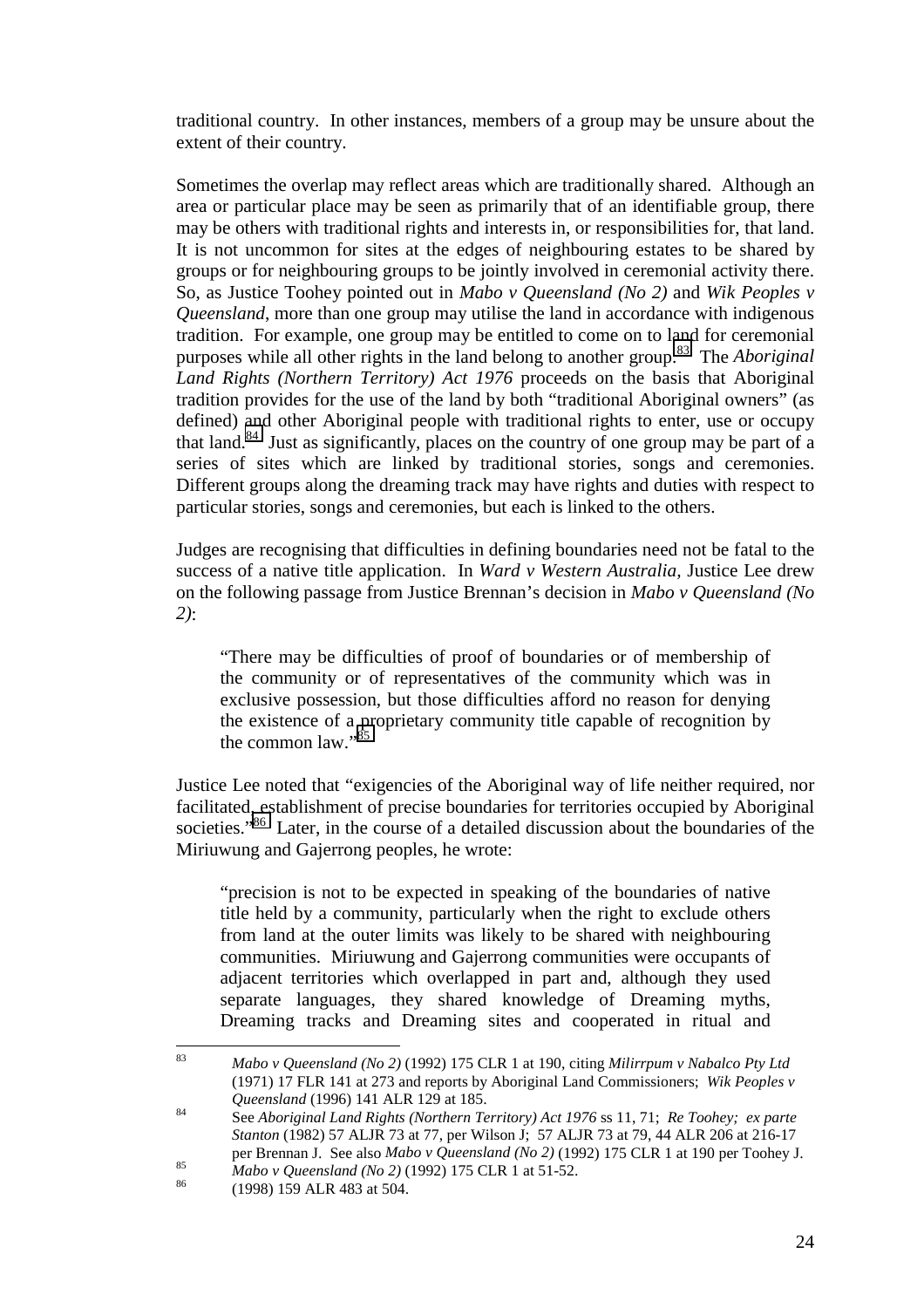economic activities."<sup>87</sup> ... "A degree of indeterminacy is to be expected in the alignment of boundaries of tribal or language units and at the edges of the tribal territory acknowledgment of shared interests will be reflected in descriptions of country affiliation as 'mixed' or as 'halfhalf' $\cdot$ "88

The *Native Title Act,* while apparently allowing that more than one group may have native title rights and interests in an area, $89$  makes it clear that overlapping claims are to be dealt with in the one set of proceedings so that there is only one determination of native title in relation to an area. The relevant sections of the Act provide as follows:

#### "**67 Overlapping native title determination applications**

(2) If 2 or more proceedings before the Federal Court relate to native title determination applications that cover (in whole or in part) the same area, the Court must make such order as it considers appropriate to ensure that, to the extent that the applications cover the same area, they are dealt with in the same proceeding.

### *Splitting of application area*

(2) Without limiting subsection (1), the order of the Court may provide that different parts of the area covered by an application are to be dealt with in separate proceedings.

#### **68 Only one determination of native title per area**

If there is an approved determination of native title (the *first determination*) in relation to a particular area, the Federal Court must not:

- (a) conduct any proceeding relating to an application for another determination of native title; or
- (b) make any other determination of native title;

in relation to that area or to an area wholly within that area, except in the case of:

- (c) an application as mentioned in subsection 13(1) to revoke or vary the first determination; or
- (d) a review or appeal of the first determination.
- Note: Paragraph 13(1)(a) provides that no native title determination application can be made in relation to an area for which there is already an approved determination of native title."

<sup>87</sup>  $^{87}$  (1998) 159 ALR 483 at 544.

 $^{88}$  (1998) 159 ALR 483 at 545.

<sup>89</sup> A determination of native title, where native title exists, must include a determination of "who the persons, or each group of persons, holding the common or group rights comprising the native title are": *Native Title Act 1993* s 225.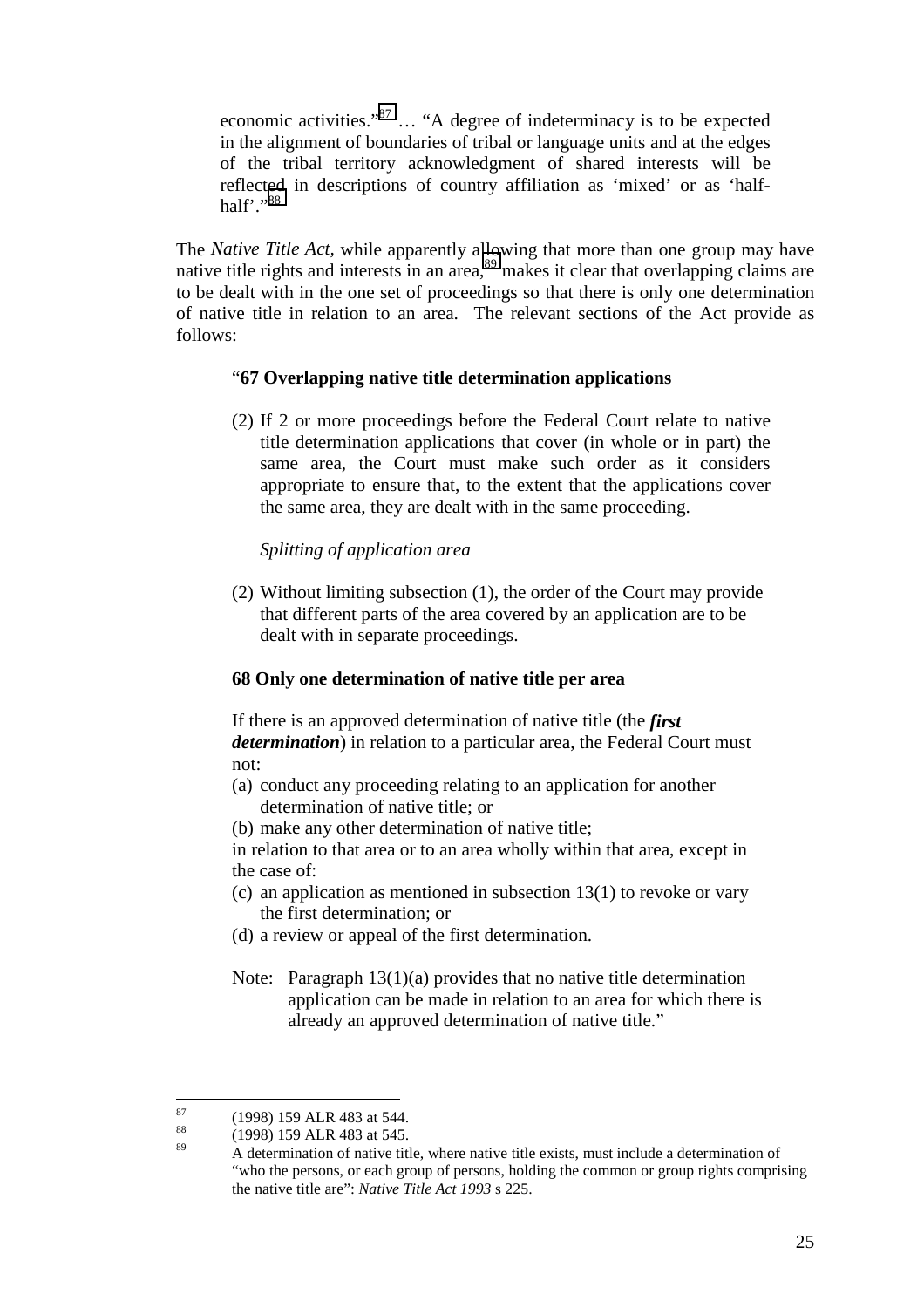### **(e) Sites, land and land claims<sup>90</sup>**

The traditional estates of Aboriginal people are not undifferentiated tracts of country. The landscape is seen as the result of the creative activity of heroic ancestors who traversed the area. The land generally has a spiritual significance which is reflected in songs, stories and ceremonies about the land and particular sites on the land. Significant sites may provide a focus for determining who are the traditional owners of land, and clusters of sites may provide an indication of the geographical extent of a group's traditional country.

The definition of "traditional Aboriginal owners" in the *Aboriginal Land Rights (Northern Territory) Act 197691* states that traditional Aboriginal owners of land have spiritual affiliations "to a site on the land" and are under a spiritual responsibility for "that site" and for "the land". The definition draws a distinction between a "site" and "the land" for which there is a group of traditional Aboriginal owners. There is no definition of "site" although "sacred site" means:

"A site that is sacred to Aboriginals or is otherwise of significance according to Aboriginal tradition, and includes any land that, under a law of the Northern Territory, is declared to be sacred to Aboriginals or of significance according to Aboriginal tradition."92

In his Aboriginal Land Rights Commission Second Report Justice Woodward wrote of land generally having significance for Aboriginals but, because of the form and content of myths relating to it, some land is more important than other land. The particular importance of some places arises from their use as a burial ground or important meeting place for ceremonies. In his view, "Because of the Aboriginal's personal identification with his land, such places are even more important to him than are places of worship to members of other religions".<sup>93</sup> He recognised that no clear dividing line can be drawn between places which are sacred and those which are not, and other places not designated as "sacred" are still important to Aboriginals in a spiritual sense. "It is not possible merely to protect sacred sites and treat other land as unimportant". <sup>94</sup>

Similar conclusions have been drawn from the evidence in Northern Territory land claim hearings. The first Aboriginal Land Commissioner, Justice Toohey, noted that the words "otherwise of significance" in the definition of "sacred site" emphasise importance as much as holiness.<sup>95</sup> But within the definition of "traditional Aboriginal owners" the word "site" takes some of its character from the words that follow. Thus it speaks of "a place of some spiritual significance as opposed to one to which people resorted simply to hunt or for some other secular activity", though a

<sup>90</sup> 90 Much of this section of the paper is taken or adapted from G Neate*, Aboriginal Land Rights Law in the Northern Territory*, APCOL, 1989, pp 66-70. Footnote citations, where adopted, follow the format used in the book.

<sup>&</sup>lt;sup>91</sup> Aboriginal Land Rights (Northern Territory) Act 1976 (Cth) s 3(1).<br>
Aboriginal Land Rights (Northern Territory) Act 1976 (Cth) s 3(1).<br>
Aboriginal Land Rights Commission, Second Report, para 521.

 $^{94}$  Ibid para 520.

<sup>95</sup> Warlpiri land claim, para 68; Limmen Bight land claim, para 49.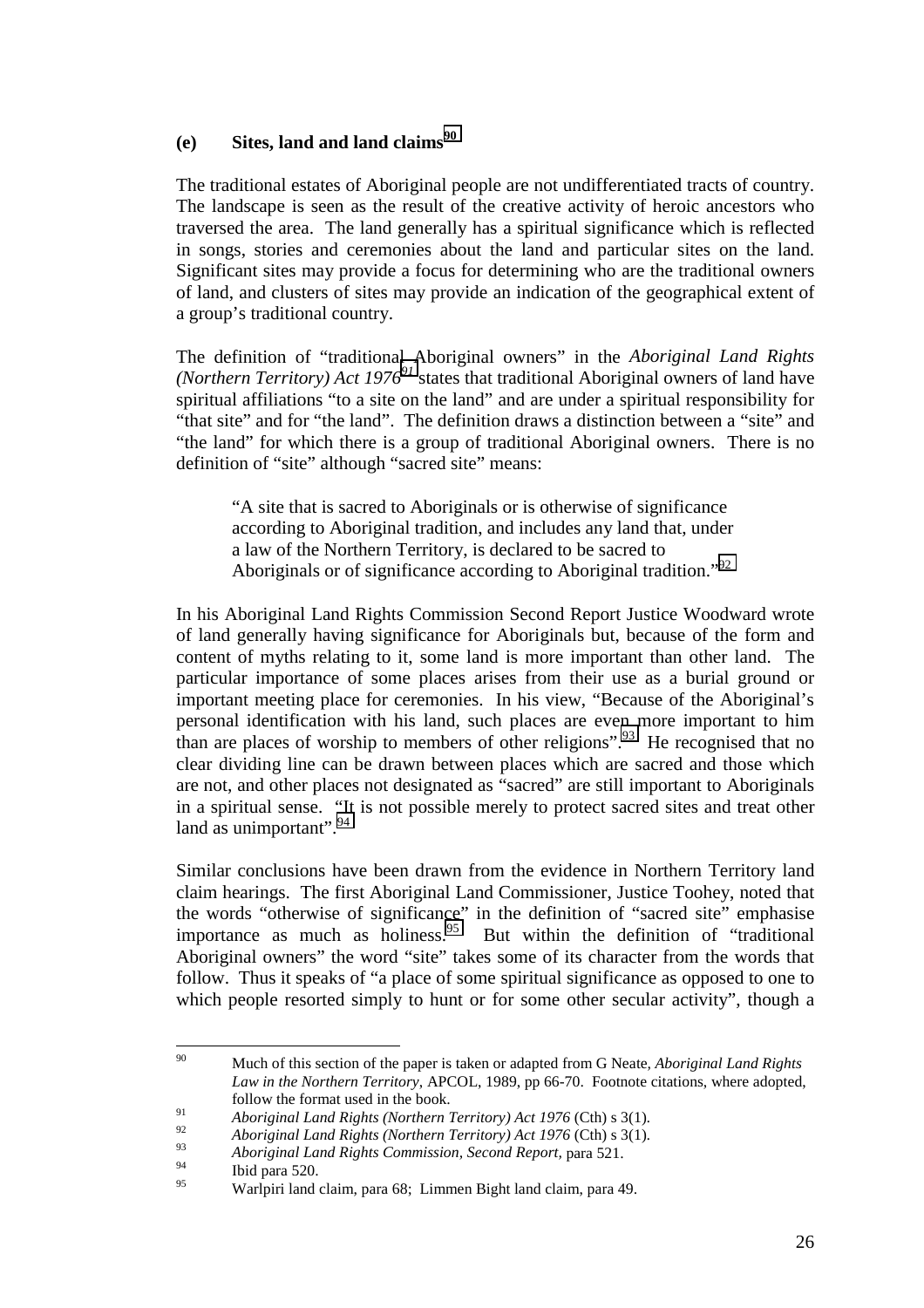sharp distinction cannot always be drawn between secular and spiritual, even in the way Aboriginals speak of some places.<sup>96</sup>

The distinction drawn between "a site" and "the land" apparently caused some difficulty in the presentation of early claims, but a broad view of "site" was taken from the outset. Any tendency, arising from this distinction, to think of sites as particular features of the landscape occupying relatively little space and rendering unimportant the country around them was refuted. $97$ 

"Whatever justification there may be for giving the word a narrow meaning in legislation aimed at identifying and protecting places of significance there is none within the framework of the Land Rights Act. In my opinion sites should be thought of as places usually possessing some particular feature such as a hill, creek or waterhole, but not delimited by the precise amount of space occupied by that feature … In considering the existence of sites and their relationship to the land claimed I see no reason to take a narrow approach and every reason to take a fairly broad one."<sup>98</sup>

Sites, for the purpose of the Land Rights Act, can take many other forms, including naturally occurring rock formations, trees, sandhills, caves and plains. In many instances there will be no evidence of human activity, such as painting or carving, to indicate the importance or physical extent of a site. Indeed the extent of a site will vary, and what is a feature to local Aboriginal eyes (eg a moving sandhill) may not appear so to others. This adds to the unreality of trying to define the extent of a site with too much precision and regarding it as confined to a particular physical feature rather than the physical feature and the land around it.<sup>99</sup>

In riverine areas most sites appear to be located by, or in, rivers.<sup>100</sup> A coastal claim showed most sites to be on the seafront or along rivers.<sup>101</sup> In less well watered areas the intensity of sites tends to be greater along the reaches of a river, with fewer sites being found in more arid sandhill country,<sup>102</sup> although "marginal" country is not necessarily country which is insignificant and having a "thin mythological repertoire". A sparse looking landscape may still be full of significance to the traditional Aboriginal owners.<sup>103</sup>

Land between sites is not necessarily without significance. As one witness stated in a claim to an area of desert, "The country is was and will be because of dreaming activity and solely because of that. That is what the country is … it has been there eternally and is constantly maintained by dreaming activity." He stressed that the country between sites cannot be omitted, for it "just as much has the dreaming

 $\overline{a}$ 

<sup>&</sup>lt;sup>96</sup> Finniss River land claim, para 176; and see paras 184-5, 203, 227; Alligator Rivers land claim, paras 91, 177; Warlmanpa land claim, para 195.<br>Warlpiri land claim, para 69.<br><sup>98</sup> Warl asses 70, 71.

 $^{98}_{99}$  Ibid paras 70, 71.

<sup>&</sup>lt;sup>99</sup> Uluru land claim, para 71; Utopia land claim, para 71; Roper Bar land claim, para 170.

Daguragu land claim, para 65; Daly River land claim, para 78, Roper Bar land claim, paras 42-6.<br>
101 Limmen Bight land claim, para 60.<br>
102 Utopia land claim, para 70.<br>
103 Warlmanpa land claim, para 147; Kaytej land claim, para 43.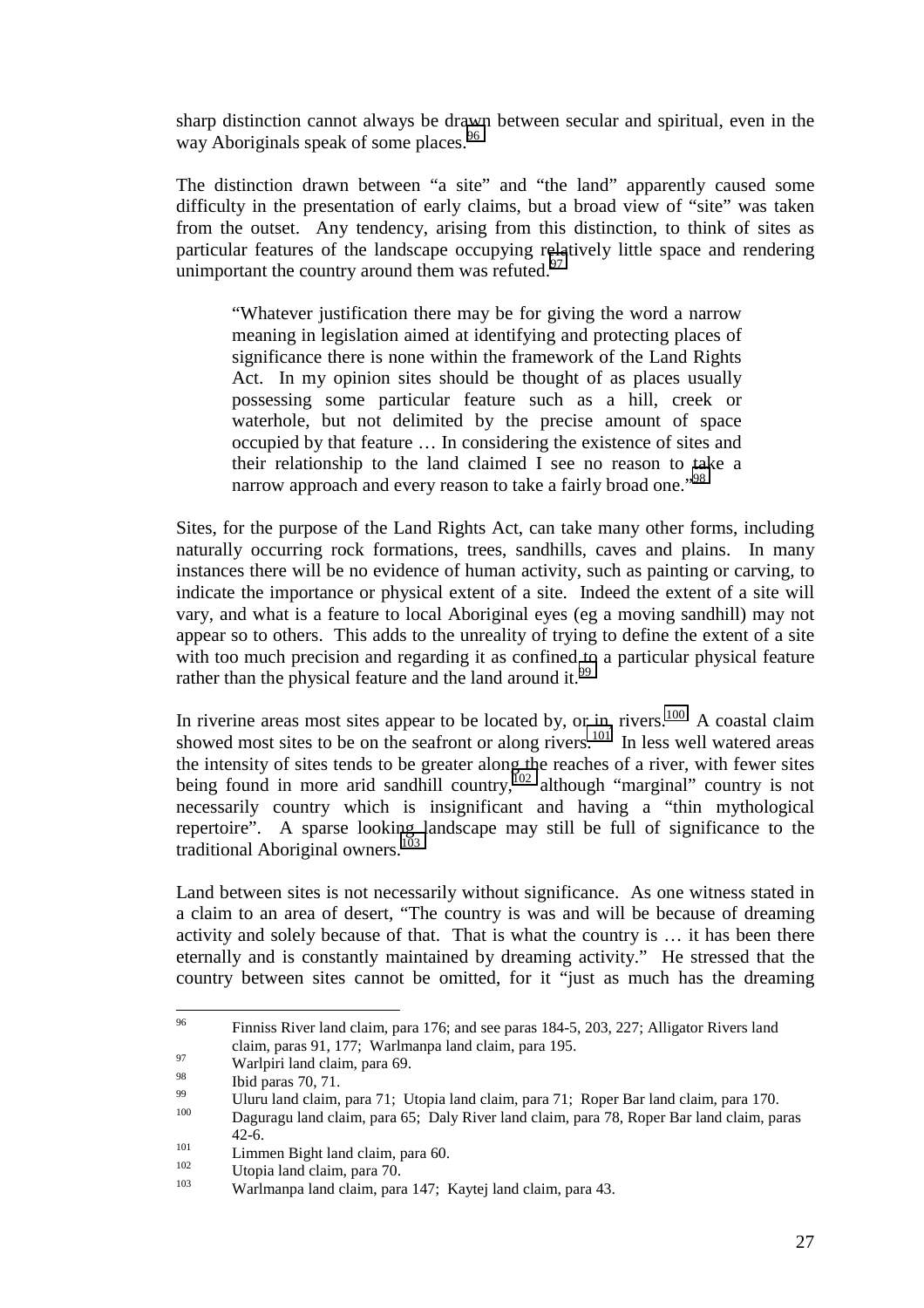inherent in it as the sites themselves".<sup>104</sup> Another anthropologist suggested that people expressed their relationships to land through ritual which involved the drawing together of major sites so that the land between them is "thought of as minimised in some way by the heightening of these two places which you are celebrating in the ritual or talking about in your stories or identifying in terms of the way you name people. All the country belongs but it shrinks in people's minds."<sup>105</sup> That is, the land is thought of as part of one or other major site.

A recent native title determination includes, among the important native title rights and interests of the common law holders, the right to:

- preserve sites of significance to the native title holders and other Aboriginal people on the determination area
- maintain the cosmological relationship beliefs, practices and institutions through ceremony and proper and appropriate custodianship of the determination area and special and sacred sites, to ensure the continued vitality of culture, and the well being of the native title holders.

"Site of significance" is defined in the native title determination to mean "a site or area of land or water that is sacred to the native title holders or is otherwise of significance according to Aboriginal custom and tradition, and includes burial, birth, conception, navel, story and social history sites".<sup>106</sup>

**Sites, dreaming tracks and the extent of 'the land'.** The traditional estates of some Aboriginal groups are defined by reference to sites, rather than by linear boundaries. The shape and approximate area of the land can be inferred from the location of sites for which one group has responsibility and the sites of neighbouring groups. Such estates are best described as clusters of points in space, rather than as enclosed, bounded spaces.<sup>107</sup>

Other estates are also described by reference to dreaming tracks. Dreaming tracks are the notional pathways on, under or above the land along which the dreamtime creative beings are believed to have passed. Usually they are undefined in the sense that there is no physical feature to indicate a path. Rather their locations are inferred by reference to sites along the way which contained the beings' sacred essence in places made from their secretions, abandoned personal possessions and blood (now turned to red ochre). The width of a dreaming track is not readily defined, if such definition can have any meaning. Justice Toohey noted in the Warlpiri report "despite the suggestion of one Aboriginal witness (no doubt wishing to be helpful) that the width of a dreaming track is about half a mile wide, it is not possible to view tracks or sites with any exactitude".<sup>108</sup>

As creatures passed through various estates they occasionally met other creatures and, if in the "wrong" country, sometimes changed course. Thus tracks intercept or

 $104$ 

<sup>104</sup> Dr D Nash quoted in Warlmanpa land claim, para 84.<br>
105 Ibid, Dr D Bell quoted at para 91.<br>
106 *Western Yalanji or "Sunset" Peoples v Pedersen*, unreported decision of the Federal Court (Drummond J) 28 September 1998.<br>
107 Alyawarra land claim, para 38.<br>
Warlpiri land claim, para 114.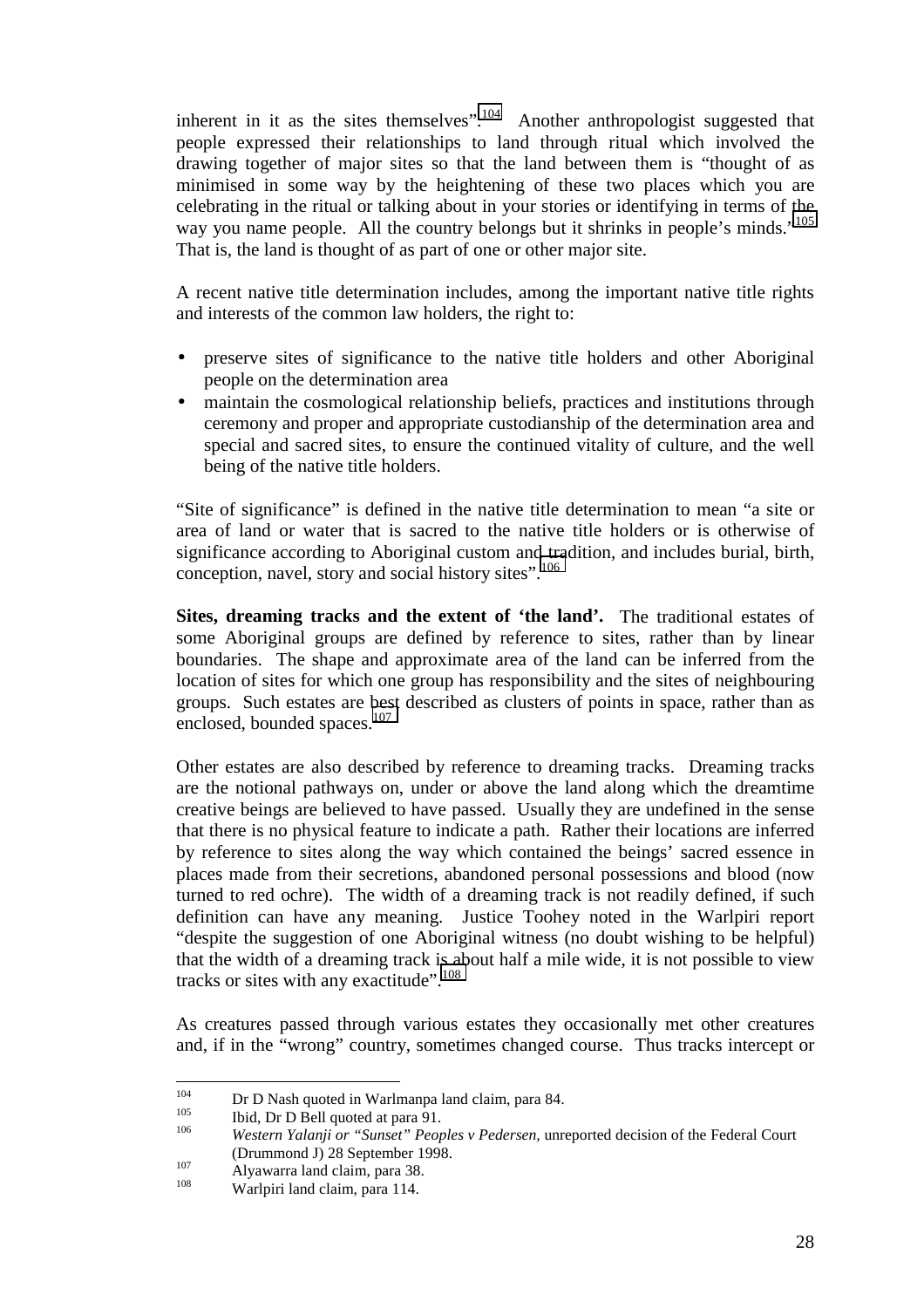overlap (eg at a site of permanent water)<sup>109</sup> and change direction. Some creatures (such as birds) flew over the land stopping from time to time at what are now sites. Others travelled underground or otherwise avoided certain country.<sup>110</sup> If a dreaming stops in the country of another group and has sites within it the people of that dreaming may have rights in those sites, and the people whose country it is may also have rights in the sites. The radius of influence from those sites may fall off more quickly for the people whose country it is not. $111$ 

Dreaming tracks were particularly important in the traditional pattern of land ownership in arid country where the landowning groups were smaller and more widely dispersed, focusing on places of permanent water. As Dr Nicholas Peterson explained:

"In this context of wide population dispersal and low density it is the tracks that receive the emphasis for it is they which link people together and set up a wider sociality. Lying on a common ancestral track is the basis for social and religious co-operation and creates interdependence because the spiritual responsibility for the track is distributed between the clans lying along it."<sup>112</sup>

In the Uluru land claim the general attributes of estates were described as involving the notion of ancestral tracks linking sites or series of sites into long chains, traversing a number of estates and disappearing beyond the limits of any one person's knowledge.<sup>113</sup>

## **(f) Conclusion**

Law and practice in the area of native title and statutory land rights is directed towards results that are certain, precise and permanent, yet which record the content of indigenous rights and interests in ways that reflect the customary law from which those rights and interests are derived.

The information summarised above points to the imprecision, permeability and periodic negotiability of boundaries between the traditional estates of neighbouring indigenous groups. The position is complicated where groups die out and there is a process of succession to part or all of the group's territory. Such factors indicate that a cadastral approach to recording traditional indigenous rights and interests in land is not only inappropriate, it is impossible. Rather than attempt to record traditional estates by using cadastral boundaries, the better approach would seem to be to note, by reference to areas mapped for other purposes, which group has (either alone or with others) which traditional rights and interests.

<sup>109</sup> 

<sup>109</sup> Ibid, para 13.<br>
110 Roper Bar land claim, para 47.<br>
111 Warlmanpa land claim, para 96.<br>
113 Warlpiri land claim, para 76.<br>
113 Uluru land claim, para 39.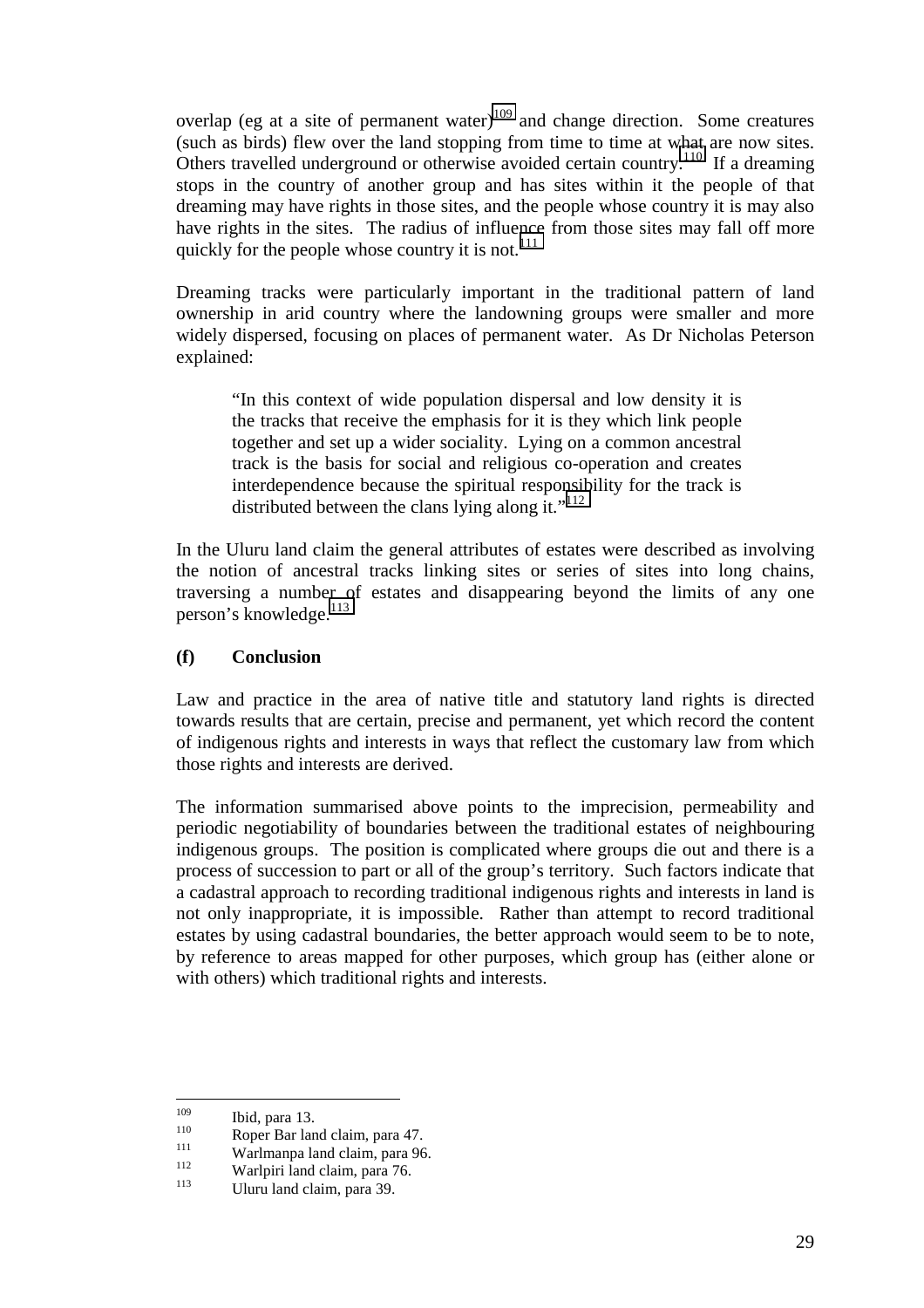# **5 SACRED SITES**

## **(a) Introduction**

Although sacred sites are part of the landscape for traditional owners of the land, the land tenure is often such that the land is not available for claim under a statutory land rights scheme or native title is extinguished in relation to that land. Thus the protection which might flow from the ownership of the site and surrounding areas by traditional owners is not available for many such sites.

Legislation in different jurisdictions within Australia expressly recognizes the existence of sacred sites and provides some level of protection for them irrespective of the tenure of land on which the sites are located. Although some cultural heritage legislation does not refer to "sacred sites", it may offer protection to them where they come within an area that is differently defined or described.<sup>114</sup>

For the purposes of this paper, reference will be made only to legislation which refers to "sacred" sites or areas that are of particular significance in accordance with Aboriginal tradition. The discussion focuses on the nature of such sites, the type of legal protection that is accorded to them, and the difficulties in describing with precision (in cadastral terms or otherwise) what is legally protected. The challenges which arise in relation to mapping traditional estates also arise when there is an attempt to put boundaries on a sacred site.

# **(b) What is a sacred site?**

To use a very broad dictionary definition, a sacred site is a place "that is sacred to Aborigines or is otherwise of significance according to Aboriginal tradition".<sup>115</sup> In defining the meaning of a sacred site to the indigenous people of Australia, the *Encyclopedia of Aboriginal Australia* notes that Aboriginal people believe that the entire country was formed by spirit beings and "every geographical feature, however insignificant, is closely associated with the totemic history of the tribe". <sup>116</sup>

In some sense, the whole of the landscape can be seen to have a sacred quality.  $117$ Aboriginal leader Patrick Dodson expressed that quality when he said:

 $114$ 114 For example, section 5 the *Cultural Record (Landscapes Queensland and Queensland Estate) Act 1987* (Qld) provides for the protection of: "areas or features within Queensland that - (a) have been or are being used, altered or affected in some way by humans; and (b) are of significance to humans for any anthropological, cultural, historic, prehistoric or societal reason." Similarly, s 44(1) of the *Heritage Act 1977* (NSW) provides for the preservation of places of "historical, scientific, cultural, social, archaeological, architectural, natural or aesthetic value". In practice, however, this Act is not relied on to protect Aboriginal places because of the comprehensive scheme contained in the *National Parks and Wildlife Act 1974* (NSW).<br> *The MacQuarie Dictionary* (3<sup>rd</sup> ed) 1998, p 1870.<br> **KJ Maddock "Sacred Sites", in D Horton (Gen ed),** *Encyclopedia of Aboriginal Au* 

Aboriginal Studies Press 1994, p 962. 117 RM Berndt "Traditional Concepts of Aboriginal Land" in Berndt (ed) *Aboriginal Sites,*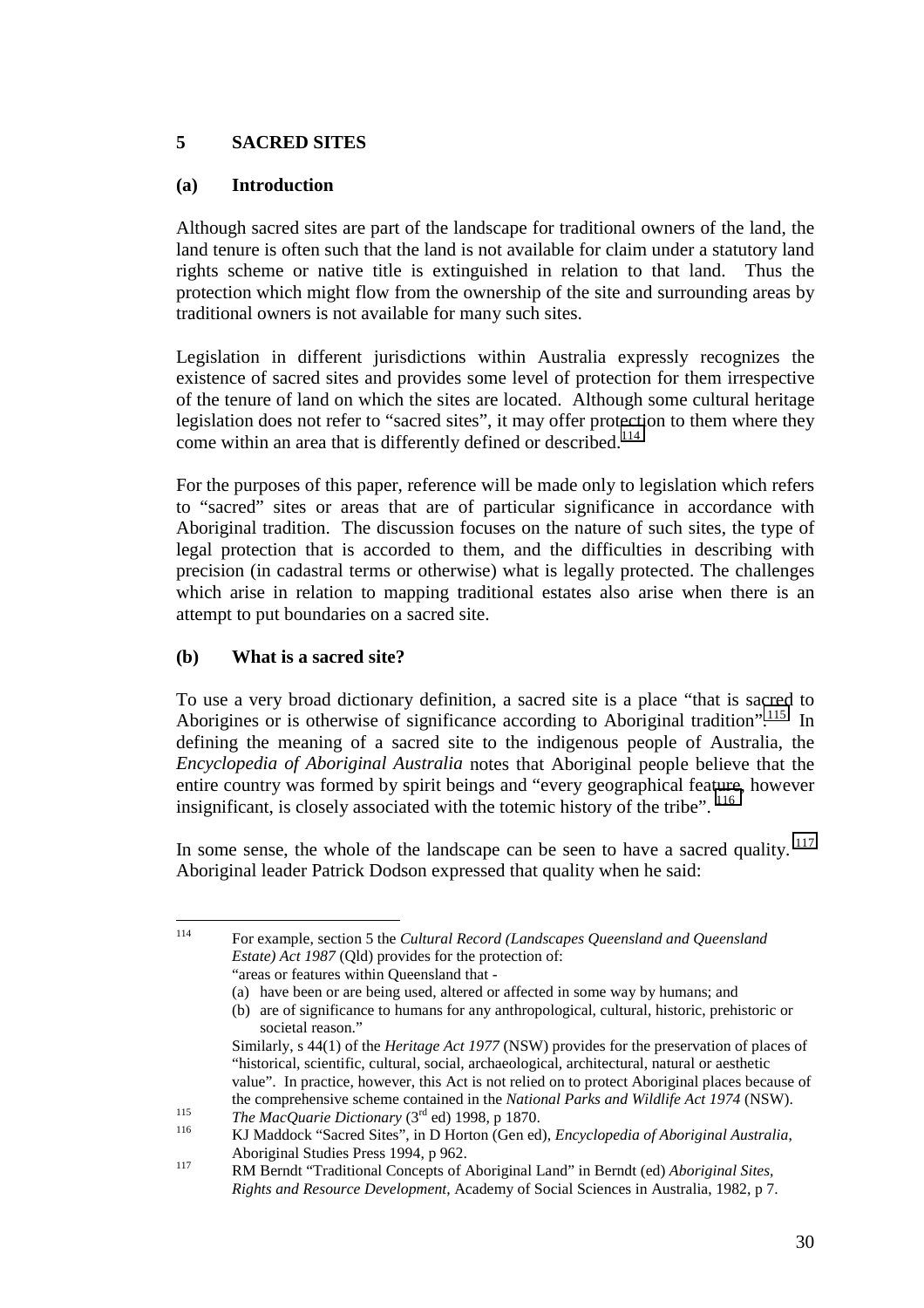"The limitations of my land are clear to me. The area of my existence, where I derive my existence from, is clear to me and clear to those who belong in my group. Land provides for my physical needs and my spiritual needs. New stories are sung from contemplation of the land. Stories are handed down from spirit men of the past who have deposited the riches at various places, the sacred places...".<sup>118</sup>

Anthropologists and others have used a variety of formulas to define what is a "sacred site". One described a sacred site as "a place containing natural features – rocks, etc., that is an important part of a spirit ancestor. The ancestor's spirit is present at this place, and the degree of importance of the site depends on the episode of the saga that occurred at the site."<sup>119</sup>

The late Professor Ronald Berndt described a range of sacredness "from secretsacred (with limited access) to open sacred. Some are of direct ritual concern; others may not be". <sup>120</sup> Likewise, Aboriginal Land Rights Commissioner Mr Justice Woodward drew attention to the fact that certain sites were of greater significance than others and that:

 "Land generally has spiritual significance for Aborigines but, because of the form and content of the myth relating to it, some land is more important than other land. Certain places are particularly important, usually because of their mythological significance, but sometimes because of their use as a burial ground or important meeting place for ceremonies."<sup>121</sup>

Justice Woodward went on to say that it might be better to refer to "sites of special significance" although that description "omits the important fact that the significance is not only social and historical, but also spiritual or religious."<sup>122</sup>

As noted earlier, the problems with the use of the "site" implying a particular portion of land was also commented upon by Mr Justice Toohey, when Aboriginal Land Commissioner. He considered that the word:

"may mislead by generating a tendency to think of sites as particular features of the landscape occupying relatively little space and rendering unimportant the country around them…In my opinion sites should be thought of as places usually possessing some particular feature such as a

<sup>118</sup> 118 Pat Dodson "Aborigines – A Statement of Concern" cited in *Aboriginal Land Rights and Sacred and Significant Sites: First Report from the Select Committee of the Legislative Assembly Upon Aborigines*, Parliament of New South Wales, 1980, p 110.

<sup>119</sup> NM Wallace "Living Sacred Sites" (1972), cited in *Aboriginal Land Rights and Sacred and Significant Sites: First Report from the Select Committee of the Legislative Assembly Upon*

*Aborigines*, Parliament of New South Wales, 1980, p 110.<br>
120 RM Berndt op cit. P 7.<br>
AE Woodward *Aboriginal Land Rights Commission, Second Report* (1974) AGPS, Canberra, p 100. 122 Ibid p 100.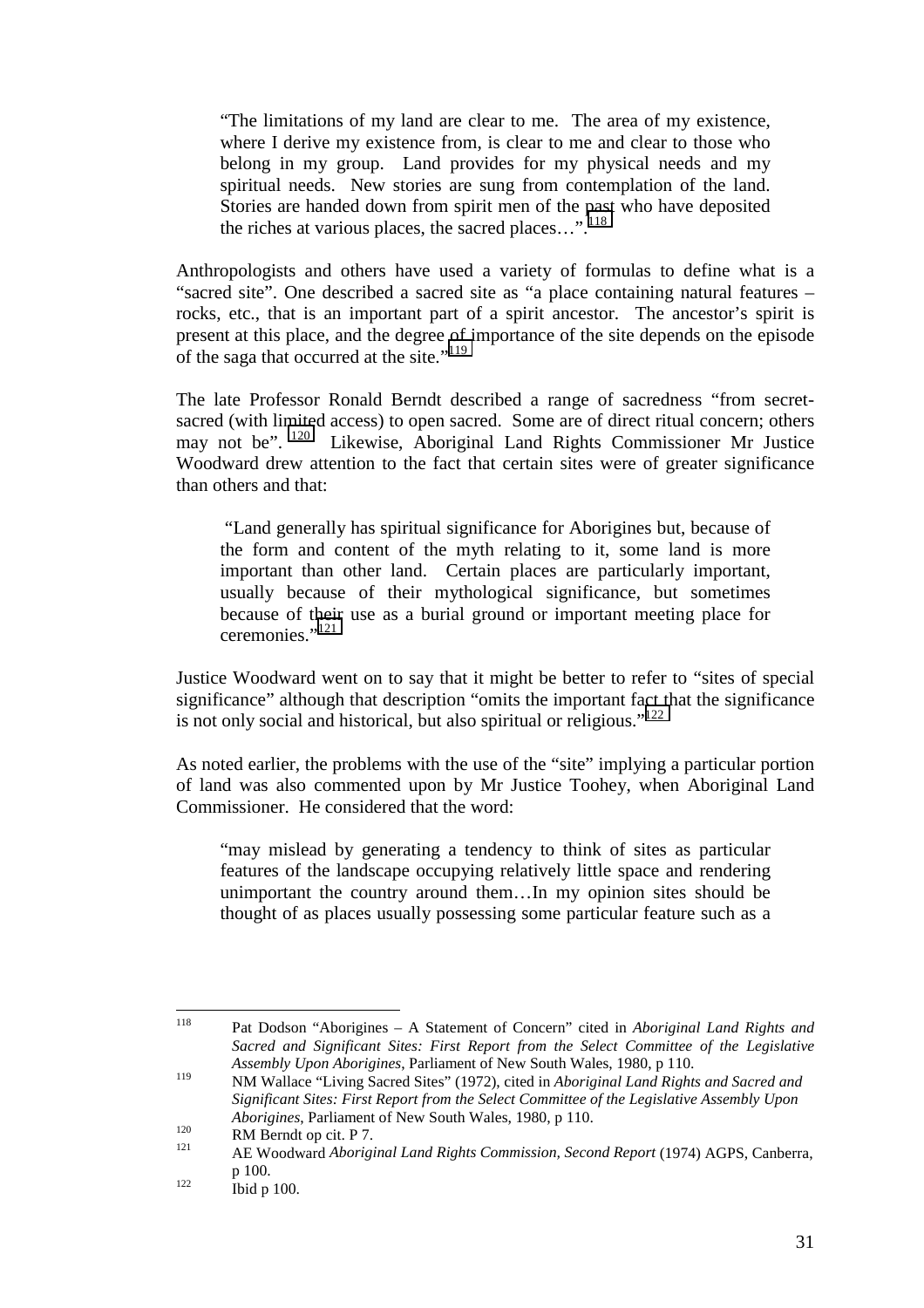hill, creek or waterhole, but not delimited by the precise amount of space occupied by a feature".<sup>123</sup>

One consequence of the site/land distinction has been a tendency for non-Aboriginals wishing to exploit the land to conceive of the landscape only in terms of sacred sites. Proposals are drawn up to locate mining infrastructure, roads and the like to avoid identified sites. As anthropologist Professor Robert Tonkinson has noted:

"Aborigines are being forced or persuaded to make distinctions and decisions about land that are more complex than the traditional broad dichotomy into sites and tracts that are secret-sacred and the remainder, accessible to all and of varying mythological and cultural significance. None of this was 'waste' land and every part of it had value as a transformed product of the Dreamtime ancestors' activities. Now, in having to make decisions about 'more', 'less' and 'not' sacred localities and tracts, Aborigines are in effect being asked to 'desanctify' land and thus render it eligible for desecration and possible oblivion in the course of mining exploitation."<sup>124</sup>

In order to minimise these problems, development proposals are sometimes put to the traditional Aboriginal owners and other relevant Aboriginals so that they may clear an area on which development may take place, without publicly disclosing the type and location of adjacent sites.

An illustration of the difficulty in attempting to demarcate significant sites from the land generally is found in the second report on the Ranger Uranium Environmental Inquiry in relation to a project in the Northern Territory in the mid 1970s. The three Commissioners, chaired by Justice Fox, expressly recognised that:

"While sites associated with the spirit beings are particularly important, all the land has religious significance for the Aboriginals; they believe it was formed and given life by the same dreamtime heroes who gave life to the people."<sup>125</sup>

The Commissioners noted that "sites with particular spiritual associations are commonly referred to as sacred sites" and that such sites might differ considerably in physical characteristics. The sacred sites within the Region being considered which were associated with spirit beings or dreamtime heroes were described as being divided into two categories – those subject to secrecy, taboo, prohibition and danger, and those without these associations. Some in the former category were said to be endangered by the mining company's activity.<sup>126</sup> The Commissioners recorded that various attempts had been made to establish a boundary beyond which mining

<sup>123</sup> Aboriginal Land Commissioner (Toohey J), *The Warlpiri and Kartangarurru-Kurintji Land Claim* (1979) AGPS, Canberra, para 68.

<sup>&</sup>lt;sup>124</sup> R Tonkinson, 'The Cultural Roots of Aboriginal Land Rights', in R Jones (ed), *Northern Australia: Options and Implications*, Research School of Pacific Studies, ANU, Canberra 1980, p 112. 125 RW Fox, GC Kelleher, CB Kerr, *Ranger Uranium Environmental Inquiry Second Report,*

AGPS, Canberra, 1977, p 33.<br>
Ibid, p 35.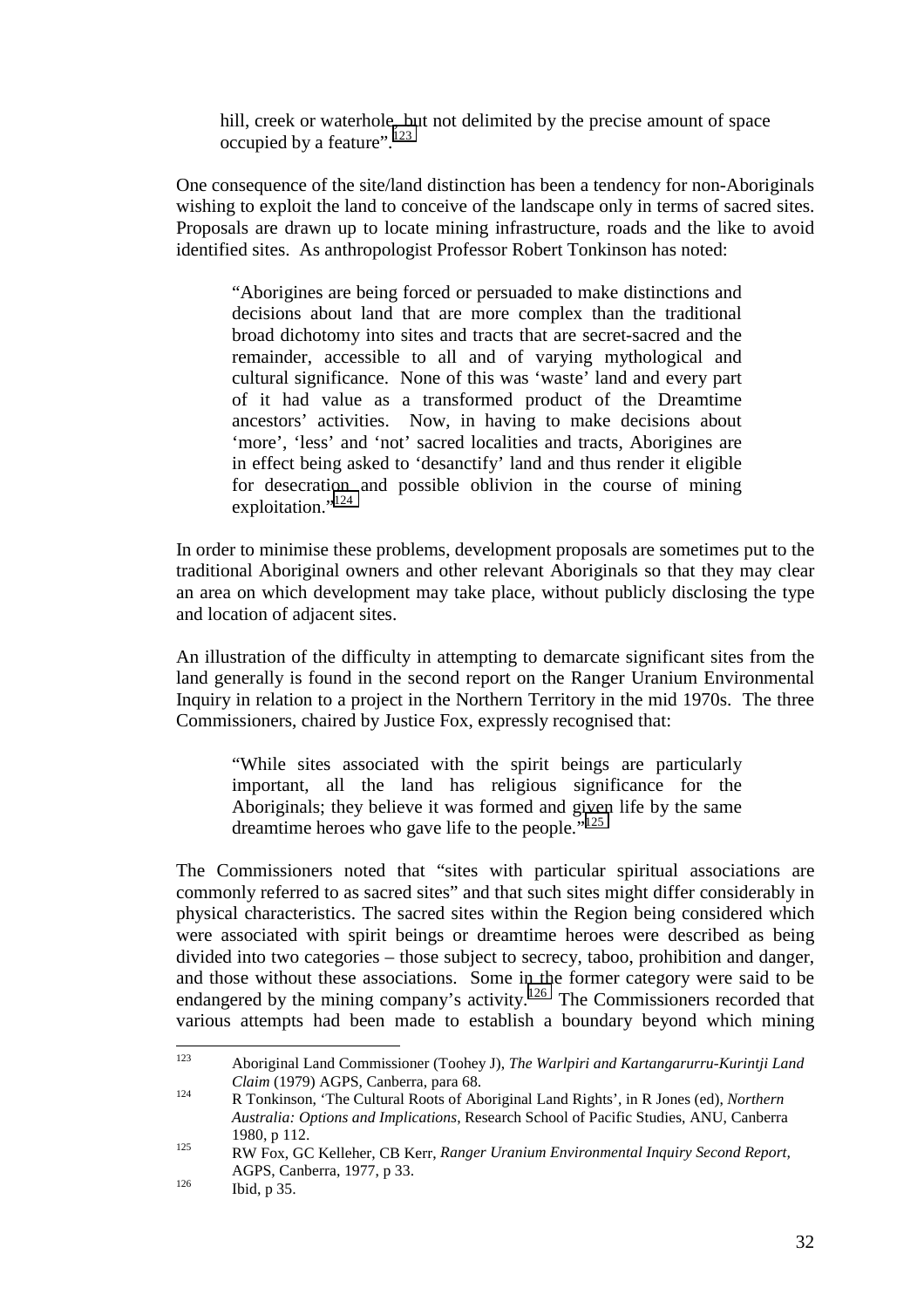company personnel would not go. A line some 700 metres from a particular sacred site was surveyed. A few months later that line was modified to move it 70 metres closer to the site. Later the boundary was modified moving it some 200 metres closer to the site than the original line. In each instance, the Aboriginal man who was responsible for acting as guardian of the site apparently agreed to the modification.<sup>127</sup> The Commissioners quoted the following passages from the evidence of eminent anthropologists, Professor RM Berndt and Dr CH Berndt, that was "relevant to the problem":

"A particular site does not consist simply of the actual place associated with a mythic event or where a particular mythic being or djang was metamorphosed, but extends all around that site. Any alien activity within its vicinity should be regarded with the utmost concern. … The inviolable area should most certainly be extended to at least 1000 to 1500 yards, and should on no account be allowed to be reduced."<sup>128</sup>

The members of the Commission visited the area, considered all the evidence, and took into account the history of the area before deciding on a "reasonable location" which, although not where the Northern Land Council had asked it be fixed, "should give to the Aboriginal people a comfortable satisfaction that Mt Brockman and the sacred sites on or near it are safe and secure".<sup>129</sup>

With those observations in mind, it is apparent that the term "sacred site" should be used carefully. Nevertheless, it is a term that is in everyday usage as well as being part of the language of politics and the law.

#### **(c) Legal protection of sacred sites**

A range of Commonwealth, State and Territory legislation provides various degrees of legal protection to sacred sites.

**Northern Territory:** In the Northern Territory, sacred sites are protected under the *Aboriginal Land Rights (Northern Territory) Act 1976* (Cth) and the *Northern Territory Sacred Sites Act 1989* (NT). The former Act defines sacred site to mean:

"a site that is sacred to Aboriginals or is otherwise of significance according to Aboriginal tradition, and includes any land that, under a law of the Northern Territory, is declared to be sacred to Aboriginals or of significance according to Aboriginal tradition".  $130$ 

It is an offence to "enter or remain on land in the Northern Territory that is a sacred site" except as authorized by law.<sup>131</sup> The *Northern Territory Sacred Sites Act 1989* (NT) creates a number of offences in relation to sacred sites including:

<sup>127</sup> 

<sup>&</sup>lt;sup>127</sup> Ibid, p 283.<br>
<sup>128</sup> Ibid, p 284.

<sup>129</sup> Ibid, p 284. <sup>130</sup> *Aboriginal Land Rights (Northern Territory) Act 1976* (Cth) s 3. <sup>131</sup> *Aboriginal Land Rights (Northern Territory) Act 1976* (Cth) s 69.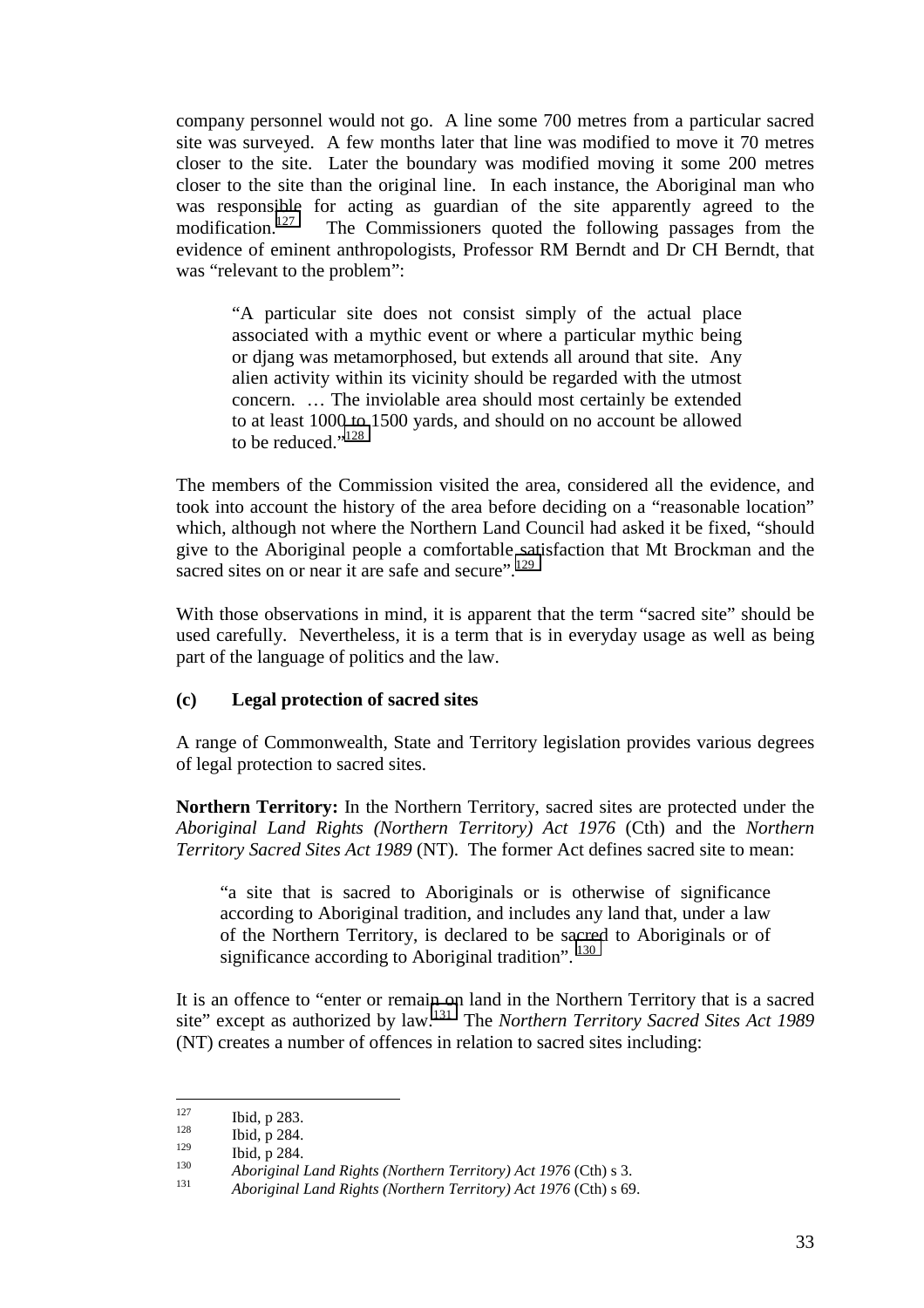- entry onto sacred sites, except in the performance of a function under the Act or otherwise in accordance with the Act (including a certificate or permission or approval under this Act) or the *Aboriginal land Rights (Northern Territory) Act;<sup>132</sup>*
- work on a sacred site unless in accordance with the conditions of an Authority Certificate or a Minister's Certificate;<sup>133</sup>
- desecration of a sacred site.  $134$

<sup>132</sup> 

<sup>132</sup> *Northern Territory Sacred Sites Act 1989* (NT) s 33. <sup>133</sup> *Northern Territory Sacred Sites Act 1989* (NT) s 34. <sup>134</sup> *Northern Territory Sacred Sites Act 1989* (NT) s 35.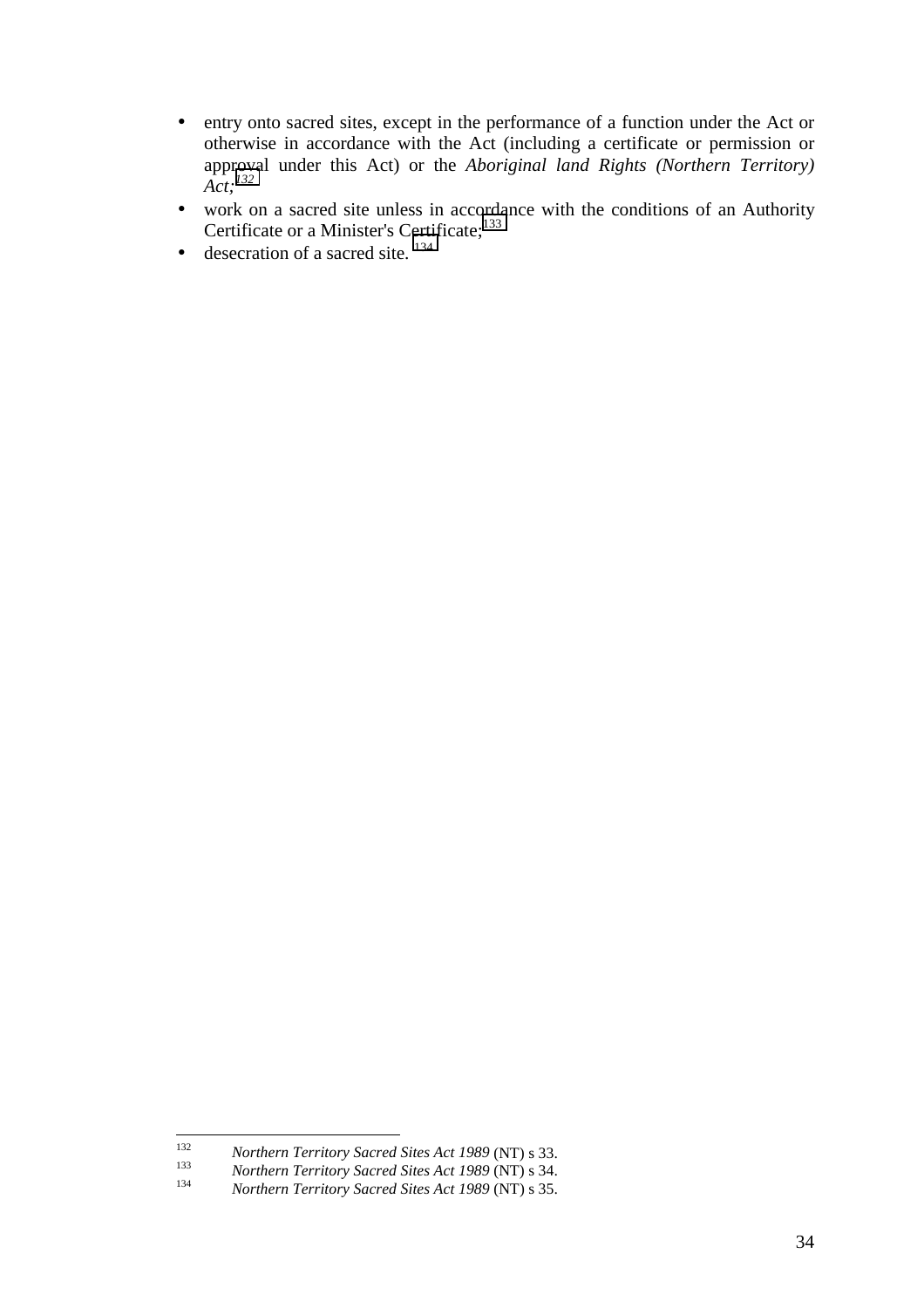The Act allows for a defence where it is proved that the defendant had no reasonable grounds for suspecting that the sacred site was a sacred site.<sup>135</sup> Where, however, the sacred site is on Aboriginal land, that defence is not available unless it is also proved that:

"(a) the defendant's presence on the land comprised in the sacred site would not have been unlawful if the land had not been a sacred site; and (b) the defendant had taken reasonable steps to ascertain the location and extent of sacred sites on any part of that Aboriginal land likely to be visited by the defendant".<sup>136</sup>

The maximum penalty provided for an offence is a fine of \$20,000 or imprisonment for 2 years. In the case of a corporate offender the fine is up to  $$40,000$ .<sup>137</sup> The criminal sanctions provided for in the Act clearly demonstrate the seriousness of the offences and highlight the importance of identifying the location and extent of any site.

The Act established the Aboriginal Areas Protection Authority, which has regulatory and advisory functions<sup>138</sup>. The Authority is required to maintain a Register of Aboriginal Sacred Sites<sup>139</sup> and is empowered to determine the location and extent of sacred sites in consultation with the traditional custodian or custodians of the sites.<sup>140</sup>

Sites included on the Register are described in a number of ways. A general geographic description is used to convey the location and extent of the site by reference to visible geographical features. For example a site might be described as:

"A large rise with an isolated outcrop of quartz located in rugged terrain aprox 2km N-N-E of Mt Towns and about 1.5 klm due east from Spring  $Hill^{"141}$ 

The Register may also include a more detailed description of the site area including the method used to determine the site location and the type of boundary surrounding the site. The various site location methods could include:

- GPS;
- remote mapping;
- dead reckoning;
- map references;
- differential GPS;
- survey:
- on site ID with map;
- on site ID with air photo; or
- existing cadastral boundary.

<sup>135</sup> 

<sup>&</sup>lt;sup>135</sup><br>
Morthern Territory Sacred Sites Act 1989 (NT) s 36(1).<br>
136 Northern Territory Sacred Sites Act 1989 (NT) s 36(2).<br>
137 Northern Territory Sacred Sites Act 1989 (NT) ss 36(1), 36(2).<br>
138 Northern Territory Sacred

<sup>&</sup>lt;sup>139</sup> Northern Territory Sacred Sites Act 1989 (NT) s 10 (d).<br>
<sup>140</sup> Northern Territory Sacred Sites Act 1989 (NT) ss 10, 27(2)(b).<br>
<sup>141</sup> The descripiton is taken from a generic site report sample provided by the Aborigi Protection Authority.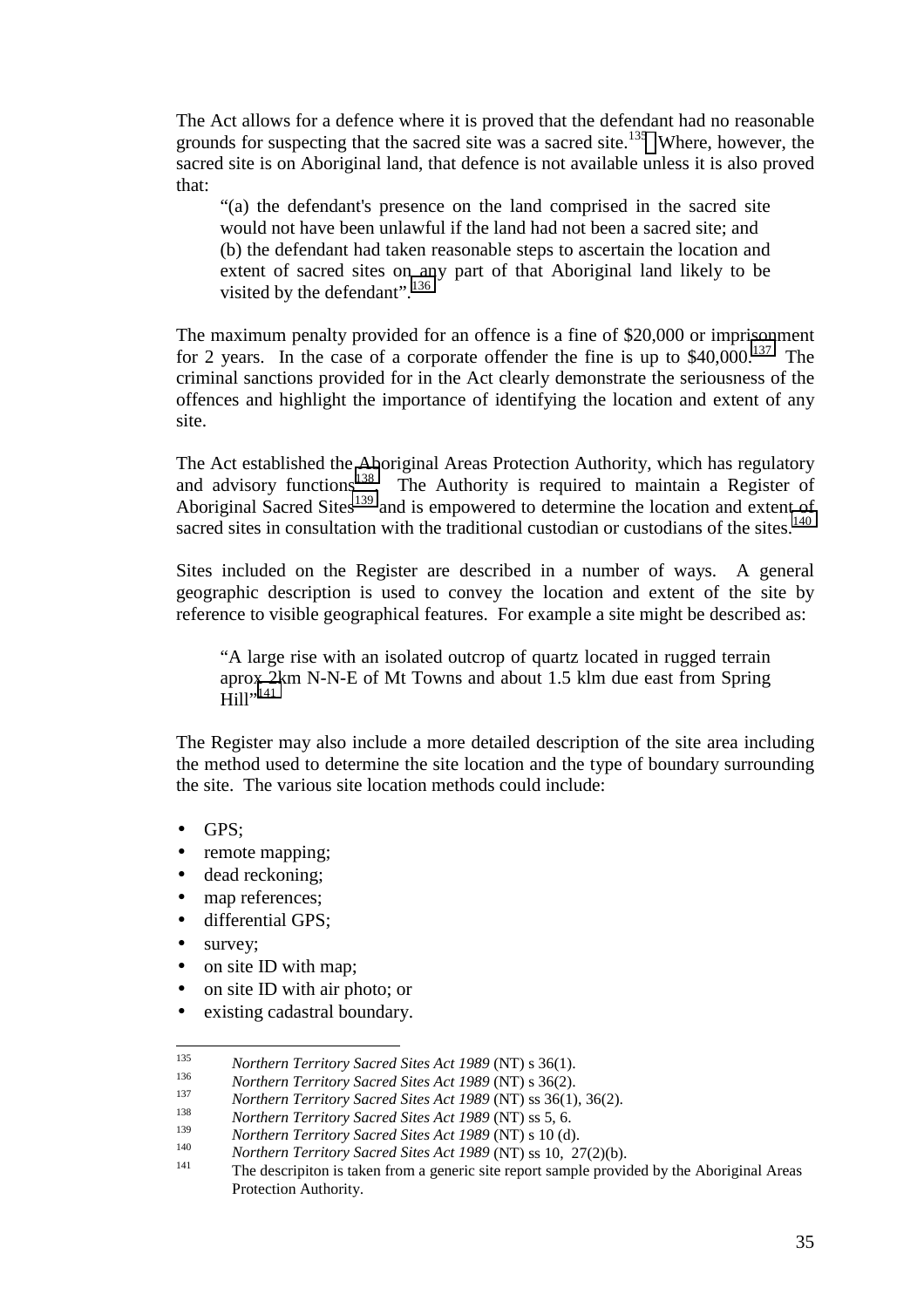The accuracy of the recorded location is also given as a range, for example: 10 -50 metres or greater than 200 metres.

**New South Wales:** The *National Parks and Wildlife Act 1974* (NSW) allows for the declaration of any place that, in the opinion of the Minister, is or was of special significance with respect to Aboriginal culture, as an Aboriginal place.<sup>142</sup> The Act goes on to state:

"A person who, without first obtaining the consent of the Director-General, knowingly destroys, defaces or damages, or knowingly causes or permits the destruction or defacement of or damage to, a relic or Aboriginal place is guilty of an offence against this Act."<sup>143</sup>

The Act empowers the Director-General of National Parks to make interim protection orders in respect to areas of land which are, in the Director-General's opinion, of "natural, scientific or cultural significance".<sup>144</sup>

To comply with its statutory duties, the New South Wales National Parks and Wildlife Service maintains an Aboriginal Sites Register, which includes information regarding the site location and Australian Map Grid co-ordinates. The location and extent of sites on the register is recorded using easting and northing co-ordinates and 1:250,000 or 1:100,000 map sheets. At this stage,  $145$  information regarding the extent of the site is limited to a description identifying the type of site in question, for example, a burial site, a shell midden or an area of stone artefacts.

**Victoria:** Some areas in Victoria are given legal protection under the *Aboriginal Land (Lake Condah and Framlingham Forest) Act 1987* (Cth) - the purpose of that Act being "to provide for the vesting in certain Aboriginal communities of certain land at Lake Condah and Framlingham owned by the State of Victoria". <sup>146</sup> Under the Act, two separate parcels of land were vested in the Kerrup-Jmara Elders Aboriginal Corporation and the Kirrae Whurrong Aboriginal Corporation respectively. $147$ 

The Act provides that each Aboriginal Corporation is to compile a register of sites:

 "that are sacred or significant to Aboriginals or any group of Aboriginals and shall record in the register:

- (a) if a site has been specifically identified, the boundaries of the site; or
- (b) if a site is known to exist but has not been specifically identified, the boundaries of the site as it is known to exist."<sup>148</sup>

 $142$ 

<sup>&</sup>lt;sup>142</sup> *National Parks and Wildlife Act 1974* (NSW) s 84.<br><sup>143</sup> *National Parks and Wildlife Act 1974* (NSW) s 90.<br><sup>144</sup> *National Parks and Wildlife Act 1974* (NSW) s 91A. Any such interim protection order has effect for such period, being not longer than 2 years, as is specified in the order and ceases to have effect if the area of land subject to the order is reserved or dedicated under this Act or the order is revoked, ss 91D.<br>
Apparently the recording system is being changed.<br>
Aboriginal Land (Lake Condah and Framlingham Forest) Act 1987 (Cth) Long Title.<br>
Aboriginal Land (Lake Condah and Framlingham Forest) Act 19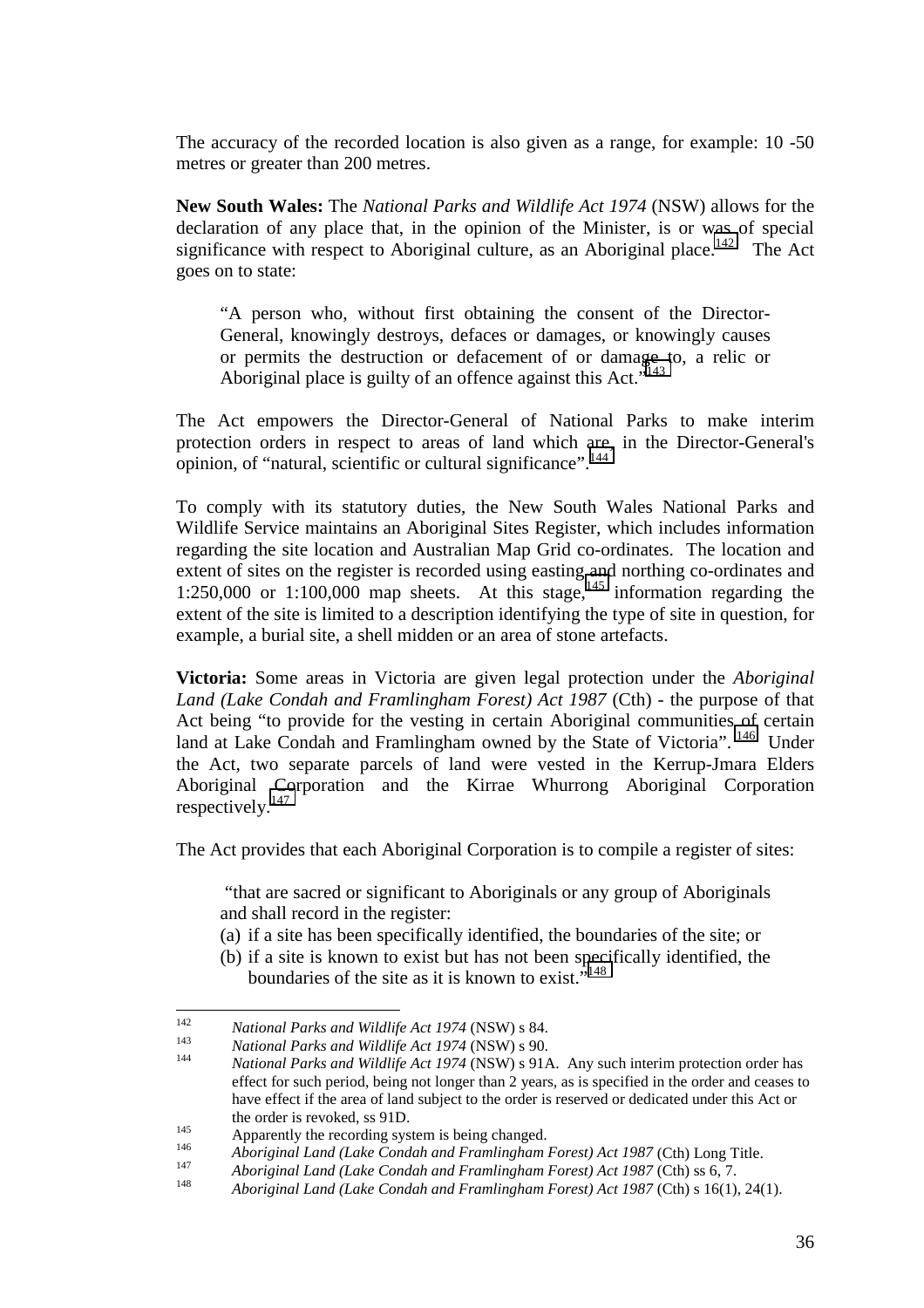Section 18 of the Act empowers the Committee of Elders to control "the management or development of any sacred or significant site on the Condah land".<sup>149</sup> Section 27 of the Act bestows the same powers on the Kirrae Whurrong Aboriginal Corporation, while section 23 allows the Corporation to make by-laws with respect to "the declaration of sacred or significant sites or other areas of significance to Aboriginal people in Framlingham Forest".<sup>150</sup>

**South Australia:** The principal legal protection for Aboriginal sites in South Australia is provided by the *Aboriginal Heritage Act 1988* (SA), which provides for the protection and preservation of Aboriginal heritage, including Aboriginal sites defined as:

"an area of land -

- (a) that is of significance according to Aboriginal tradition; or
- (b) that is of significance to Aboriginal archaeology, anthropology or history".<sup>151</sup>

The Act goes on to define Aboriginal tradition as the "traditions, observances, customs or beliefs of the people who inhabited Australia before European colonisation and includes traditions, observances, customs and beliefs that have evolved or developed from that tradition since European colonisation".<sup>152</sup>

Criminal sanctions attach to offences with respect to Aboriginal sites, objects and remains. It is an offence to excavate land for the purpose of uncovering any Aboriginal site without the authority of the Minister.<sup>153</sup> Likewise it is an offence to damage, disturb or interfere with any Aboriginal site without the authority of the Minister.<sup>154</sup> The maximum penalty for an offence under the Act is \$50,000 in the case of a body corporate and \$10,000 or imprisonment for 6 months in any other  $case$ <sup>155</sup>

The Minister may also give directions prohibiting or restricting access to, as well as activities on or in relation to, an Aboriginal site or an area surrounding the site.<sup>156</sup>

Sites are recorded on the Register of Aboriginal Sites and Objects.<sup>157</sup> A system of colour coded site cards is used to cover a variety of different site types. The card contains simple details relating to the site location, ownership and environmental data. The location of the site is recorded according to 1:100,000 map sheets.

A separate form of legal protection for some Aboriginal sites in South Australia is provided by the *Pitjantjatjara Land Rights Act 1981* (SA) and the *Maralinga*

 $149$ <sup>149</sup> *Aboriginal Land (Lake Condah and Framlingham Forest) Act 1987* (Cth) s 18(1)(b)(ii). <sup>150</sup> *Aboriginal Land (Lake Condah and Framlingham Forest) Act 1987* (Cth) s 23(1)(d). <sup>151</sup> *Aboriginal Heritage Act 1988* (SA) s 3. <sup>152</sup> *Aboriginal Heritage Act 1988* (SA) s 3. <sup>153</sup> *Aboriginal Heritage Act 1988* (SA) s 21. <sup>154</sup> *Aboriginal Heritage Act 1988* (SA) s 23(a). <sup>155</sup> *Aboriginal Heritage Act 1988* (SA) ss 23(c)(a), 23(c)(b). <sup>156</sup> *Aboriginal Heritage Act 1988* (SA) s 24(1). <sup>157</sup> *Aboriginal Heritage Act 1988* (SA) s 9(2).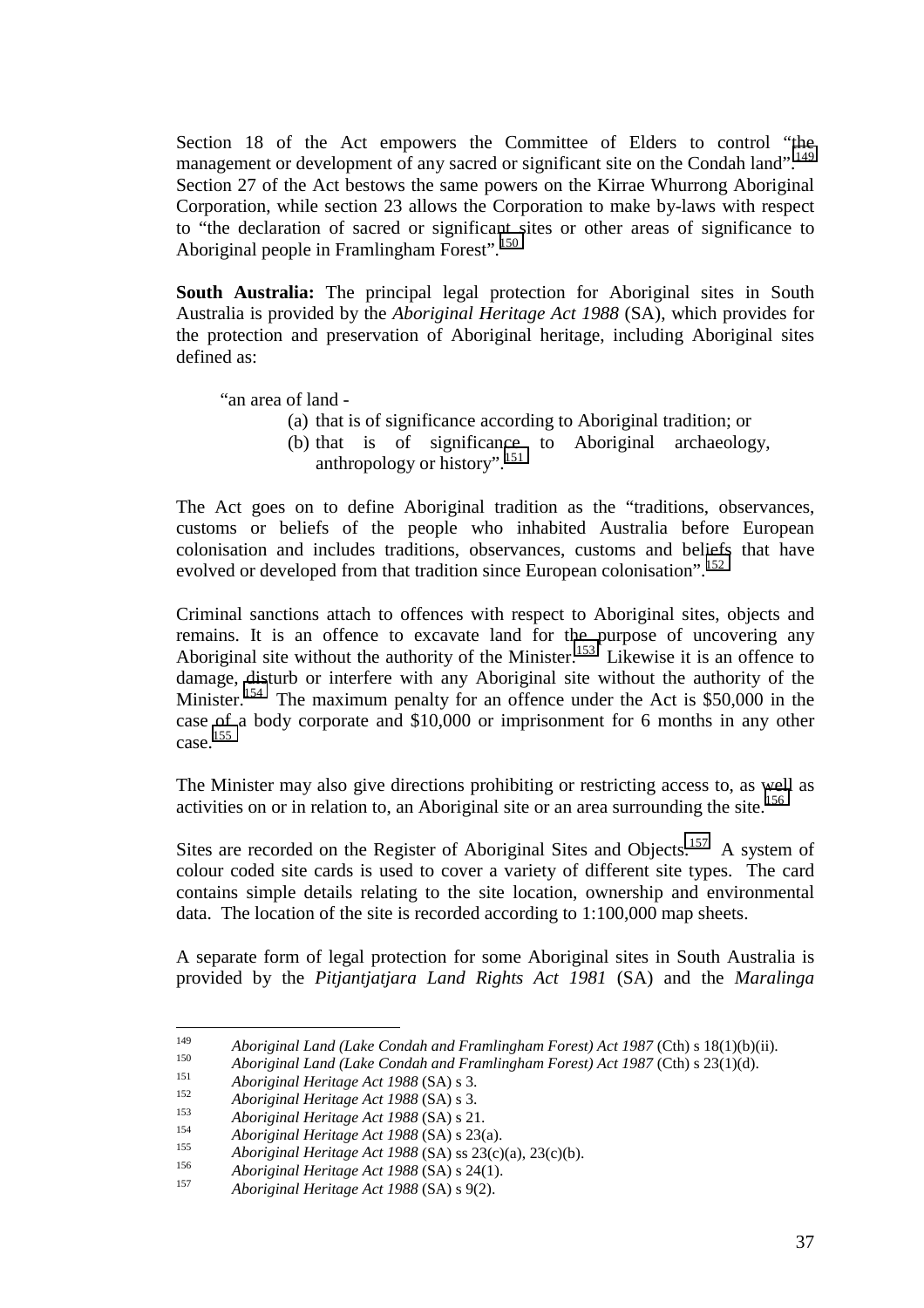*Tjarutja Land Rights Act 1984* (SA). Those Acts provide for specific parcels of land to be granted to the Anangu Pitjantjatjara and the Maralinga Tjarutja respectively.

The *Pitjantjatjara Land Rights Act* states that:

"19.(1) A person (not being a Pitjantjatjara) who enters the lands without the permission of Anangu Pitjantjatjara is guilty of an offence and liable to a penalty not exceeding the maximum prescribed by subsection  $(2)$ ."<sup>158</sup>

The Act allows for a maximum penalty, where the offence was committed intentionally, of a fine of \$2,000 plus \$500 for each day during which the convicted person remained on the land after the unlawful entry. In any other case the penalty is a fine of  $$200.<sup>159</sup>$ 

The the *Maralinga Tjarutja Land Rights Act* goes further and allows the Maralinga Tjarutja to compile a register of sacred sites recording:

 "(a) where a site has been identified with particularity – the boundaries of the site; or (b) where a site is known to exist but has not been identified with particularity – the boundaries of the area within which it is known to  $exist.$ "<sup>160</sup>

The Act provides that where an application has been made for a mining tenement in respect of a part of the lands and a sacred site or part of a sacred site, registered pursuant to that section, the Minister shall:

"in granting any mining tenement upon the application, make necessary provision for the protection of the sacred site-

- (A) in the case of a sacred site that has been identified with particularity – by excluding land from the tenement or imposing conditions on the tenement;
- or
- (B) in the case of a sacred site that is known to exist but which has not been identified with particularity – by imposing conditions on the tenement to protect the sacred site until it is so identified".<sup>161</sup>

Where information is provided as to a sacred site and its location pursuant to the above provisions, conditions can be imposed prohibiting or restricting disclosure of the information. Any person who knowingly contravenes any such conditions is guilty of an offence and is liable to a penalty not exceeding  $$5,000$ .<sup>162</sup>

<sup>158</sup> <sup>158</sup> *Pitjantjatjara Land Rights Act 1981* (SA) s 19(1).

<sup>&</sup>lt;sup>159</sup> Pitjantjatjara Land Rights Act 1981 (SA) s 19(2).<br> *Maralinga Tjarutja Land Rights Act 1984 (SA) s 16(1).*<br> *Maralinga Tjarutja Land Rights Act 1984 (SA) s 22(2)(b).*<br> *Maralinga Tjarutja Land Rights Act 1984 (SA) s*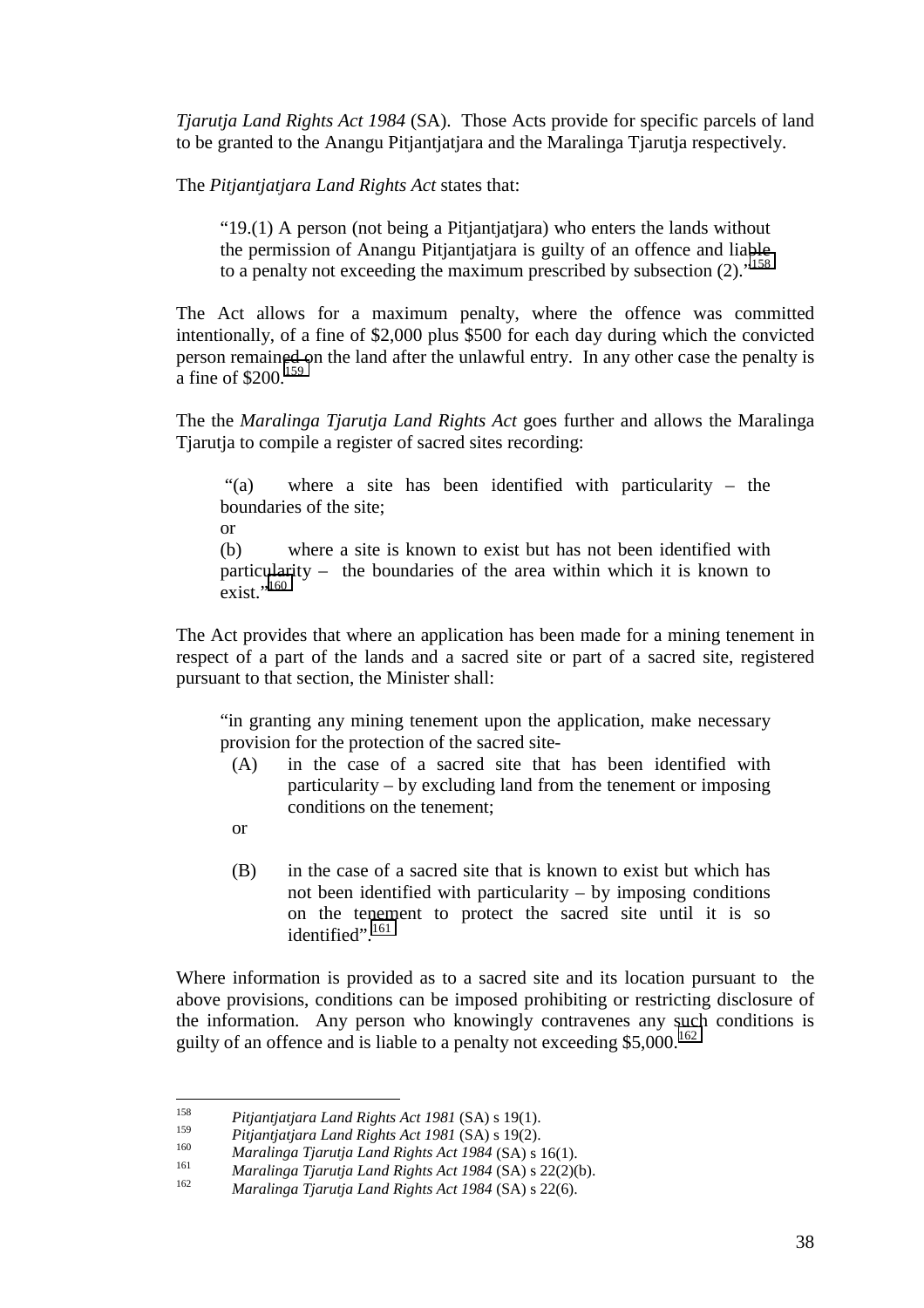**Western Australia:** In Western Australia, the *Aboriginal Heritage Act 1972* (WA) applies to, among other things, "any sacred, ritual or ceremonial site, which is of importance and special significance to persons of Aboriginal descent".<sup>163</sup> Any person who excavates, destroys, damages, conceals or in any way alters an Aboriginal site, without authorization or consent under the Act, commits an offence<sup>164</sup>. An Aboriginal site is one to which the Act applies.<sup>165</sup>

The Act provides for a penalty of a \$500 fine and/or four months imprisonment for a first offence and \$2,000 and/or twelve months imprisonment for a later offence.<sup>166</sup> It is a defence if the person charged proves that they did not know and could not reasonably be expected to have known, that the place or object to which the charge relates was a place or object to which the Act applies.<sup>167</sup>

It is the duty of the relevant Minister to ensure that, so far as is reasonably practicable, all places in Western Australia that are of traditional or current sacred ritual or ceremonial significance to persons of Aboriginal descent should be recorded on behalf of the community, and their relative importance evaluated so that the resources available from time to time for the preservation and protection of such places may be co-ordinated and made effective."<sup>168</sup>

There is a Register of Sites for all protected areas and cultural material.<sup>169</sup> Any person who has knowledge of the existence of any site to which the Act applies or might reasonably be suspected to apply is required to report its existence unless there is reasonable cause to believe the existence of the thing or place in question to be already known to the Registrar.<sup>170</sup> The Act provides for an advisory body known as the Aboriginal Cultural Material Committee.<sup>171</sup> The Committee's functions include evaluating places and objects, recording and preserving traditional Aboriginal lore associated with such places and objects, and recommending to the Minister places and objects of special significance to persons of Aboriginal descent.<sup>172</sup>

The Act also provides a power to examine any Aboriginal site or any place or object that there are reasonable grounds for believing have been traditionally or are currently of sacred, ritual or ceremonial significance to persons of Aboriginal descent.<sup>173</sup>

**Commonwealth legislation:** Commonwealth legislation provides a national scheme for the possible protection of significant Aboriginal areas from injury or desecration

 $\overline{a}$ 

<sup>&</sup>lt;sup>163</sup> Aboriginal Heritage Act 1972 (WA) s 5(b).<br>
<sup>164</sup> Aboriginal Heritage Act 1972 (WA) s 17.<br>
<sup>165</sup> Aboriginal Heritage Act 1972 (WA) s 4.<br>
<sup>166</sup> Aboriginal Heritage Act 1972 (WA) s 57(1).<br>
<sup>167</sup> Aboriginal Heritage Act

<sup>&</sup>lt;sup>169</sup> Aboriginal Heritage Act 1972 (WA) ss 10, 38.<br>
Aboriginal Heritage Act 1972 (WA) s 15.<br>
Aboriginal Heritage Act 1972 (WA) s 28.<br>
Aboriginal Heritage Act 1972 (WA) s 39(1).<br>
<sup>173</sup> Aboriginal Heritage Act 1972 (WA) s 5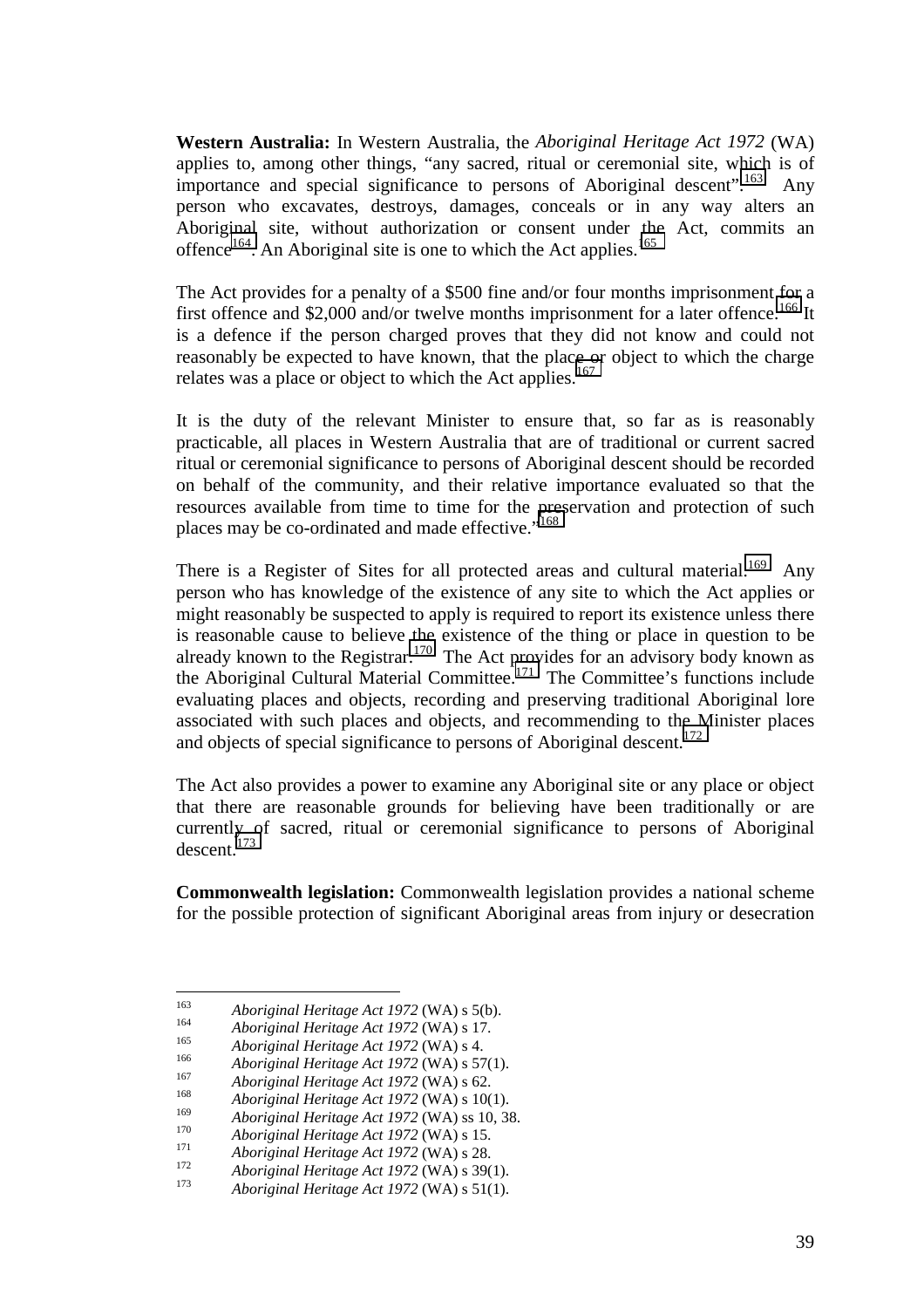where State or Territory legislation provides insufficient protection.<sup>174</sup> The purposes of the *Aboriginal and Torres Strait Islander Heritage Protection Act 1984* (Cth) include "the preservation and protection from injury or desecration of areas … that are of particular significance to Aboriginals in accordance with Aboriginal tradition".175

A "significant Aboriginal area" is:

- an area of land in Australia or in or beneath Australian waters;
- an area of water in Australia: or
- an area of Australian waters.

that is an area of particular significance in accordance with Aboriginal tradition.<sup>176</sup> An "area" is defined to include a site, $177$  but "site" is not defined. "Aboriginal" tradition" for these purposes is defined to be "the body of traditions, observances, customs and beliefs of Aboriginals generally or of a particular community or group of Aboriginals, and includes any such traditions, observances, customs or beliefs relating to particular persons, areas, objects or relationships".<sup>178</sup>

The protection offered under this Act is by way of Ministerial declarations that provide for the "preservation or protection of a specified area from injury or desecration".<sup>179</sup> There are two types of declaration – emergency declarations and longer term declarations. An authorised officer may also make an emergency declaration in certain circumstances.<sup>180</sup> Breach of a declaration is a criminal offence punishable by a fine not exceeding \$10,000 or imprisonment for a period not exceeding 5 years, or both. In the case of a corporate offender the maximum penalty is a fine not exceeding  $$50,000$ . <sup>181</sup>

Each type of declaration must "describe the area with sufficient particulars to enable the area to be identified".<sup>182</sup> An example of a declaration made under section 9 of the Act is the *Aboriginal and Torres Strait Islander Heritage Protection (Boobera Lagoon) Declaration* 1998. In the application for the declaration it was claimed that water skiing on the lagoon, along with the large number of visitors which this brought, constituted a threat to the cultural significance of the lagoon area. The subsequent declaration identifies the area covered by as:

174 174 For background to this Act see E Evatt *Review of the Aboriginal and Torres Strait Islander Heritage Protection Act 1984*, 1998; G Neate "Power, Policy, Politics and Persuasion – Protecting Aboriginal Heritage Under Federal Laws" (1989) 6 Environmental and Planning

Law Journal 214-248.<br>
Moriginal and Torres Strait Islander Heritage Protection Act 1984 (Cth) s 4.<br>
Aboriginal and Torres Strait Islander Heritage Protection Act 1984 (Cth) s 3.<br>
Aboriginal and Torres Strait Islander Heri

<sup>179</sup> *Aboriginal and Torres Strait Islander Heritage Protection Act 1984* (Cth) ss 9(1)(a).

<sup>&</sup>lt;sup>180</sup> 10(1)(a).<br> *Aboriginal and Torres Strait Islander Heritage Protection Act 1984* (Cth) s 18.<br> *Aboriginal and Torres Strait Islander Heritage Protection Act 1984* (Cth) s 22.<br> *Aboriginal and Torres Strait Islander H*  $18(2)(c)(i)$ .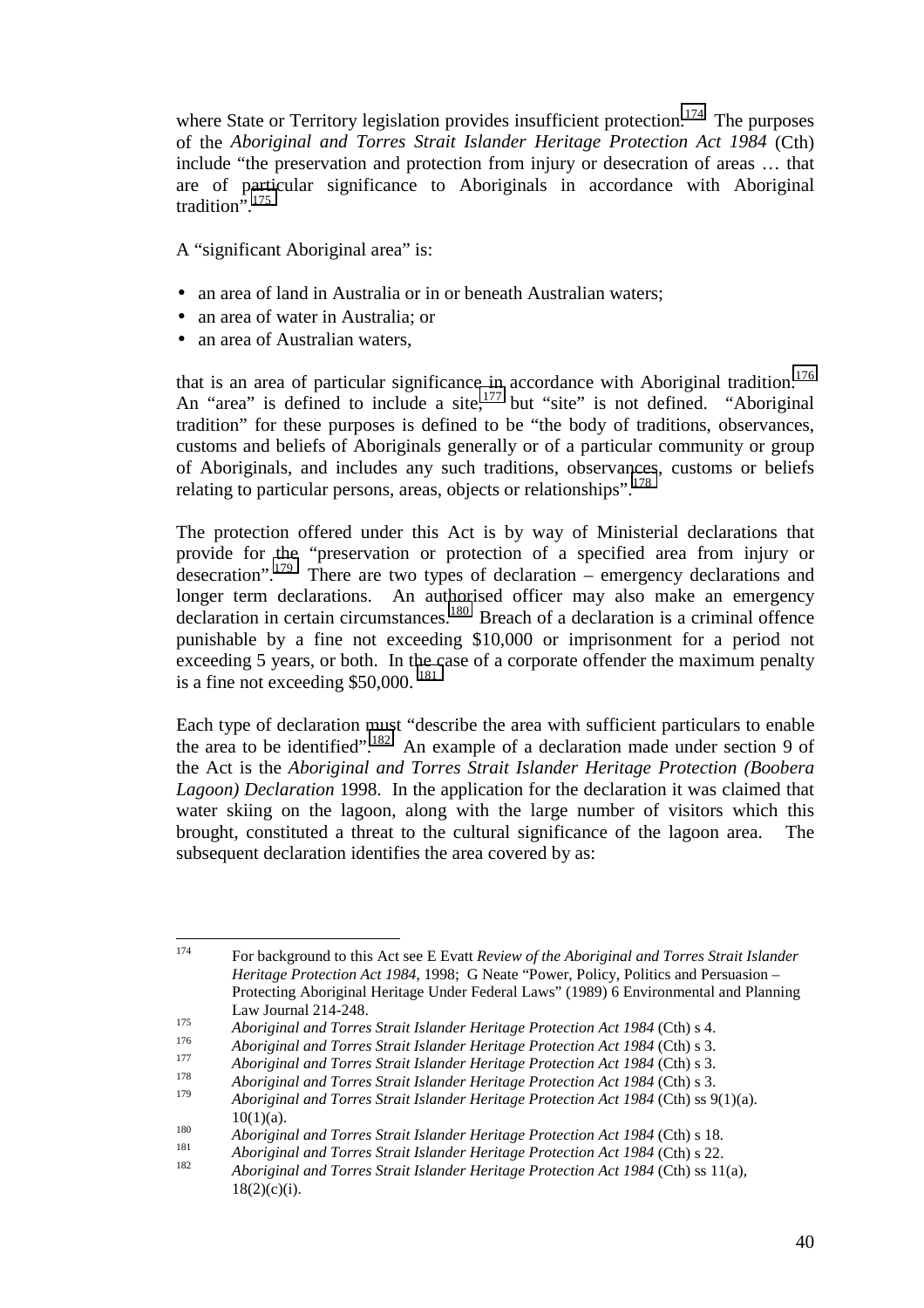"the body of water known as Boobera Lagoon that is:

- (a) approximately 13 kilometres west of the township of Boggabilla, in the MacIntyre River catchment in northern New South Wales; and
- (b) within Reserve No. 160014, a reserve for the Conservation of Aboriginal Cultural Heritage and Public Recreation gazetted under the Crown Lands Consolidation Act 1913 of New South Wales". $183$

A Minister may not make a declaration under section 10 of the Act unless he or she has received a report in relation to the area from a person nominated by him or her and has considered the report and any representations attached to the report.<sup>184</sup> Among the matters with which a report must deal are:

- the particular significance of the area to Aboriginals
- the extent of the area that should be protected
- the prohibitions and restrictions to be made with respect to the area.<sup>185</sup>

An example of a section 10 declaration is that made in relation to the proposed Junction Waterhole dam on the Todd River in the Northern Territory. An application for a declaration claimed that the construction and future operation of the dam would put at risk a number of sacred trees at the base of the dam wall and lead to the permanent inundation of a site considered sacred. In this case the area covered by the declaration was described as:

"The area encompassing all aspects of the physical landscape contained in the bed and banks of the Todd River and extending to the tops of the hills immediately adjacent to the western and eastern banks of the Todd River between the co-ordinates E.387, 378, N.7, 388, 075 and the coordinates E.386, 820, N.7, 387, 240, Australian Map Grid Zone 53K, and between the co-ordinates E.386, 820, N.7, 387, 240 and the co-ordinates E.385, 903, N.7, 386, 050, Australian Map Grid Zone 53K."<sup>186</sup>

Another example of a section 10 declaration under the Act is that made in relation to the proposal to build a bridge between the Hindmarsh Island, in South Australia, and the mainland. The declaration, which was made in July 1994, described the area as being:

"The area in the State of South Australia in the County of Hindmarsh, hundreds of Goolwa and Nangkita and which is shown on the published 1:10,000 Map Sheet No. 6626-3 as bounded by a straight line between Australian Map Grid Coordinates Zone 54 299000 East 6068870 North thence South East to 299650 East 6068360 North thence South West to

<sup>183</sup> <sup>183</sup> *Aboriginal and Torres Strait Islander Heritage Protection (Boobera Lagoon) Declaration* 1998 s 4.<br>
Aboriginal and Torres Strait Islander Heritage Protection Act 1984 (Cth) s 10 (1)(c).<br>
Aboriginal and Torres Strait Islander Heritage Protection Act 1984 s (Cth) 10(4).<br>
Aboriginal and Torres Strait Islander He

<sup>1992</sup> schedule 1.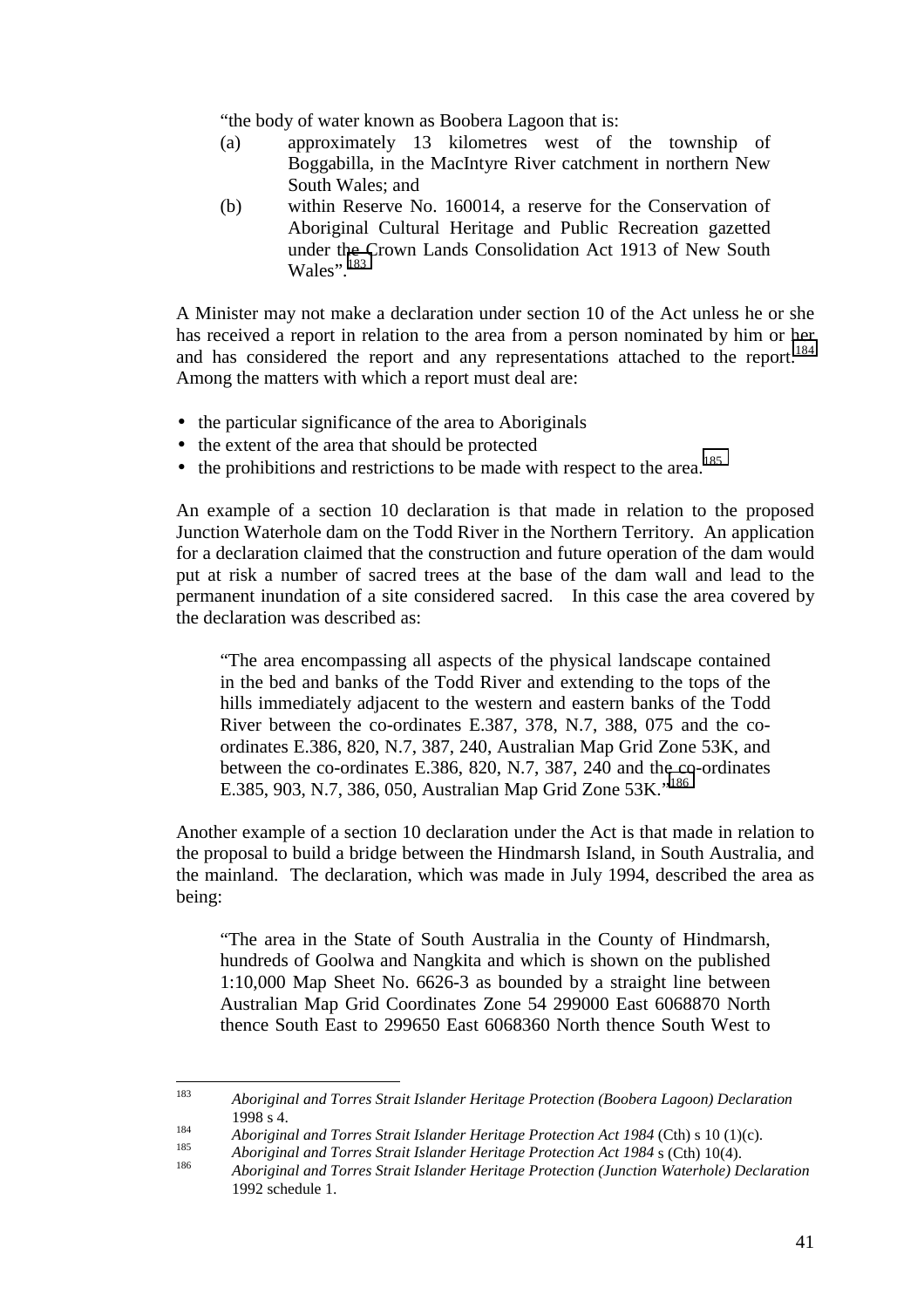299629 East 6068270 North thence North West to 298959 East 6068750 North thence to rejoin at the commencement point."<sup>187</sup>

The Australian Heritage Commission<sup>188</sup> maintains the Register of the National Estate, $189$  which includes a number of sites that are significant to the indigenous peoples of Australia.

Included on the Register is a statement of the location of the site. The description may take a number of forms. In some cases the statement of location may be made using coordinate reference points. Such a case is the Dare Plain Aboriginal Area at Haasts Bluff in the Northern Territory, where the site location is described as:

"About 600ha, 95km south-south-west of Haasts bluff. The area is bounded by straight lines joining the following AMG coordinates consecutively: GU595448, 605432, 645412, 650428, 599455 and commencement point."<sup>190</sup>

**Project specific legislation:** Other legislation attempts to ensure that appropriate recognition is given to, or action is taken in relation to, sacred sites in the context of particular projects or activities.

The *Aurukun Associates Agreement Act 1975* (Qld), concerns an agreement between a number of mining companies and the State of Queensland to allow certain deposits of bauxite to be explored and brought into production. As part of the agreement, provisions were made that:

"5.(1) The Director and/or Council will from time to time inform the Companies of the location within the Reserve of all relics, sacred sites, contemporary sacred sites and aboriginal sites in upon or within the Reserve.

(2) The Companies will not nor will they cause or permit any employee agent or contractor of the Companies to enter upon, take, deface, damage, uncover, expose, interfere with, be in possession of, or disturb any relic, sacred site, contemporary sacred site, aboriginal site upon or within the Reserve or do any act likely to endanger any such relic or site."<sup>191</sup>

The *Telecommunications Act 1997* (Cth) provides that a telecommunications carrier must give written notice of its intention, before it undertakes activities including the inspection of land, installation of facilities and maintenance of facilities where part of that land is, or is included in a "sensitive area"192.The Act includes in its definition of "sensitive area" an area that is of particular significance to Aboriginal persons, or Torres Strait Islanders, in accordance with their traditions.193

187 <sup>187</sup> *Aboriginal and Torres Strait Islander Heritage Protection (Kumarangk – Hindmash Island)) Declaration* 1994 schedule 1.<br>
Established by the *Australian Heritage Commission Act* 1975 (Cth).<br>
<sup>189</sup>

<sup>189</sup> *Australian Heritage Commission Act 1975* (Cth) s 22.

<sup>&</sup>lt;sup>190</sup> Register of the National Estate extract for "Dare Plain Aboriginal Area".

<sup>191</sup> *Aurukun Associates Agreement Act* 1975 (Qld) Third schedule s 5.

<sup>&</sup>lt;sup>192</sup> *Telecommunications Act 1997* (Cth) Schedule 3 s 17.

<sup>193</sup> *Telecommunications Act 1997* (Cth) Schedule 3 ss 17(8)**(e)(iv)**, 27(7)(d)(iv).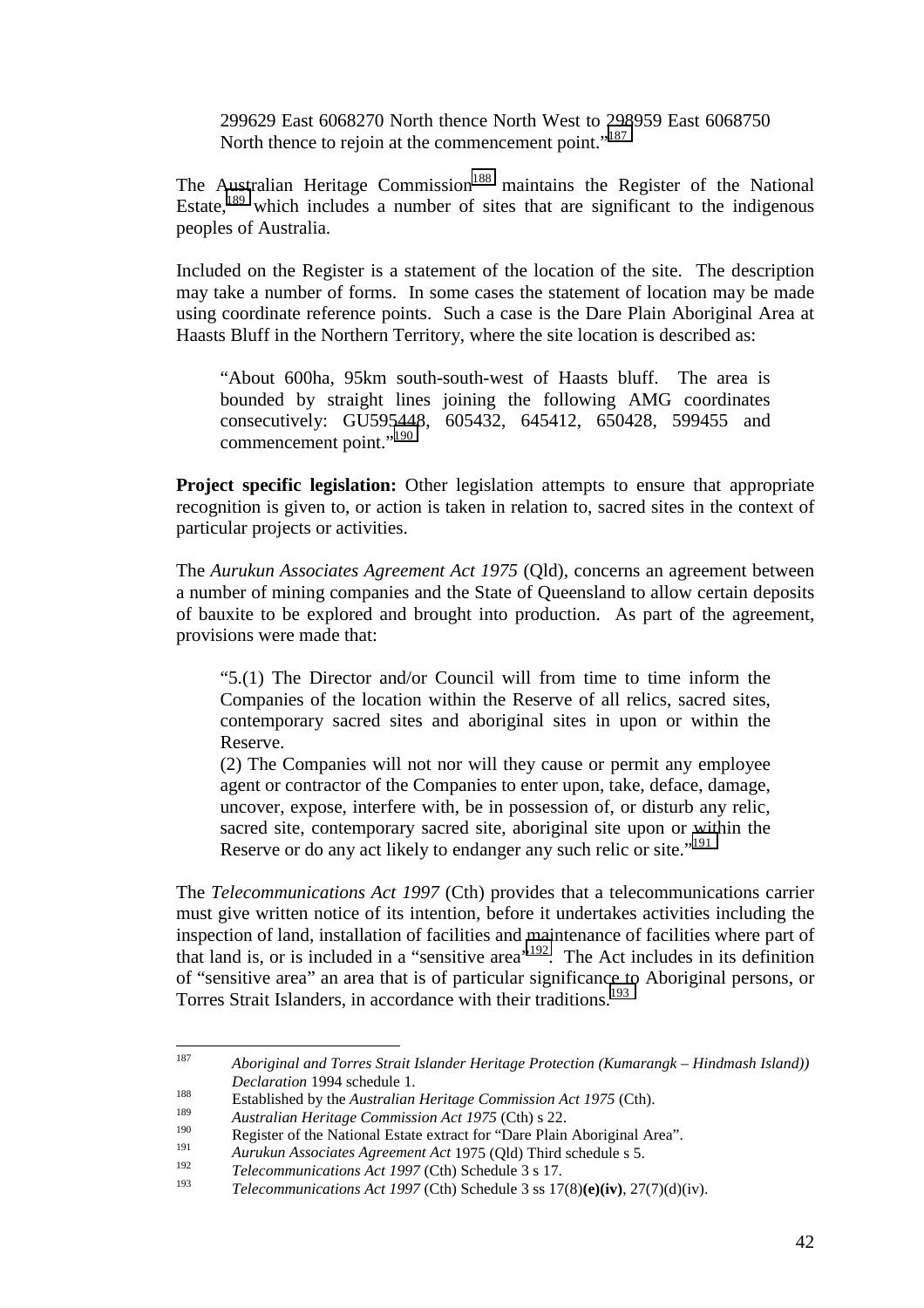The *Melbourne City Link Act 1995* (Vic) provides that the Company and the Trustee involved in the construction of the Melbourne City Link road accept the Project Land and certain other areas "subject to any third party claims or rights, in respect of … aboriginal sacred sites".<sup>194</sup>

# **6 INTERNATIONAL INSTRUMENTS AND INDIGENOUS LAND ISSUES**

The significance of the matters addressed in this paper is not confined to Australia. Those matters have arisen, or may arise, in some form elsewhere. There is increasing recognition internationally of group rights, particularly the rights of indigenous people.

Four examples illustrate how indigenous peoples' rights in relation to land are or may be recognised.

# **(a) ILO Convention 169**

Part II of the ILO Convention 169 concerning Indigenous and Tribal Peoples in Independent Countries<sup>195</sup> deals with land. That Part is Appendix A to this paper. It refers to the "special importance for the cultures and spiritual values of the peoples concerned of their relationship with the lands or territories … which they occupy or otherwise use" and urges Governments to "take steps as are necessary to identify the lands which the peoples concerned traditionally occupy, and to guarantee effective protection of their rights of ownership and possession." It also states that "Adequate procedures shall be established within the national legal system to resolve land claims by the peoples concerned."

# **(b) Rio Declaration on Environment and Development**

Part of the international debate about environmental issues has focussed on indigenous peoples' links to land. In its report *Our Common Future*, the World Commission on Environment and Development argued that tribal and indigenous peoples will need special attention as the forces of economic development disrupt their traditional lifestyles. According to the Commission, those lifestyles can offer modern societies many lessons in the management of resources in complex forest, mountain, and dryland ecosystems. The traditional rights of those people should be recognised and they should be given a decisive voice in formulating policies about resource development in their areas.<sup>196</sup>

"The starting point for a just and humane policy for such groups is the recognition and protection of their traditional rights to land and the other resources that sustain their way of life – rights they may define in terms that do not fit into standard legal systems. These

<sup>194</sup> <sup>194</sup> *Melbourne City Link Act 1995* (Vic) Schedule 1 cl 4.5(b)(v).

Adopted by the General Conference of the International Labour Organisation, Geneva, 27 June 1989, entered into force 5 September 1991.

<sup>196</sup> World Commission on Environment and Development *Our Common Future* (1987), pp 12, 114-116.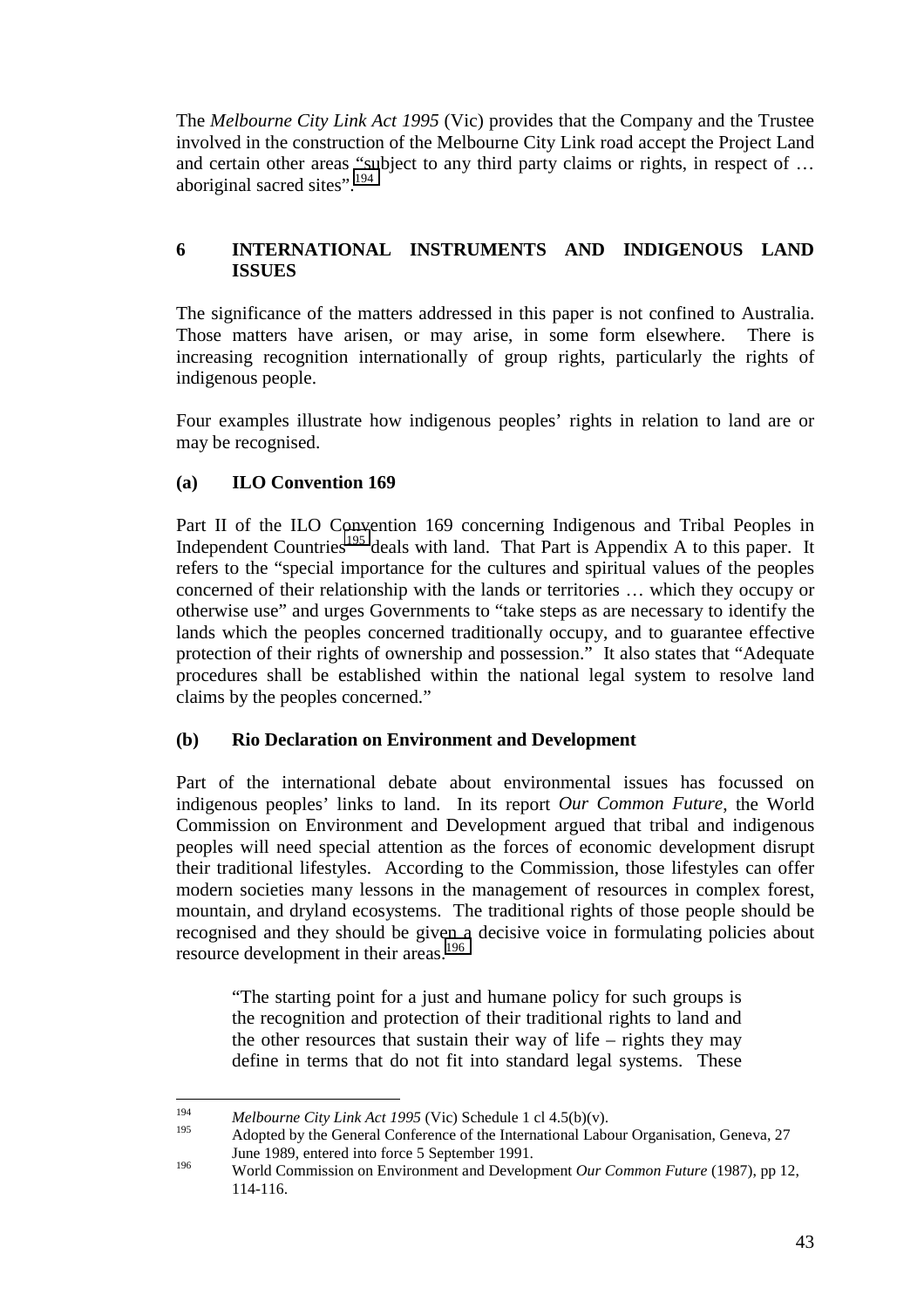groups' own institutions to regulate rights and obligations are crucial for maintaining the harmony with nature and the environmental awareness characteristic of the traditional way of life." $197$ 

The *Rio Declaration on Environment and Development* (the Rio Declaration),<sup>198</sup> released after the United Nations Conference on Environment and Development in Rio de Janeiro in June 1992, contained a statement of 27 principles on general rights and obligations. Principle 22 states:

"Indigenous people and their communities, and other local communities, have a vital role in environmental management and development because of their knowledge and traditional practices. States should recognise and duly support their identity, culture and interests and enable their effective participation in the achievement of sustainable development."<sup>199</sup>

### **(c) Draft Declaration on the Rights of Indigenous Peoples**

Over more than 15 years the United Nations Working Group on Indigenous Populations has been developing a Declaration on the Rights of Indigenous Peoples. The latest draft Declaration adopted by the Sub-Commission on Prevention of Discrimination and Protection of Minorities on 26 August 1994, provides among other things, that:

- Indigenous peoples have the right to maintain and strengthen their distinctive spiritual and material relationship with the lands which they have traditionally owned or otherwise occupied or used;
- Indigenous peoples have the right to own, develop, control and use the lands and territories which they have traditionally owned or otherwise occupied or used;
- Indigenous peoples have the right to maintain, protect, and have access in privacy to their religious and cultural sites.

The main provisions of the Draft Declaration in relation to land are Appendix B to this paper.

Whether a declaration in those or similar terms will be adopted by the international community remains to be seen. But the fact that such a Declaration is being prepared with the involvement of state parties may influence the development of the domestic law of some countries.

# **(d)** *The Indigenous Peoples Right Act of 1997* **(Phillipines)**

In 1997, for example, the Philippines Congress enacted *The Indigenous Peoples Right Act of 1997.* The policy of the Act is for the State to "recognize and promote

<sup>197</sup>  $\frac{197}{198}$  Ibid, p 115.

Adopted at the United Nations Conference on Environment and Development, Rio de Janeiro, 13 June 1992, UN DOC A/CONF 151/26 (Vol 3) at 16, Annex 2 (1992).

<sup>&</sup>lt;sup>199</sup> For a discussion of these and other documents see G Neate "Looking after country: legal" recognition of traditional rights and responsibilities for land" (1993) 16 UNSWLJ 161-222.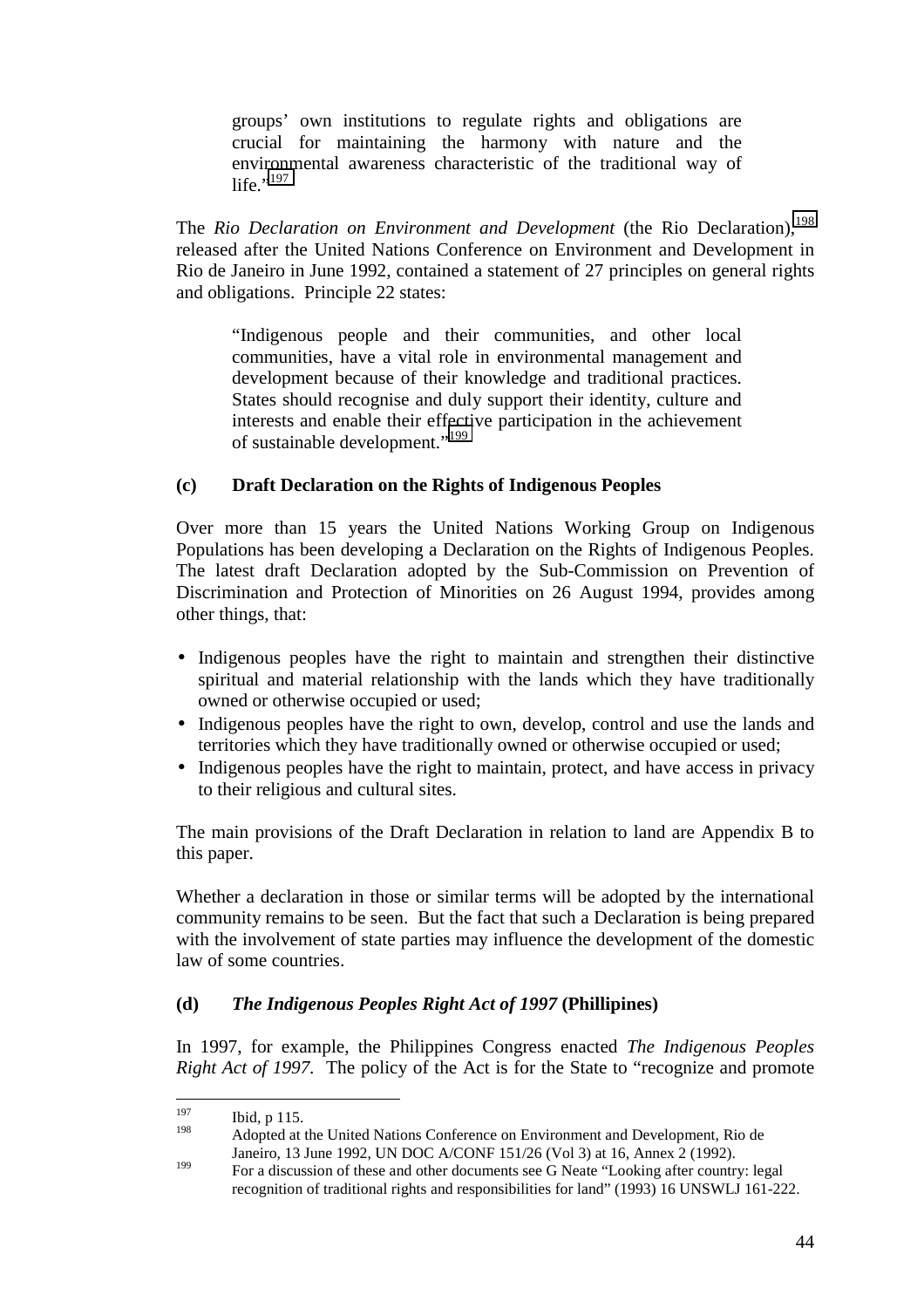all the rights of Indigenous Cultural Communities/Indigenous Peoples" (ICCs/IPs) as enumerated "within the framework of the Constitution" and "within the framework of national unity and development". The State shall, for example, protect the rights of such communities and peoples "to their ancestral domains to ensure their economic, social and cultural well being and shall recognize the applicability of customary laws governing property rights or relations in determining the ownership and extent of ancestral domain".<sup>200</sup> "Ancestral domains" are defined to include lands occupied or possessed by such people or their ancestors since time immemorial and "worship areas",<sup>201</sup> and includes "such concepts of territories which cover not only the physical environment but the total environment including the spiritual and cultural bonds to the areas which the ICCs/IPs possess, occupy and use and to which they have claims of ownership".<sup>202</sup> Such people "shall have ... the right to maintain, protect and have access to their religious and cultural sites" and, accordingly, "the State shall take effective measures, in cooperation with the ICCs/IPs concerned, to ensure that indigenous sacred places, including burial sites, be preserved, respected and protected".<sup>203</sup>

A process is provided for the delineation and recognition of ancestral domains. Significantly, "Self-delineation shall be the guiding principle in the identification and delineation of ancestral domains". The ICCs/IPs concerned "shall have a decisive role in all the activities pertinent thereto" and the sworn statement of the elders as to the scope of the territories and agreements made with neighbouring ICCs/IPs "will be essential to the determination of these traditional territories".<sup>204</sup>

Proof of Ancestral Domain Claims includes the testimony of elders or community under oath, and other documents directly or indirectly attesting to the possession or occupation of the area since time immemorial by such ICCs/IPs in the concept of owners which shall be any one of the following authentic documents:

- written accounts of the ICCs/IPs customs and traditions;
- written accounts of the ICCs/IPs political structure and institution;
- pictures showing long term occupation such as those of old improvements, burial grounds, sacred places and old villages;
- historical accounts, including pacts and agreements concerning boundaries entered into by the ICCs/IPs concerned with other ICCs/IPs;
- survey plans and sketch maps;
- anthropological data;
- genealogical surveys;
- pictures and descriptive histories of traditional communal forests and hunting grounds;
- pictures and descriptive histories of traditional landmarks such as mountains, rivers, creeks, ridges, hills, terraces and the like; and
- write-ups of names and places derived from the native dialect of the community.

<sup>200</sup> 

<sup>&</sup>lt;sup>200</sup> The Indigenous Peoples Right Act of 1997 s 2.<br>
<sup>201</sup> The Indigenous Peoples Right Act of 1997 s 3(a).<br>
<sup>202</sup> The Indigenous Peoples Right Act of 1997 s 4.<br>
<sup>203</sup> The Indigenous Peoples Right Act of 1997 s 33.<br>
<sup>204</sup>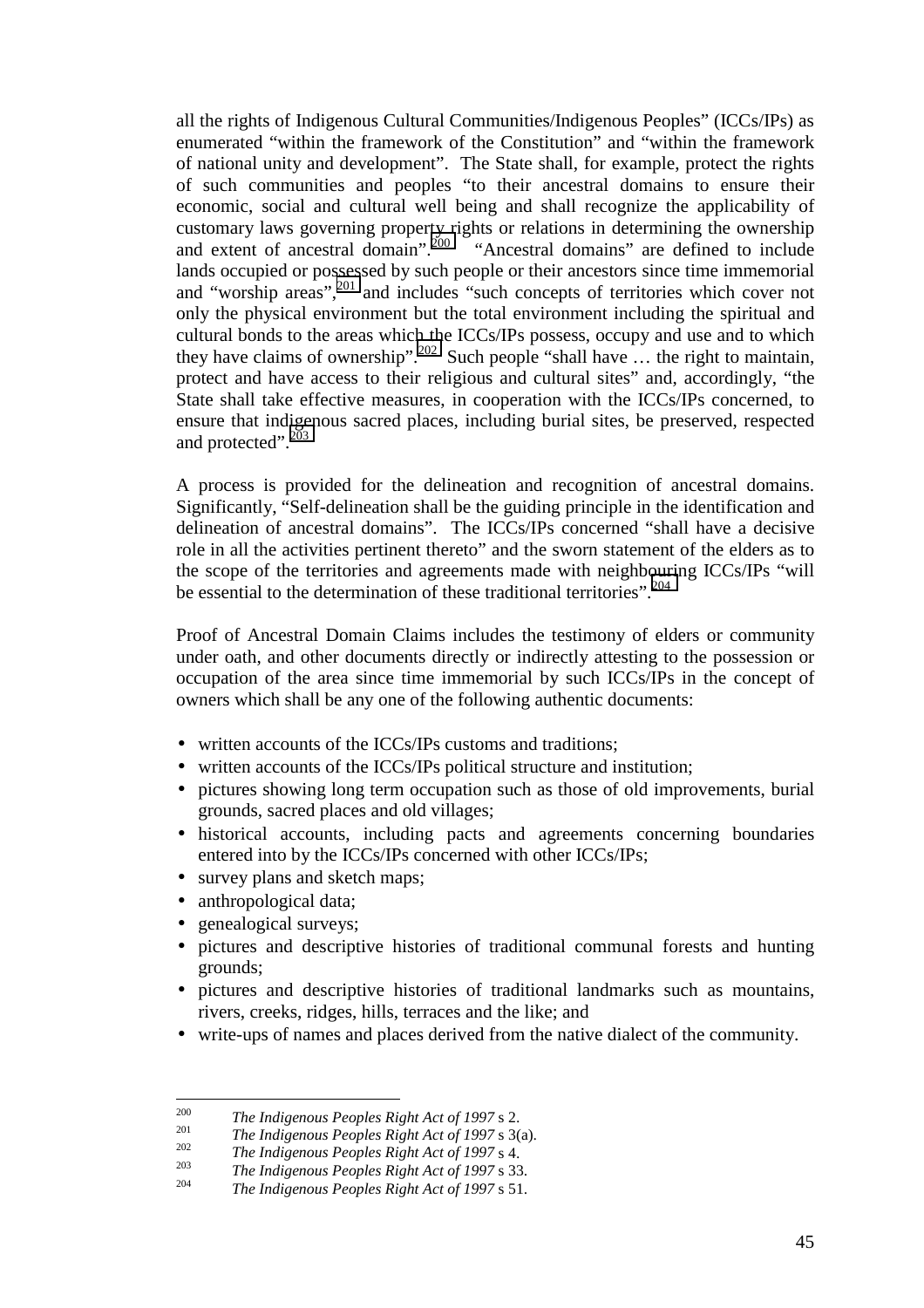On the basis of such investigation and the findings of fact based on them, the Ancestral Domains Office of the National Commission on Indigenous Peoples shall prepare a "perimeter map, complete with technical descriptions, and a description of the natural features and landmarks embraced therein".<sup>205</sup>

The text of the relevant statutory provisions is Appendix C to this paper.

# **7 CONCLUSION**

People from different cultures view the landscape in different ways. Land is constantly being reinterpreted. Within a culturally homogenous society different interpretations may develop or be created over time. In societies with different cultural groups sharing the land, there are challenges in accommodating different ways of thinking about and using land.

For surveyors the challenge is more specific and its implications are more precise. There needs to be an understanding that:

- the rights and interests of indigenous people in their traditional country will not necessarily accord with conventional legal notions of property;
- in some areas two or more groups of people may have mutually recognised traditional rights and interests
- in some areas the boundaries of traditional estates may be clearly defined by reference to natural features and elsewhere the boundaries are imprecise, permeable and periodically negotiable.

It may not be possible to plot such traditional estates by conventional cartographic means, or record them cadastrally. Rather than attempt to record traditional estates by using cadastral boundaries, it may be better to note, by references to areas mapped for other purposes, which group has (either alone or with others) which traditional rights and interests.

The Interregional Meeting of Experts on the Cadastre in Bogor, Indonesia, in March 1996 made a number of important statements that are relevant to the matters raised in this paper. The Bogor Declaration states, among other things:

- The issue is not whether cadastral systems are important and essential, but what is the most appropriate form of cadastral system for each country. (paragraph 3.7)
- The flexibility which flows from the vast array of options in designing and establishing an appropriate cadastral system, allows cadastres to record a continuum of land tenure arrangements from private to individual land rights through to communal land rights, as well as having the ability to accommodate traditional or customary land rights. (paragraph 4.5)
- Cadastral systems are not ends in themselves. They support effective land markets, increased agricultural productivity, sustainable economic development, environmental management, political stability and social justice. (paragraph 6.8)

205

The Indigenous Peoples Right Act of 1997 s 52(d), (e).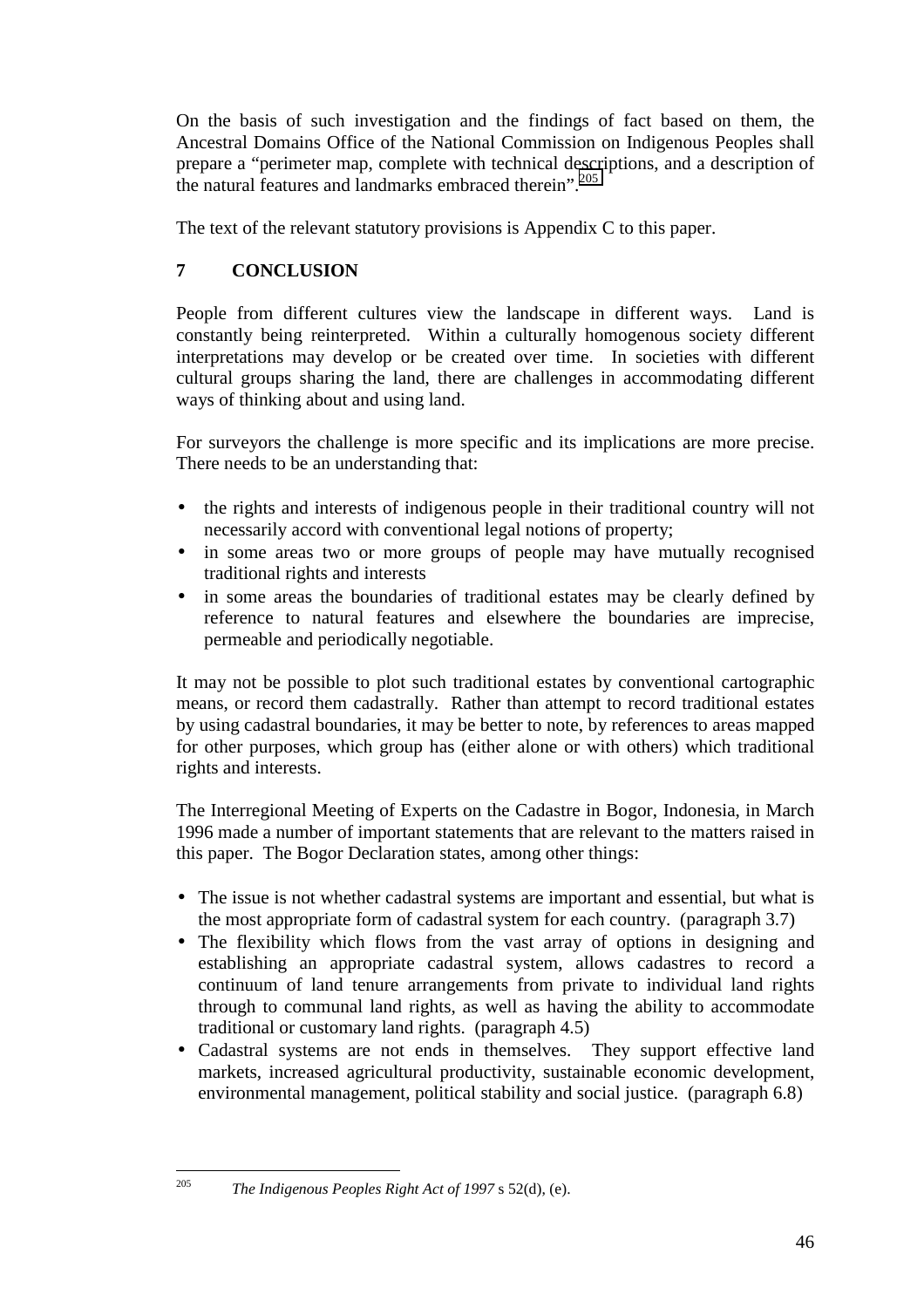- Although different countries have different needs for a cadastre at different stages of development, (paragraph 5.1) in all countries there is a concern that cadastral systems support social justice. (paragraph 5.2)
- Land administrators are called upon to establish appropriate land tenure for all land users, especially for indigenous peoples, women and the poor. (paragraph 3.2)

The Bathurst Declaration on Cadastral Infrastructure and Sustainable Development is being developed in a dynamic environment where the relevance of the Bogor Declaration is being evaluated.

As the Workshop organisers have recognised, we live in a world where there are changes in land rights, responsibilities and restrictions. The increasing formal recognition of indigenous peoples' rights to and responsibilities for land, together with the restrictions on the exercise of those rights and responsibilities, points to the need for a land administration system that stays in touch with the dynamic humankind/land relationship and recognises land policy as a source of social and political stability.

Whatever the expression "customary land tenure" may have meant in the past, it now includes the land tenure systems of indigenous peoples, at least to the extent that those systems are recognised in the broader legal framework.

The legal recognition of indigenous peoples' traditional rights and interests in land gives rise to numerous issues about how those rights are to be recorded and how competing land use disputes are to be resolved. In a world where there are changing social priorities in relation to land ownership and use, how societies deal with those issues will vary from country to country.

As the Bogor Declaration makes clear, and this Workshop demonstrates, the policy and technical challenges are intertwined. Meeting those challenges will draw on the best of the skills, experience and wisdom that participants bring to this Workshop.

Let me encourage you to meet those challenges as you prepare the Bathurst Declaration.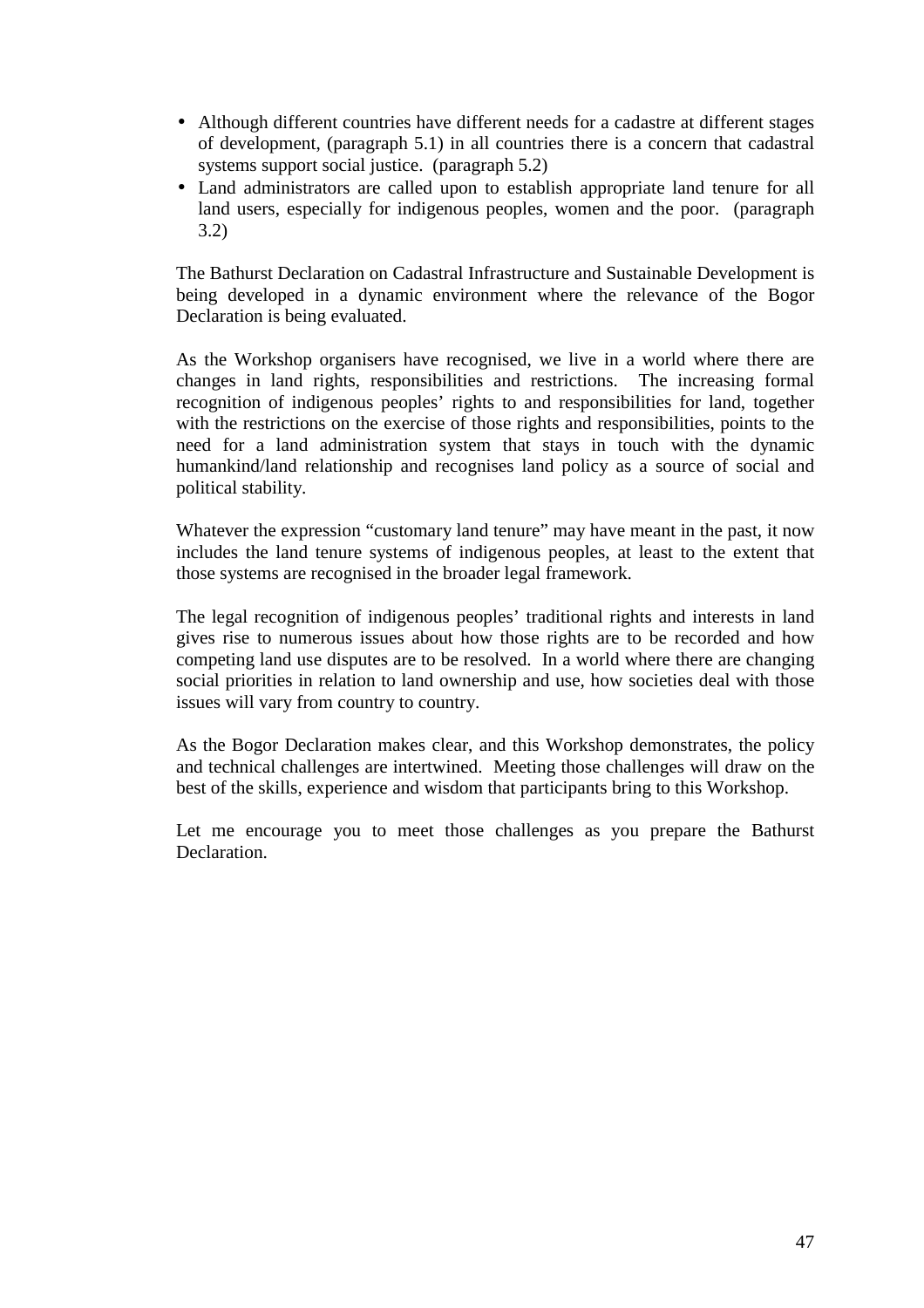# Appendix A

# **Extracts from ILO Convention (No 169) Concerning Indigenous and Tribal Peoples in Independent Countries**

## **Part II. Land**

Article 13

- 1. In applying the provisions of this Part of the Convention governments shall respect the special importance for the cultures and spiritual values of the peoples concerned of their relationship with the lands or territories, or both as applicable, which they occupy or otherwise use, and in particular the collective aspects of this relationship.
- 2. The use of the term "lands" in Articles 15 and 16 shall include the concept of territories, which covers the total environment of the areas which the peoples concerned occupy or otherwise use.

#### Article 14

- 1. The rights of ownership and possession of the peoples concerned over the lands which they traditionally occupy shall be recognised. In addition, measures shall be taken in appropriate cases to safeguard the right of the peoples concerned to use lands not exclusively occupied by them, but to which they have traditionally had access for their subsistence and traditional activities. Particular attention shall be paid to the situation of nomadic peoples and shifting cultivators in this respect.
- 2. Governments shall take steps as necessary to identify the lands which the peoples concerned traditionally occupy, and to guarantee effective protection of their rights of ownership and possession.
- 3. Adequate procedures shall be established within the national legal system to resolve land claims by the peoples concerned.

#### Article 15

- 1. The rights of the peoples concerned to the natural resources pertaining to their lands shall be specially safeguarded. These rights include the right of these peoples to participate in the use, management and conservation of these resources.
- 2. In cases in which the State retains the ownership of mineral or sub-surface resources or rights to other resources pertaining to lands, governments shall establish or maintain procedures through which they shall consult these peoples, with a view to ascertaining whether and to what degree their interests would be prejudiced, before undertaking or permitting any programmes for the exploration or exploitation of such resources pertaining to their lands. The peoples concerned shall wherever possible participate in the benefits of such activities,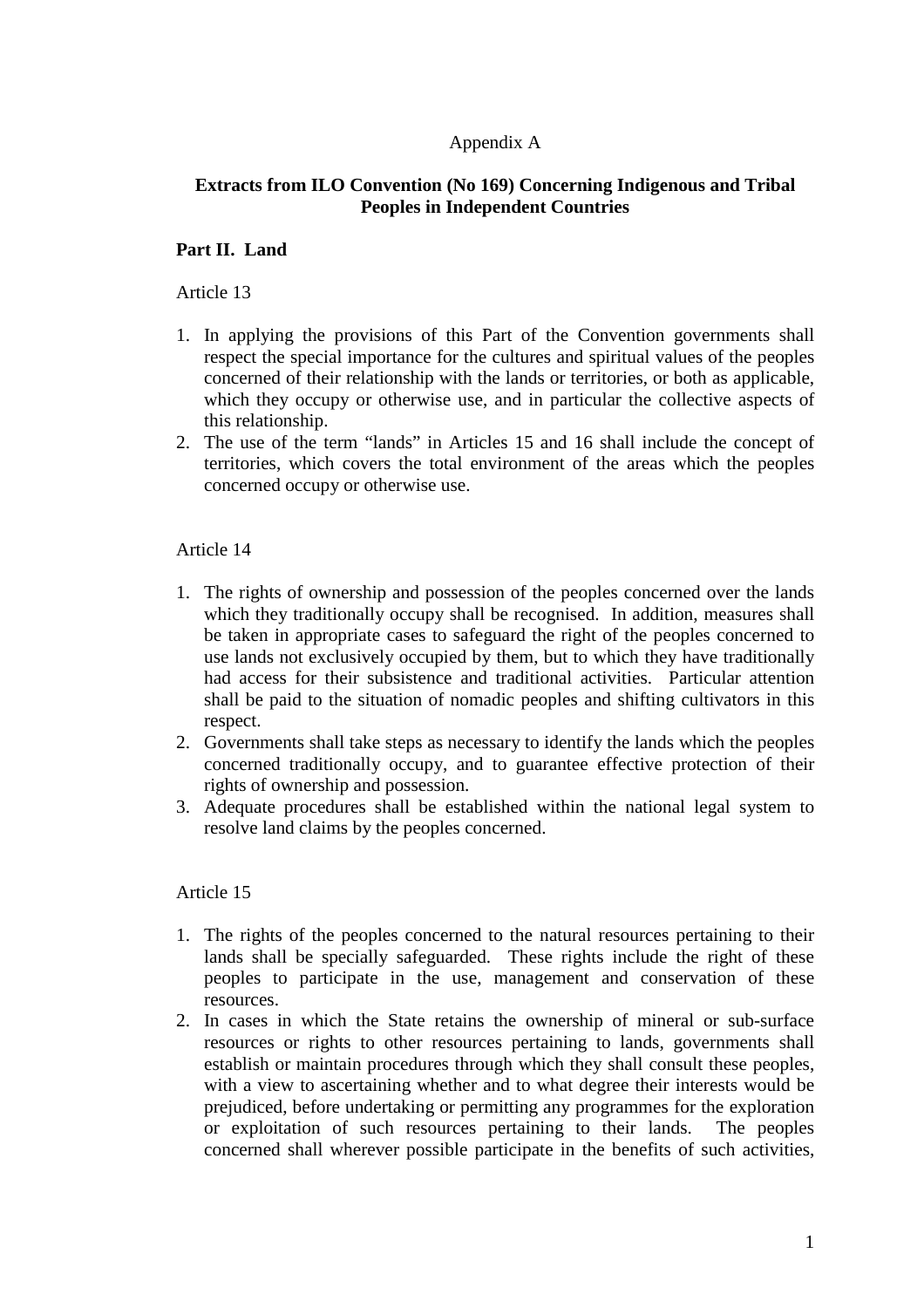and shall receive fair compensation for any damages which they may sustain as a result of such activities.

# Article 16

- 1. Subject to the following paragraphs of this Article, the peoples concerned shall not be removed from the lands which they occupy.
- 2. Where the relocation of these peoples is considered necessary as an exceptional measure, such relocation shall take place only with their free and informed consent. Where their consent cannot be obtained, such relocation shall take place only following appropriate procedures established by national laws and regulations, including public inquiries where appropriate, which provide the opportunity for effective representation of the peoples concerned.
- 3. Whenever possible, these peoples shall have the right to return to their traditional lands, as soon as the grounds for relocation cease to exist.
- 4. When such return is not possible, as determined by agreement or, in the absence of such agreement, through appropriate procedures, these peoples shall be provided in all possible cases with lands of quality and legal status at least equal to that of the lands previously occupied by them, suitable to provide for their present needs and future development. Where the peoples concerned express a preference for compensation in money or in kind, they shall be so compensated under appropriate guarantees.
- 5. Persons thus relocated shall be fully compensated for any resulting loss or injury.

# Article 17

- 1. Procedures established by the peoples concerned for the transmission of land rights among members of these peoples shall be respected.
- 2. The peoples concerned shall be consulted whenever consideration is being given to their capacity to alienate their lands or otherwise transmit their rights outside their own community.
- 3. Persons not belonging to these peoples shall be prevented from taking advantage of their customs or of lack of understanding of the laws on the part of their members to secure the ownership, possession or use of land belonging to them.

# Article 18

1. Adequate penalties shall be established by law for unauthorised intrusion upon, or use of, the lands of the peoples concerned, and governments shall take measures to prevent such offences.

# Article 19

National agrarian programmes shall secure to the peoples concerned treatment equivalent to that accorded to other sectors of the population with regard to: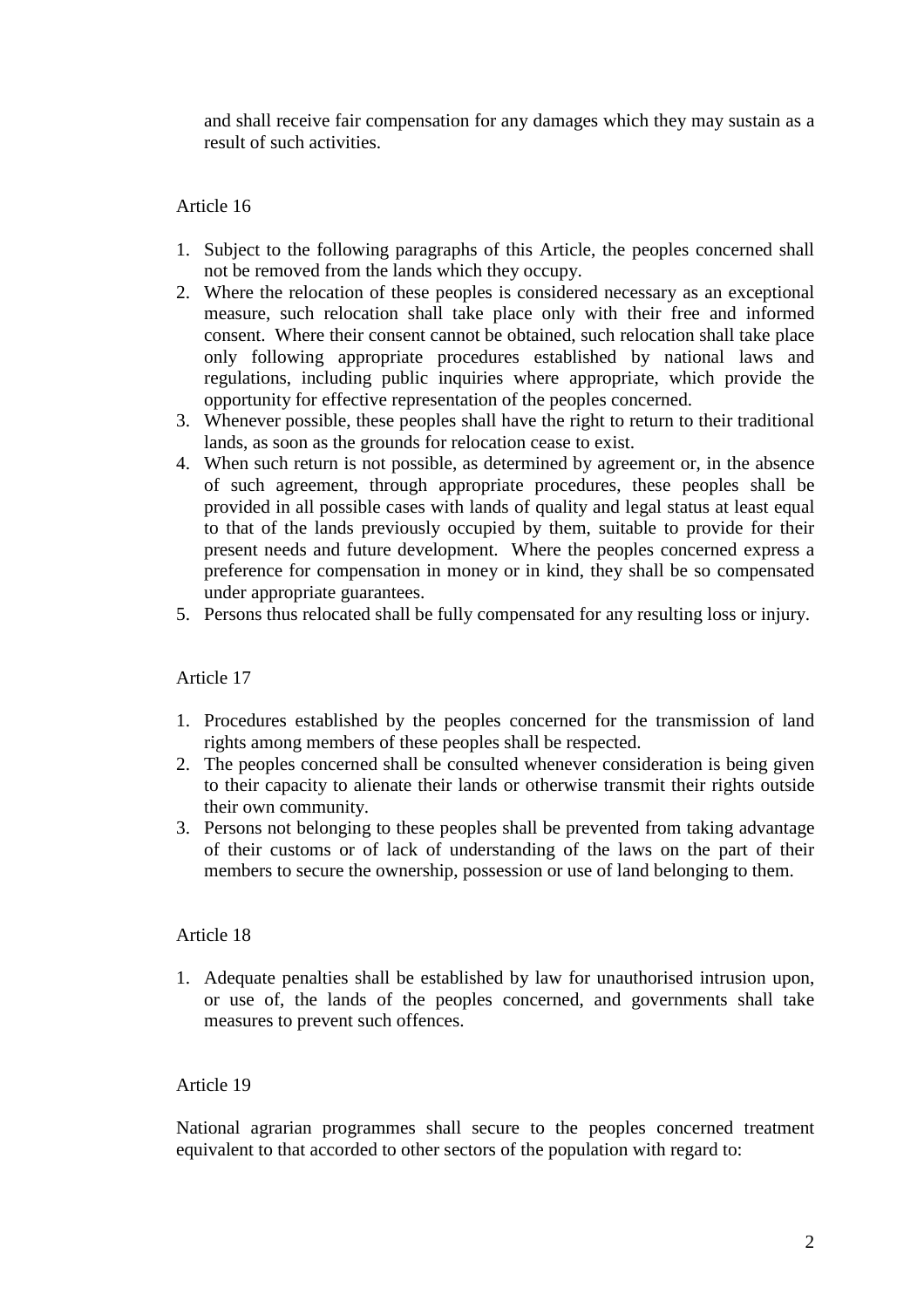- (a) The provision of more land for these peoples when they have not the area necessary for providing the essentials of a normal existence, or for any possible increase in their numbers;
- (b) The provision of the means required to promote the development of the lands which these peoples already possess.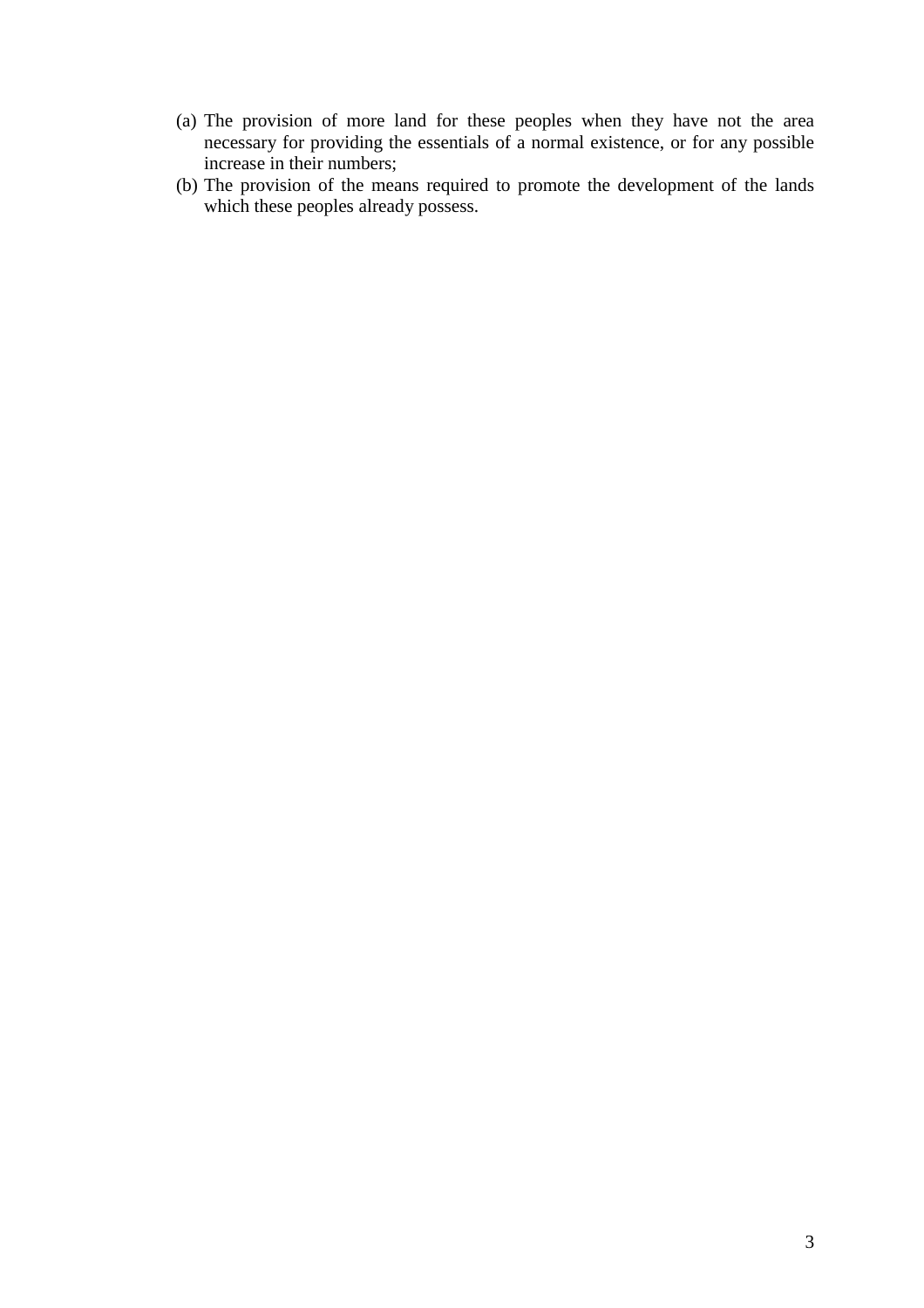## Appendix B

## **Extracts from Draft United Nations Declaration on the Rights of Indigenous Peoples**

#### Article 12

Indigenous peoples have the right to practise and revitalize their cultural traditions and customs. This includes the right to maintain, protect and develop the past, present and future manifestations of their cultures, such as archaeological and historical sites, artifacts, designs, ceremonies, technologies and visual and performing arts and literature, as well as the right to the restitution of cultural, intellectual, religious and spiritual property taken without their free and informed consent or in violation of their laws, traditions and customs.

#### Article 13

Indigenous peoples have the right to manifest, practise, develop and teach their spiritual and religious traditions, customs and ceremonies; the right to maintain, protect, and have access in privacy to their religious and cultural sites; the right to the use and control of ceremonial objects; and the right to the repatriation of human remains.

States shall take effective measures, in conjunction with the indigenous peoples concerned, to ensure that indigenous sacred places, including burial sites, be preserved, respected and protected.

#### Article 25

Indigenous peoples have the right to maintain and strengthen their distinctive spiritual and material relationship with the lands, territories, waters and coastal seas and other resources which they have traditionally owned or otherwise occupied or used, and to uphold their responsibilities to future generations in this regard.

#### Article 26

Indigenous peoples have the right to own, develop, control and use the lands and territories, including the total environment of the lands, air, waters, coastal seas, seaice, flora and fauna and other resources which they have traditionally owned or otherwise occupied or used. This includes the right to the full recognition of their laws, traditions and customs, land-tenure systems and institutions for the development and management of resources, and the right to effective measures by States to prevent any interference with, alienation of or encroachment upon these rights.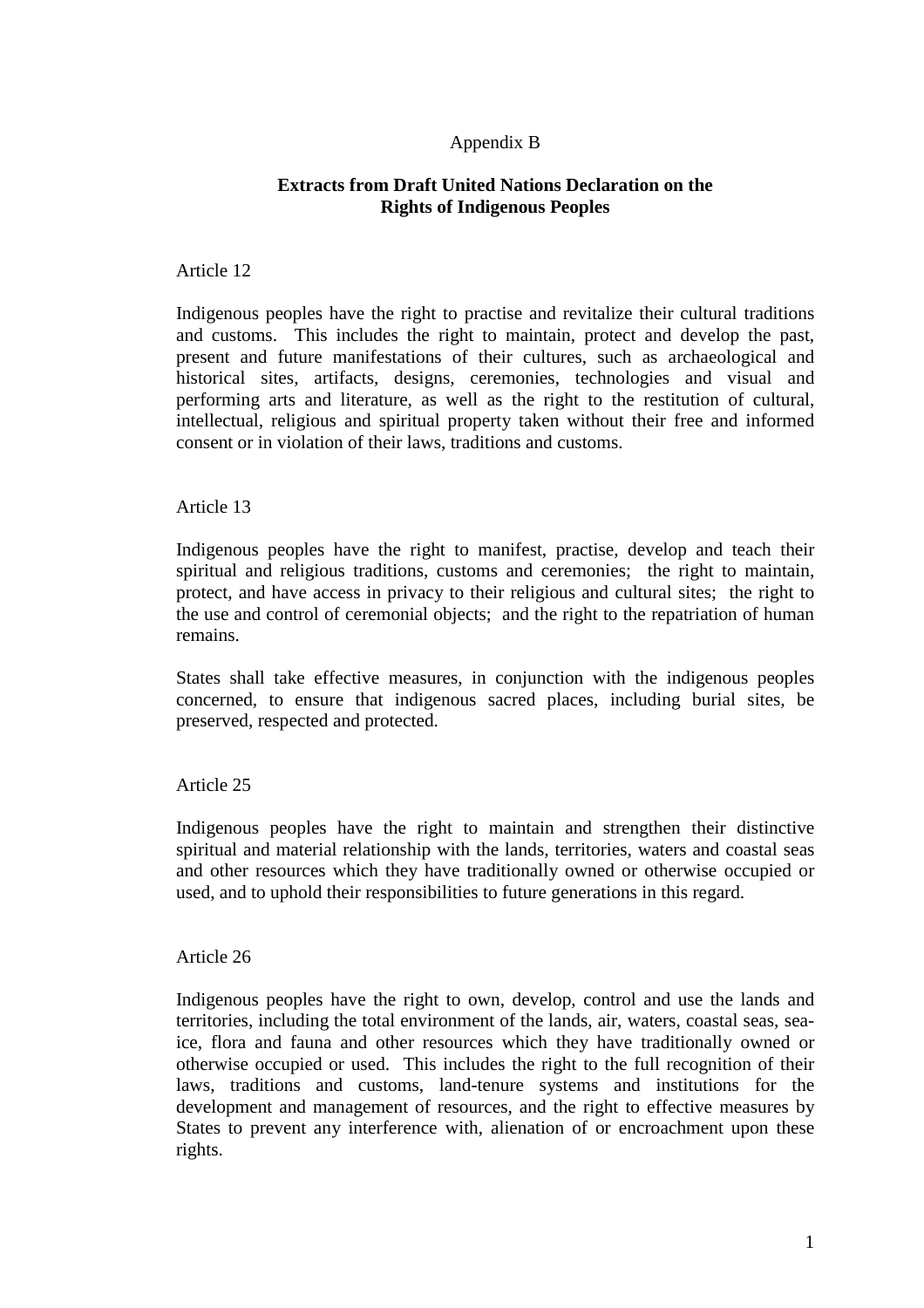#### Article 27

Indigenous peoples have the right to the restitution of the lands, territories and resources which they have traditionally owned or otherwise occupied or used, and which have been confiscated, occupied, used or damaged without their free and informed consent. Where this is not possible, they have the right to just and fair compensation. Unless otherwise freely agreed upon by the peoples concerned, compensation shall take the form of lands, territories and resources equal in quality, size and legal status.

#### Article 28

Indigenous peoples have the right to the conservation, restoration and protection of the total environment and the productive capacity of their lands, territories and resources, as well as to assistance for this purpose from States and through international co-operation. Military activities shall not take place in the lands and territories of indigenous peoples, unless otherwise freely agreed upon by the peoples concerned.

States shall take effective measures to ensure that no storage or disposal of hazardous materials shall take place in the lands and territories of indigenous peoples.

States shall also take effective measures to ensure, as needed, that programmes for monitoring, maintaining and restoring the health of indigenous peoples, as developed and implemented by the peoples affected by such materials, are duly implemented.

#### Article 29

Indigenous peoples are entitled to the recognition of the full ownership, control and protection of their cultural and intellectual property.

They have the right to special measures to control, develop and protect their sciences, technologies and cultural manifestations, including human and other genetic resources, seeds, medicines, knowledge of the properties of fauna and flora, oral traditions, literatures, designs and visual and performing arts.

#### Article 30

Indigenous peoples have the right to determine and develop priorities and strategies for the development or use of their lands, territories and other resources, including the right to require that States obtain their free and informed consent prior to the approval of any project affecting their lands, territories and other resources, particularly in connection with the development, utilization or exploitation of mineral, water or other resources. Pursuant to agreement with the indigenous peoples concerned, just and fair compensation shall be provided for any such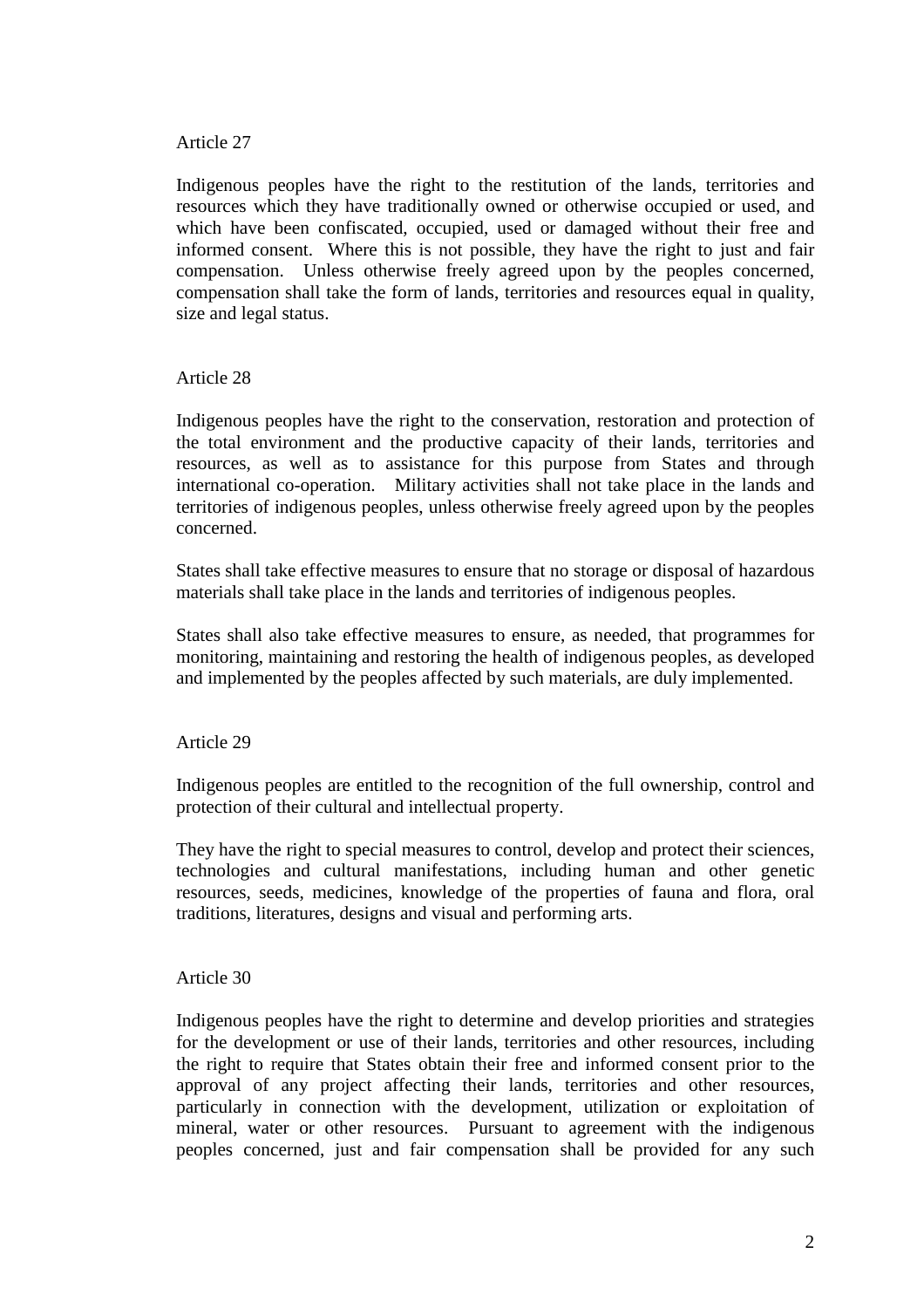activities and measures taken to mitigate adverse environmental, economic, social, cultural or spiritual impact.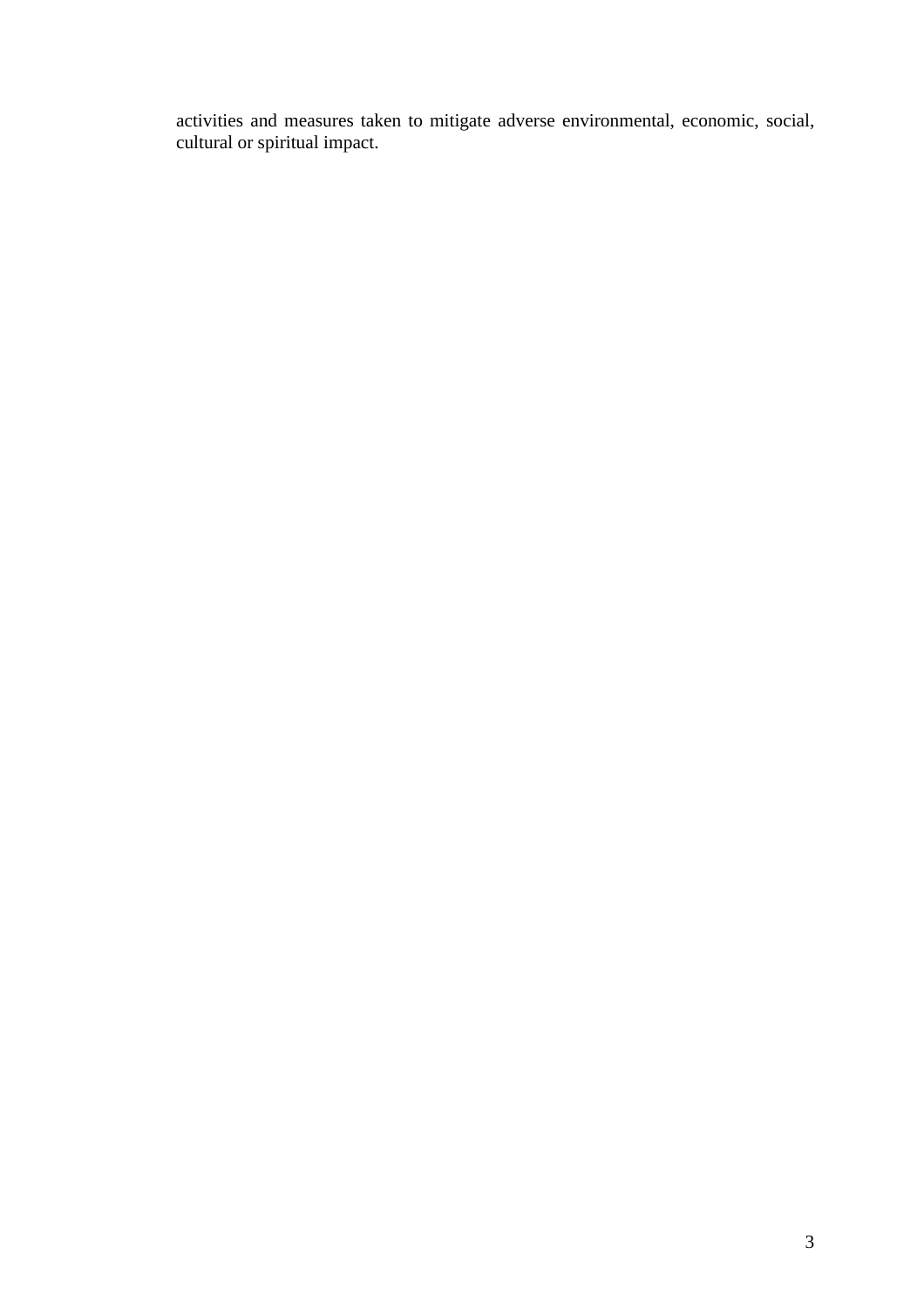### **Extracts from the Indigenous Peoples Right Act of 1997, Republic Act No 8371 of the Philippines**

#### **CHAPTER VIII DELINEATION AND RECOGNITION OF ANCESTRAL DOMAINS**

**SEC.51 Delineation and Recognition of Ancestral Domains.** – Self-delineation shall be the guiding principle in the identification and delineation of ancestral domains. As such, the ICCs/IPs concerned shall have a decisive role in all the activities pertinent thereto. The Sworn Statement of the Elders as to the scope of the territories and agreements/pacts made with neighbouring ICCs/IPs, if any, will be essential to the determination of these traditional territories. The Government shall take the necessary steps to identify lands which the ICCs/IPs concerned traditionally occupy and guarantee effective protection of their rights of ownership and possession thereto. Measures shall be taken in appropriate cases to safeguard the right of the ICCs/IPs concerned to land which may no longer be exclusively occupied by them, but to which they have traditionally had access for their subsistence and traditional activities, particularly of ICCs/IPs who are still nomadic and/or shifting cultivators.

**SEC. 52. Delineation Process.** – The identification and delineation of ancestral domains shall be done in accordance with the following procedures:

- (a) **Ancestral Domains Delineated Prior to this Act.** The provisions hereunder shall not apply to ancestral domains/lands already delineated according to DENR Administrative Order No 2, series of 1993, nor to ancestral lands and domains delineated under any other community/ancestral domain program prior to the enactment of this law. ICCs/IPs whose ancestral lands/domains were officially delineated prior to the enactment of this law shall have the right to apply for the issuance of a Certificate of Ancestral Domain Title (CADT) over the area without going through the process outlined hereunder;
- (b) **Petition for Delineation.** The process of delineating a specific perimeter may be initiated by the NCIP with the consent of the ICC/IP concerned, or through a Petition for Delineation filed with the NCIP, by a majority of the members of the ICCs/IPs;
- (c) **Delineation Proper.** The official delineation of ancestral domain boundaries including census of all community members therein, shall be immediately undertaken by the Ancestral Domains Office upon filing of the application by the ICCs/IPs concerned. Delineation will be done in coordination with the community concerned and shall at all times include genuine involvement and participation by the members of the communities concerned;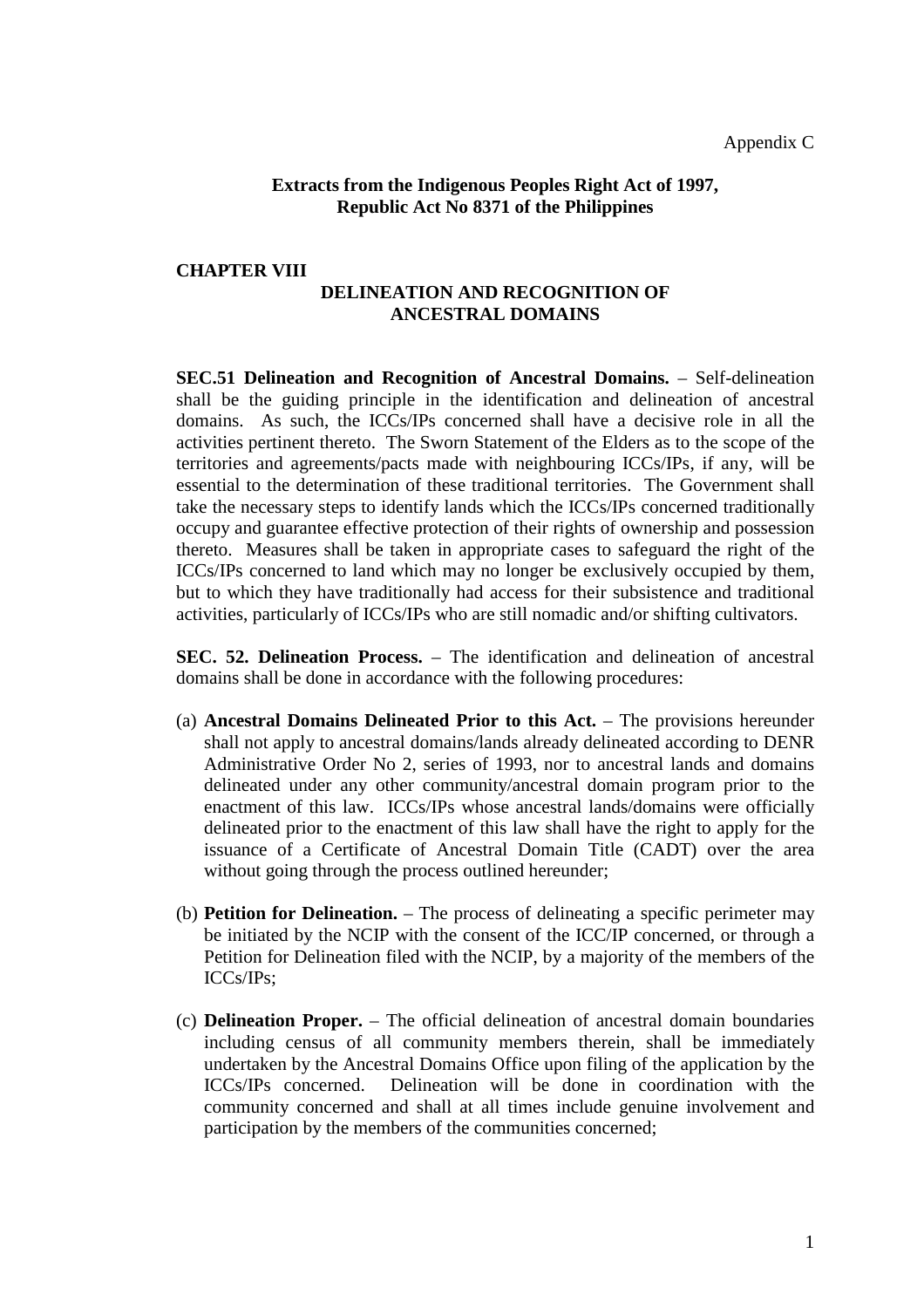- (d) **Proof Required.** Proof of Ancestral Domain Claims shall include the testimony of elders or community under oath, and other documents directly or indirectly attesting to the possession or occupation of the area since time immemorial by such ICCs/IPs in the concept of owners which shall be any one (1) of the following authentic documents:
	- 1. Written accounts of the ICCs/IPs customs and traditions;
	- 2. Written accounts of the ICCs/IPs political structure and institution;
	- 3. Pictures showing long term occupation such as those of old improvements, burial grounds, sacred places and old villages;
	- 4. Historical accounts, including pacts and agreements concerning boundaries entered into by the ICCs/IPs concerned with other ICCs/IPs;
	- 5. Survey plans and sketch maps;
	- 6. Anthropological data;
	- 7. Genealogical surveys;
	- 8. Pictures and descriptive histories of traditional communal forests and hunting grounds;
	- 9. Pictures and descriptive histories of traditional landmarks such as mountains, rivers, creeks, ridges, hills, terraces and the like; and
	- 10. Write-ups of names and places derived from the native dialect of the community.
- (e) **Preparation of Maps.** On the basis of such investigation and the findings of fact based thereon, the Ancestral Domains Office of the NCIP shall prepare a perimeter map, complete with technical descriptions, and a description of the natural features and landmarks embraced therein;
- (f) **Report of Investigation and Other Documents.** A complete copy of the preliminary census and a report of investigation, shall be prepared by the Ancestral Domains Office of the NCIP;
- (g) **Notice and Publication.** A copy of each document, including a translation in the native language of the ICCs/IPs concerned shall be posted in a prominent place therein for at least fifteen (15) days. A copy of the document shall also be posted at the local, provincial and regional offices of the NCIP, and shall be published in a newspaper of general circulation once a week for two (2) consecutive weeks to allow other claimants to file opposition thereto within fifteen (15) days from date of such publication: *Provided*, That in areas where no such newspaper exists, broadcasting in a radio station will be a valid substitute: *Provided, further,* That mere posting shall be deemed sufficient if both newspaper and radio station are not available.
- (h) **Endorsement to NCIP.** Within fifteen (15) days from publication, and of the inspection process, the Ancestral Domains Office shall prepare a report to the NCIP endorsing a favourable action upon a claim that is deemed to have sufficient proof. However, if the proof is deemed insufficient, the Ancestral Domains Office shall require the submission of additional evidence: *Provided,* That the Ancestral Domains Office shall reject any claim that is deemed patently false or fraudulent after inspection and verification: *Provided, further,* That in case of rejection, the Ancestral Domains Office shall give the applicant due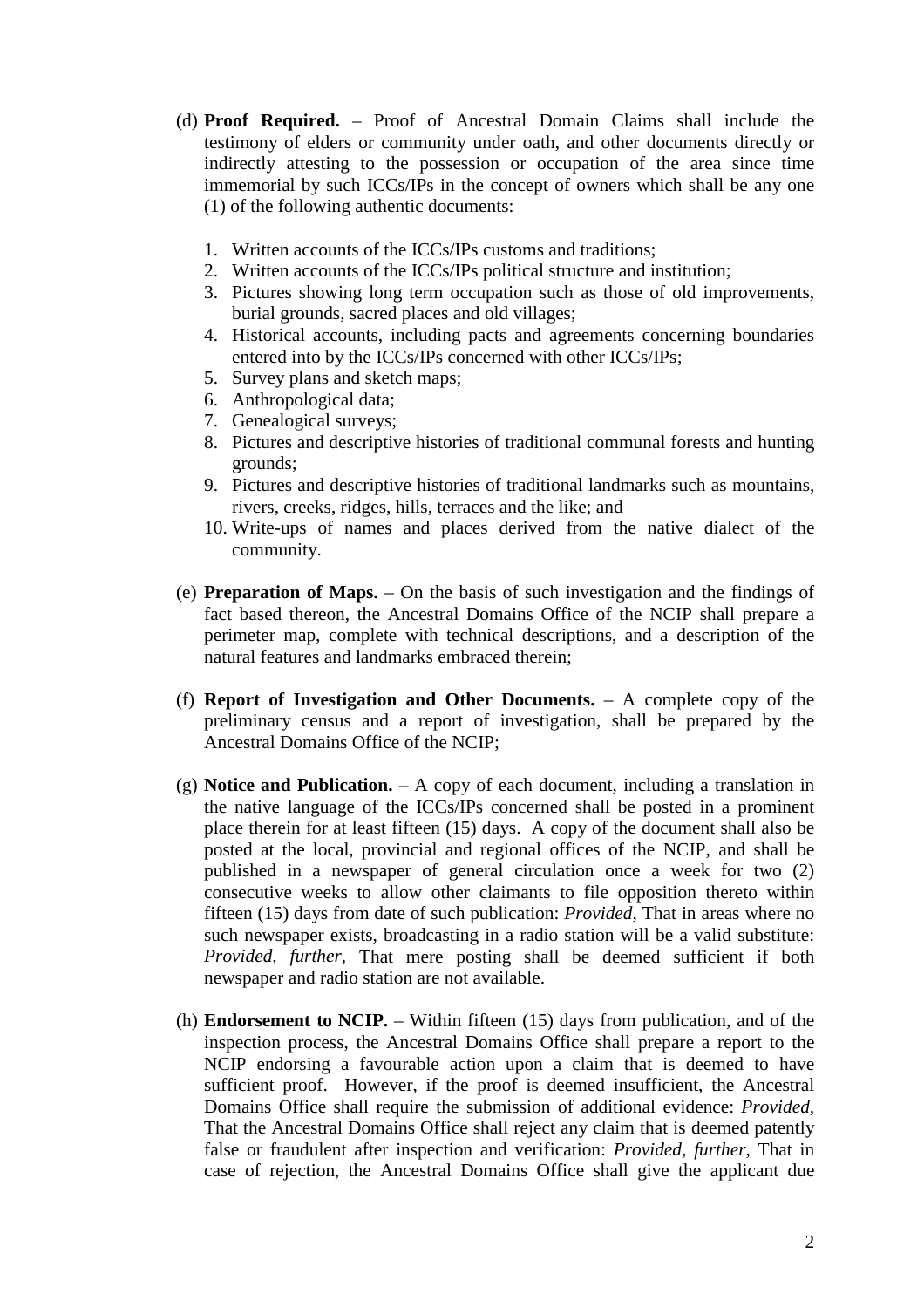notice, copy furnished all concerned, containing the grounds for denial. The denial shall be appealable to the NCIP; *Provided, furthermore,* That in cases where there are conflicting claims among ICCs/IPs on the boundaries of ancestral domain claims, the Ancestral Domains Office shall cause the contending parties to meet and assist them in coming up with a preliminary resolution of the conflict, without prejudice to its full adjudication according to the section below.

- (i) **Turnover of areas Within Ancestral Domains Managed by Other Government Agencies.** – The Chairperson of the NCIP shall certify that the area covered is an ancestral domain. The secretaries of the Department of Agrarian Reform, Department of Environment and Natural Resources, Department of the Interior and Local Government, and Department of Justice, the Commissioner of the National Development Corporation and any other government agency claiming jurisdiction over the area shall be notified thereof. Such notification shall terminate any legal basis for the jurisdiction previously claimed;
- (j) **Issuance of CADT.** ICCs/IPs whose ancestral domains have been officially delineated and determined by the NCIP shall be issued a CADT in the name of the community concerned, containing a list of all those identified in the census; and
- (k) **Registration of CADTs.** The NCIP shall register issued certificates of ancestral domain titles and certificates of ancestral lands titles before the Register of Deeds in the place where the property is situated.

#### **SEC. 53. Identification, Delineation and Certification of Ancestral Lands.** -

- (a) The allocation of lands within any ancestral domain to individual or indigenous corporate (family or clan) claimants shall be left to the ICCs/IPs concerned to decide in accordance with customs and traditions;
- (b) Individual and indigenous corporate claimants of ancestral lands which are not within ancestral domains, may have their claims officially established by filing applications for the identification and delineation of their claims with the Ancestral Domains Office. An individual or recognized head of a family or clan may file such application in his behalf or in behalf of his family or clan, respectively;
- (c) Proofs of such claims shall accompany the application form which shall include the testimony under oath of elders of the community and other documents directly or indirectly attesting to the possession or occupation of the areas since time immemorial by the individual or corporate claimants in the concept of owners which shall be any of the authentic documents enumerated under Sec. 52(d) of this Act, including tax delcarations and proofs of payment of taxes;
- (d) The Ancestral Domains Office may require from each ancestral claimant the submission of such other documents, Sworn Statements and the like, which in its opinion, may shed light on the veracity of the contents of the application/claim;
- (e) Upon receipt of the applications for delineation and recognition of ancestral land claims, the Ancestral Domains Office shall cause the publication of the application and a copy of each document submitted including a translation in the native language of the ICCs/IPs concerned in a prominent place therein for at least fifteen (15) days. A copy of the document shall also be posted at the local,